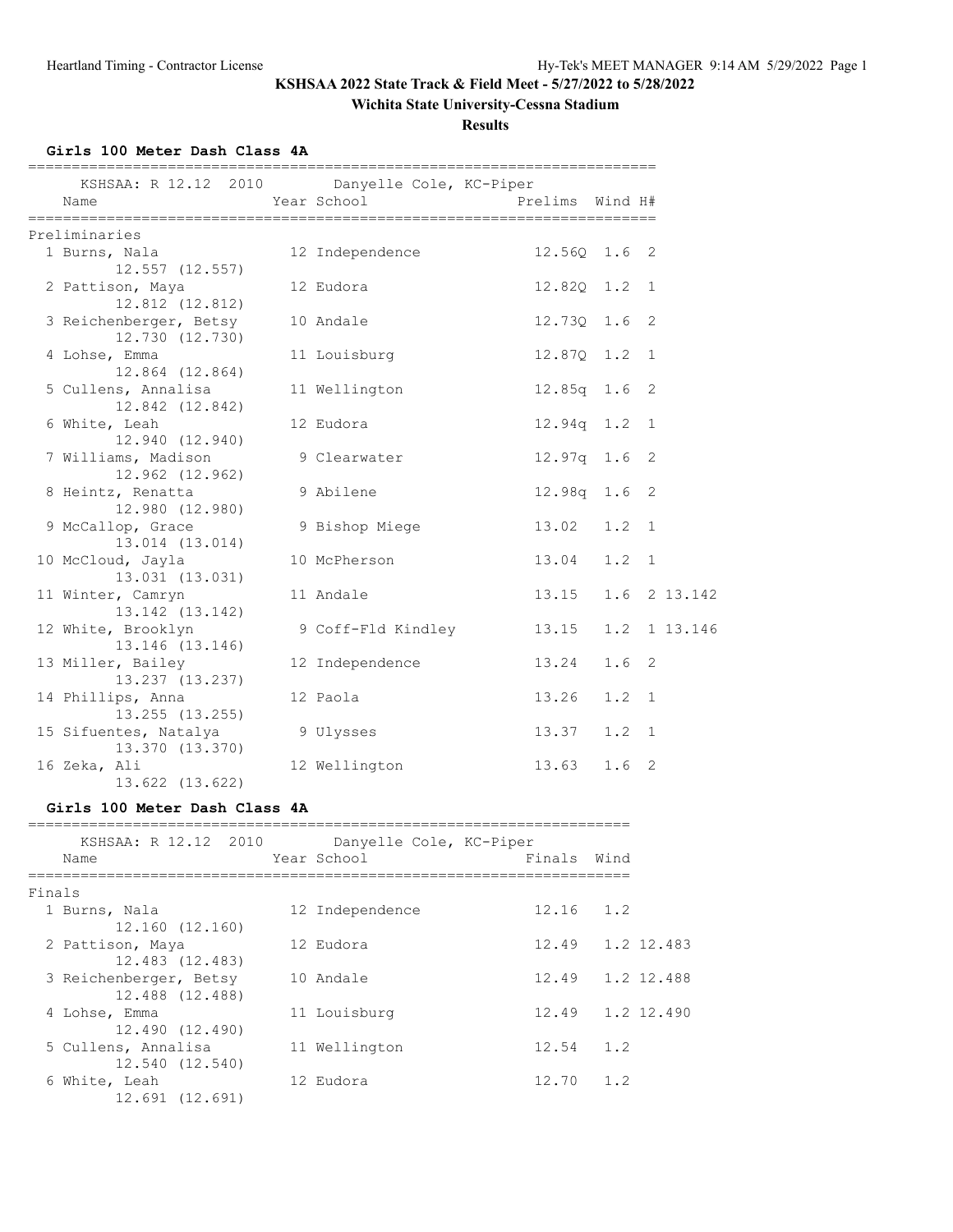# **Wichita State University-Cessna Stadium**

## **Results**

|        | Girls 100 Meter Dash Class 4A                     |                              |                                                 |        |                |
|--------|---------------------------------------------------|------------------------------|-------------------------------------------------|--------|----------------|
|        | 7 Williams, Madison<br>12.713 (12.713)            | 9 Clearwater                 | $12.72 \t1.2$                                   |        |                |
|        | 8 Heintz, Renatta<br>12.850 (12.850)              | 9 Abilene                    | 12.85 1.2                                       |        |                |
|        | Girls 200 Meter Dash Class 4A                     |                              |                                                 |        |                |
|        |                                                   |                              |                                                 |        |                |
|        | KSHSAA: R 24.80 1991<br>Name                      | Year School                  | Dawn Steele, Basehor-Linwood<br>Prelims Wind H# |        |                |
|        | =====================                             | , __________________________ | ._____________________                          |        |                |
|        | Preliminaries                                     |                              |                                                 |        |                |
|        | 1 Reichenberger, Betsy                            | 10 Andale                    | $26.02Q -2.3$                                   |        | 1              |
|        | 2 McCloud, Jayla                                  | 10 McPherson                 | $26.05Q - 0.5$ 2                                |        |                |
|        | 3 Schrandt, Maddie                                | 11 Andale                    | $26.07Q - 2.3$ 1                                |        |                |
|        | 4 Wright, Delaney                                 | 12 Louisburg                 | $26.14Q - 0.5$ 2                                |        |                |
|        | 5 Kauk, Maggie                                    | 11 Paola                     | $26.37q -2.3$                                   |        | $\mathbf{1}$   |
|        | 6 Pattison, Maya                                  | 12 Eudora                    | $26.47q -2.3$                                   |        | $\mathbf{1}$   |
|        | 7 Burns, Nala                                     | 12 Independence              | $26.50q -2.3$                                   |        | 1              |
|        | 8 Wilber, Isabella                                | 9 Wamego                     | $26.58q - 0.5$                                  |        | $\overline{2}$ |
|        | 9 Lohse, Emma                                     | 11 Louisburg                 | $26.65 - 0.5$                                   |        | $\overline{c}$ |
|        | 10 McCallop, Grace                                | 9 Bishop Miege               | $26.75 - 0.5$                                   |        | 2              |
|        | 11 Hall, Karingten                                | 9 Iola                       | $26.98 - 0.5$                                   |        | $\overline{c}$ |
|        | 12 Vagher, Naomi                                  | 11 Ulysses                   | $27.14 - 2.3$                                   |        | $\mathbf{1}$   |
|        | 13 Perez, Jasmine                                 | 12 Labette County            | $27.39 -2.3$                                    |        | 1              |
|        | 14 Sifuentes, Natalya                             | 9 Ulysses                    | $27.47 - 0.5$ 2                                 |        |                |
|        | 15 Zeka, Ali                                      | 12 Wellington                | $27.58 - 0.5$ 2                                 |        |                |
|        | Girls 200 Meter Dash Class 4A                     |                              |                                                 |        |                |
|        | ;============================                     |                              |                                                 |        |                |
|        | KSHSAA: R 24.80 1991 Dawn Steele, Basehor-Linwood | Year School                  |                                                 |        |                |
|        | Name                                              |                              | Finals Wind                                     |        |                |
| Finals |                                                   |                              |                                                 |        |                |
|        | 1 Schrandt, Maddie                                | 11 Andale                    | $26.21 - 1.9$                                   |        |                |
|        | 26.205 (26.205)                                   |                              |                                                 |        |                |
|        | 2 Reichenberger, Betsy                            | 10 Andale                    | $26.34 -1.9$                                    |        |                |
|        | 26.333 (26.333)                                   |                              |                                                 |        |                |
|        | 3 Wright, Delaney                                 | 12 Louisburg                 | $26.61 - 1.9$                                   |        |                |
|        | 26.609 (26.609)                                   |                              |                                                 |        |                |
|        | 4 Kauk, Maggie                                    | 11 Paola                     | $26.73 - 1.9$                                   |        |                |
|        | 26.727 (26.727)                                   |                              |                                                 |        |                |
|        | 5 Wilber, Isabella                                | 9 Wamego                     | 26.85                                           | $-1.9$ |                |
|        | 26.845 (26.845)                                   |                              |                                                 |        |                |
|        | 6 Burns, Nala                                     | 12 Independence              | 26.88                                           | $-1.9$ |                |
|        | 26.875 (26.875)                                   |                              |                                                 |        |                |
|        | 7 Pattison, Maya                                  | 12 Eudora                    | 27.09                                           | $-1.9$ |                |
|        | 27.090 (27.090)                                   |                              |                                                 |        |                |
|        | 8 McCloud, Jayla                                  | 10 McPherson                 | 27.40                                           | $-1.9$ |                |
|        | 27.394 (27.394)                                   |                              |                                                 |        |                |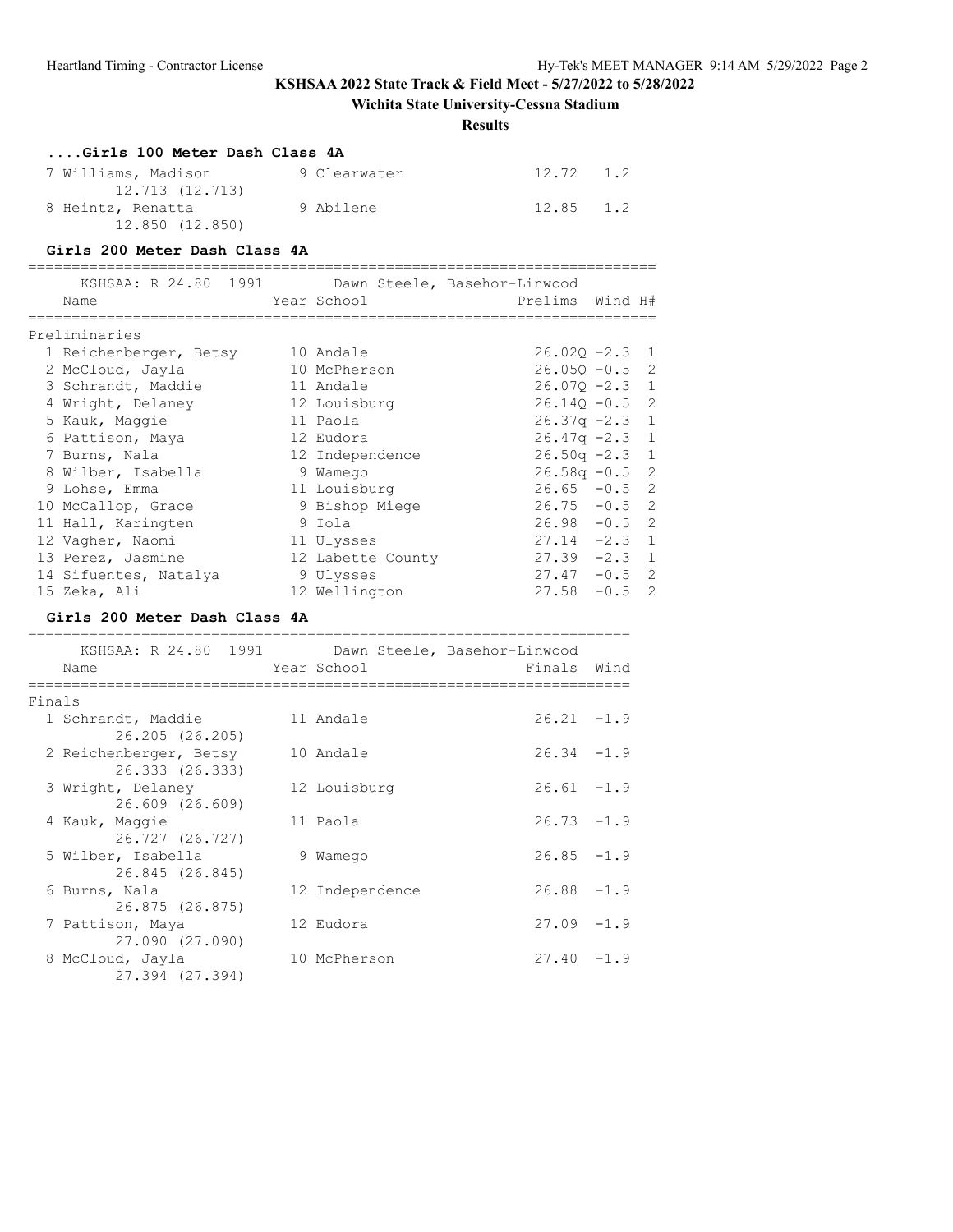## **Wichita State University-Cessna Stadium**

**Results**

**Girls 400 Meter Dash Class 4A**

| Name                                        |  | KSHSAA: R 56.56 1999 Ashley Melichar, Pratt |                  |               |  |
|---------------------------------------------|--|---------------------------------------------|------------------|---------------|--|
| Preliminaries                               |  |                                             |                  |               |  |
| 1 Schrandt, Maddie 11 Andale                |  |                                             | 58.620 2         |               |  |
| 2 Wright, Delaney                           |  | 12 Louisburg                                | 59.520 1         |               |  |
| 3 Hillebert, Natalie                        |  | 10 Topeka-Hayden 1:00.410 1                 |                  |               |  |
| 4 Cross, Allie                              |  | 12 Abilene 1:01.740 2                       |                  |               |  |
| 5 Veile, Abby 12 Independence 1:00.87q 1    |  |                                             |                  |               |  |
| 6 Fields, Adelyn 9 Pratt                    |  |                                             | $1:02.09q$ 2     |               |  |
| 7 Metcalf, Presley 3 Wellington 1:02.52q 1  |  |                                             |                  |               |  |
| 8 Catlin, Tovah                             |  | 9 Clay Center 1:03.34q 1                    |                  |               |  |
| 9 Steven, Ava                               |  | 9 Andale                                    | $1:03.73$ 1      |               |  |
| 10 Boss, Aubrey 3 Labette County 1:04.89 1  |  |                                             |                  |               |  |
| 11 Miller, Bailey 12 Independence 1:05.50 2 |  |                                             |                  |               |  |
| 12 Florence-Valentine, Elia                 |  | 9 Parsons                                   | $1:08.23$ 2      |               |  |
| -- Harvey, Isabelle                         |  | 12 Baldwin                                  | DNF <sub>2</sub> |               |  |
| -- McCallop, Grace 5 9 Bishop Miege         |  |                                             | DQ 1 Out of Lane |               |  |
| -- Vagher, Naomi                            |  | 11 Ulysses                                  | DQ.              | 2 Out of Lane |  |
|                                             |  |                                             |                  |               |  |

## **Girls 400 Meter Dash Class 4A**

|        | KSHSAA: R 56.56 1999<br>Name               | Ashley Melichar, Pratt<br>Year School | Finals  |
|--------|--------------------------------------------|---------------------------------------|---------|
| Finals |                                            |                                       |         |
|        | 1 Schrandt, Maddie                         | 11 Andale                             | 59.09   |
|        | 59.090 (59.090)                            |                                       |         |
|        | 2 Wright, Delaney                          | 12 Louisburg                          | 59.52   |
|        | 59.512 (59.512)                            |                                       |         |
|        | 3 Hillebert, Natalie                       | 10 Topeka-Hayden                      | 1:01.49 |
|        | $1:01.488$ $(1:01.488)$                    |                                       |         |
|        | 4 Veile, Abby                              | 12 Independence                       | 1:02.01 |
|        | $1:02.006$ $(1:02.006)$                    |                                       |         |
|        | 5 Fields, Adelyn                           | 9 Pratt                               | 1:02.58 |
|        | $1:02.573$ $(1:02.573)$                    |                                       |         |
|        | 6 Cross, Allie                             | 12 Abilene                            | 1:02.76 |
|        | $1:02.756$ $(1:02.756)$                    |                                       |         |
|        | 7 Metcalf, Presley                         | 9 Wellington                          | 1:03.01 |
|        | $1:03.003$ $(1:03.003)$                    |                                       |         |
|        | 8 Catlin, Tovah<br>$1:04.504$ $(1:04.504)$ | 9 Clay Center                         | 1:04.51 |
|        |                                            |                                       |         |

### **Girls 800 Meter Run Class 4A**

| KSHSAA: R 2:12.27 2017<br>Name | Cailie Loque, Girard<br>Year School | Finals  |
|--------------------------------|-------------------------------------|---------|
|                                |                                     |         |
| 1 Trotter, Hayley              | 11 Clearwater                       | 2:22.27 |
| $1:07.86$ $(1:07.86)$          | $2:22.268$ $(1:14.42)$              |         |
| 2 Messick, Diana               | 12 Baldwin                          | 2:24.30 |
| $1:09.01$ $(1:09.01)$          | $2:24.293$ $(1:15.29)$              |         |
| 3 Keltner, Hanna               | 9 Eudora                            | 2:27.94 |
| $1:10.78$ $(1:10.78)$          | $2:27.940$ $(1:17.17)$              |         |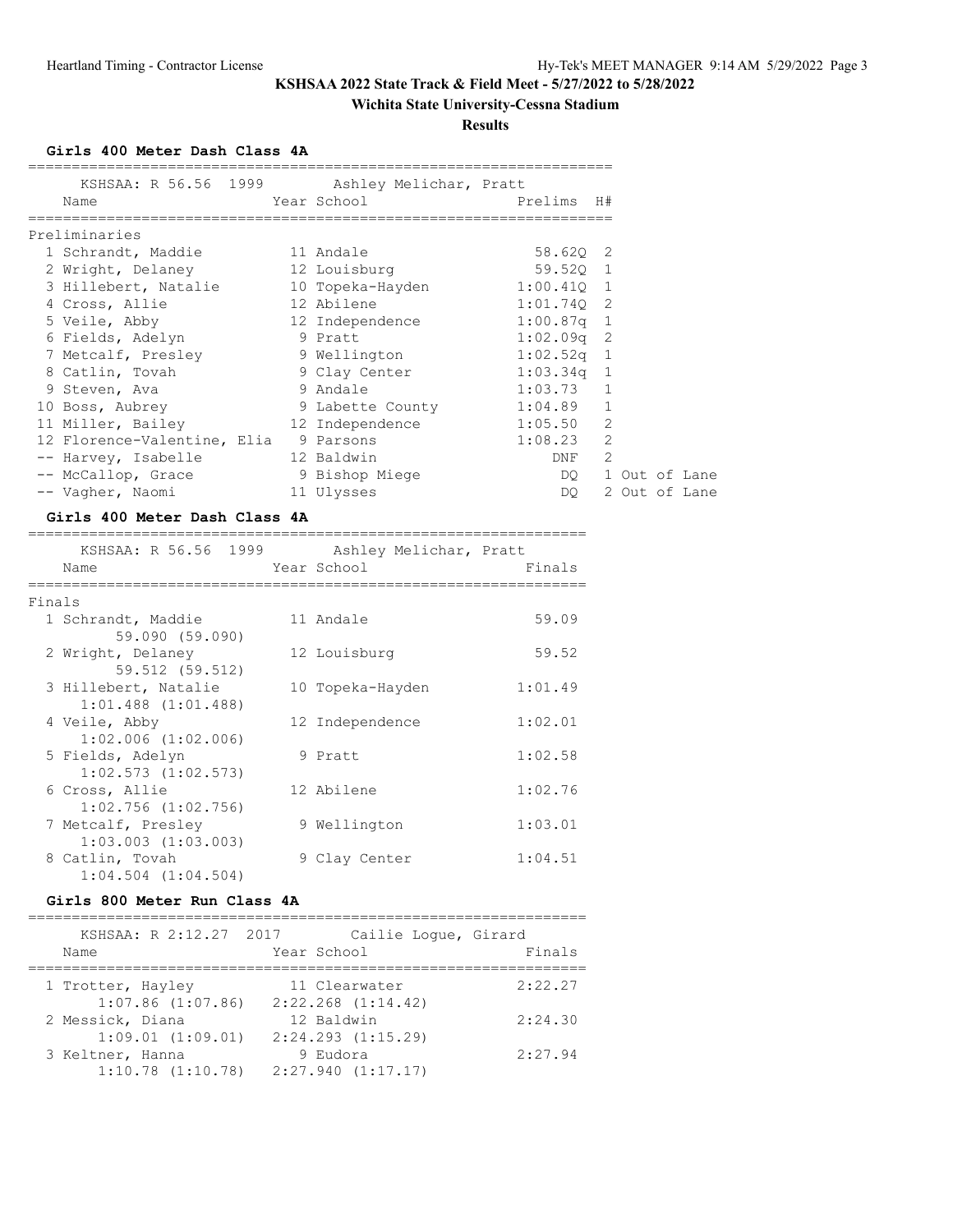# **Wichita State University-Cessna Stadium**

**Results**

# **....Girls 800 Meter Run Class 4A**

| 4 Fletcher, Phoebe 11 Eudora           |                                              |                  | 2:29.86 2:29.852 |
|----------------------------------------|----------------------------------------------|------------------|------------------|
|                                        | $1:11.93$ $(1:11.93)$ $2:29.852$ $(1:17.93)$ |                  |                  |
| 5 Veile, Abby                          | 12 Independence                              | 2:29.86 2:29.856 |                  |
|                                        | $1:12.40$ $(1:12.40)$ $2:29.856$ $(1:17.47)$ |                  |                  |
| 6 Yarick, Keegan                       | 10 Fort Scott                                | 2:30.98          |                  |
|                                        | $1:10.81$ $(1:10.81)$ $2:30.971$ $(1:20.17)$ |                  |                  |
| 7 Owens, Sydney                        | 10 Eudora                                    | 2:31.57          |                  |
|                                        | $1:12.70$ $(1:12.70)$ $2:31.566$ $(1:18.88)$ |                  |                  |
| 8 Nippert, Kyra                        | 10 Rock Creek                                | 2:31.84          |                  |
|                                        | $1:12.21$ $(1:12.21)$ $2:31.835$ $(1:19.64)$ |                  |                  |
| 9 Baldwin, Kinsey                      | 11 Parsons                                   | 2:35.52          |                  |
|                                        | $1:14.26$ $(1:14.26)$ $2:35.511$ $(1:21.26)$ |                  |                  |
| 10 Benavides, Gracelynn 11 Winfield    |                                              | 2:35.79          |                  |
|                                        | $1:14.12$ $(1:14.12)$ $2:35.787$ $(1:21.68)$ |                  |                  |
| 11 Hamby, Krysten                      | 10 Buhler                                    | 2:37.48          |                  |
|                                        | $1:12.80$ $(1:12.80)$ $2:37.472$ $(1:24.68)$ |                  |                  |
| 12 Donahue, Caroline                   | 12 Wamego                                    | 2:39.10          |                  |
|                                        | $1:13.72$ $(1:13.72)$ $2:39.097$ $(1:25.39)$ |                  |                  |
| 13 Lee, Jessa                          | 11 Rose Hill                                 | 2:39.35          |                  |
|                                        | $1:13.77$ $(1:13.77)$ $2:39.349$ $(1:25.59)$ |                  |                  |
| 14 Liess, Brynn                        | 9 El Dorado                                  | 2:41.77          |                  |
|                                        | $1:17.81$ $(1:17.81)$ $2:41.765$ $(1:23.97)$ |                  |                  |
| 15 Choriego, Rebekah 12 Towanda-Circle |                                              | 2:42.11          |                  |
|                                        | $1:18.48$ $(1:18.48)$ $2:42.110$ $(1:23.64)$ |                  |                  |

## **Girls 1600 Meter Run Class 4A**

|                               | KSHSAA: R 4:54.44 2016 Cailie Logue, Girard                        |                       |                        |  |
|-------------------------------|--------------------------------------------------------------------|-----------------------|------------------------|--|
| Name                          | Year School Finals                                                 |                       |                        |  |
|                               | 1 Trotter, Hayley 11 Clearwater                                    | 5:10.03               |                        |  |
|                               | $1:11.76$ $(1:11.76)$ $2:28.57$ $(1:16.81)$ $3:49.41$ $(1:20.84)$  |                       | 5:10.025(1:20.63)      |  |
|                               |                                                                    |                       |                        |  |
|                               | $1:11.42$ $(1:11.42)$ $2:28.66$ $(1:17.24)$ $3:48.53$ $(1:19.87)$  |                       | $5:18.360$ $(1:29.84)$ |  |
| 3 Keltner, Hanna              | 9 Eudora                                                           | 5:28.14               |                        |  |
| 1:14.49(1:14.49)              | 2:38.06 (1:23.57)                                                  | 4:04.47(1:26.41)      | 5:28.139(1:23.68)      |  |
| 4 Smith, Lauren               | 9 Clay Center                                                      | 5:30.25               |                        |  |
| 1:11.46(1:11.46)              | 2:29.01(1:17.55)                                                   | $3:56.44$ $(1:27.43)$ | $5:30.250$ $(1:33.82)$ |  |
| 5 Owens, Sydney               | 10 Eudora                                                          | 5:42.40               |                        |  |
|                               | $1:17.60$ $(1:17.60)$ $2:50.10$ $(1:32.50)$ $4:20.14$ $(1:30.04)$  |                       | $5:42.398$ $(1:22.27)$ |  |
| 6 Myers, Kayli                | 11 Winfield                                                        | 5:42.48               |                        |  |
|                               | $1:19.76$ $(1:19.76)$ $2:51.94$ $(1:32.18)$                        | $4:21.36$ $(1:29.42)$ | $5:42.473$ $(1:21.13)$ |  |
| 7 Vohs, Emma                  | 10 Louisburg                                                       | 5:42.85               |                        |  |
|                               | $1:18.73$ $(1:18.73)$ $2:49.80$ $(1:31.07)$                        | 4:19.18(1:29.38)      | $5:42.846$ $(1:23.68)$ |  |
| 8 Baldwin, Kinsey             | 11 Parsons                                                         | 5:48.57               |                        |  |
|                               | $1:19.19(1:19.19)$ $2:50.26(1:31.07)$                              | 4:25.85(1:35.59)      | $5:48.562$ $(1:22.73)$ |  |
| 9 Landreth, Jana              | 12 Baldwin                                                         | 5:50.83               |                        |  |
|                               | $1:18.60$ $(1:18.60)$ $2:49.88$ $(1:31.28)$                        | $4:21.56$ $(1:31.68)$ | $5:50.829$ $(1:29.28)$ |  |
| 10 Downum, Hazel              | 11 Paola                                                           | 5:58.29               |                        |  |
|                               | $1:19.06$ (1:19.06) $2:50.88$ (1:31.82) $4:24.83$ (1:33.95)        |                       | $5:58.287$ $(1:33.47)$ |  |
| 11 Herod, Elliot 11 Rose Hill |                                                                    | 6:02.60               |                        |  |
|                               | $1:21.21$ $(1:21.21)$ $2:55.61$ $(1:34.40)$                        | 4:32.43(1:36.82)      | $6:02.598$ $(1:30.18)$ |  |
| 12 Lovell, Kimber             | 9 Rose Hill                                                        | 6:05.38               |                        |  |
| 1:20.95(1:20.95)              | $2:56.74$ $(1:35.79)$ $4:34.06$ $(1:37.32)$ $6:05.374$ $(1:31.33)$ |                       |                        |  |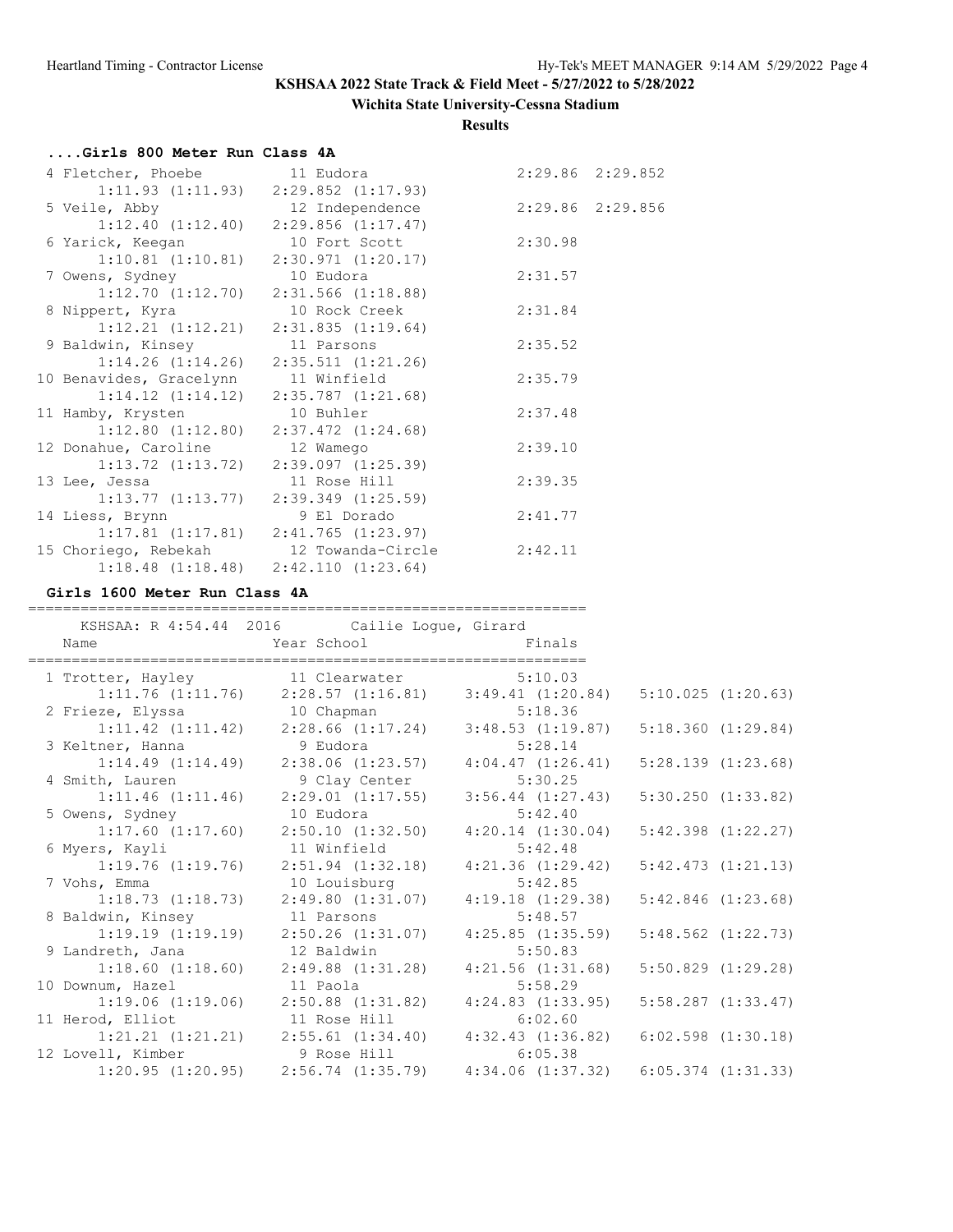**Wichita State University-Cessna Stadium**

**Results**

## **....Girls 1600 Meter Run Class 4A**

| 13 Hamby, Krysten       | 10 Buhler             | 6:08.26               |                        |
|-------------------------|-----------------------|-----------------------|------------------------|
| $1:17.48$ $(1:17.48)$   | $2:51.62$ $(1:34.14)$ | $4:29.12$ $(1:37.50)$ | $6:08.254$ $(1:39.15)$ |
| 14 Marshall, Alexa      | 10 Rose Hill          | 6:19.65               |                        |
| $1:22.91$ $(1:22.91)$   | 2:59.11(1:36.20)      | 4:40.18(1:41.07)      | $6:19.644$ $(1:39.48)$ |
| 15 Bathurst, Eden       | 10 Abilene            | 6:29.36               |                        |
| $1:25.34$ $(1:25.34)$   | $3:02.71$ $(1:37.37)$ | $4:53.93$ $(1:51.22)$ | $6:29.359$ $(1:35.44)$ |
| 16 Benavides, Gracelynn | 11 Winfield           | 6:36.20               |                        |
| $1:22.64$ $(1:22.64)$   | $3:11.50$ $(1:48.86)$ | 4:58.71(1:47.21)      | $6:36.194$ $(1:37.50)$ |

### **Girls 3200 Meter Run Class 4A**

| KSHSAA: R 10:28.80 2017<br>Name | Cailie Loque, Girard<br>Year School         | =====================<br>Finals                           |                         |                       |
|---------------------------------|---------------------------------------------|-----------------------------------------------------------|-------------------------|-----------------------|
|                                 |                                             |                                                           |                         |                       |
| 1 Frieze, Elyssa                | 10 Chapman                                  | 11:06.88                                                  |                         |                       |
| $1:15.20$ $(1:15.20)$           | $2:37.72$ $(1:22.52)$ $4:04.78$ $(1:27.06)$ |                                                           | 5:30.87(1:26.09)        |                       |
| $6:57.78$ $(1:26.91)$           | $8:23.95$ $(1:26.17)$ $9:47.96$ $(1:24.01)$ |                                                           | $11:06.880$ $(1:18.93)$ |                       |
| 2 Keltner, Hanna                | 9 Eudora                                    | 11:30.12                                                  |                         |                       |
| $1:16.37$ $(1:16.37)$           | $2:39.52$ $(1:23.15)$                       | $4:07.18$ $(1:27.66)$ $5:36.47$ $(1:29.29)$               |                         |                       |
| $7:07.38$ $(1:30.91)$           | 8:37.45(1:30.07)                            | 10:08.40(1:30.95)                                         | $11:30.116$ $(1:21.73)$ |                       |
| 3 Myers, Kayli                  | 11 Winfield                                 | 11:45.08                                                  |                         |                       |
| $1:18.27$ $(1:18.27)$           | 2:46.21(1:27.94)                            | 4:16.24(1:30.03)                                          |                         | $5:48.36$ $(1:32.12)$ |
| $7:20.97$ $(1:32.61)$           | $8:53.92$ $(1:32.95)$                       | $10:27.36$ $(1:33.44)$                                    | $11:45.079$ $(1:17.73)$ |                       |
| 4 Owens, Sydney                 | 10 Eudora                                   | 11:45.84                                                  |                         |                       |
| $1:19.63$ $(1:19.63)$           | $2:45.83$ $(1:26.20)$                       | $4:15.95$ $(1:30.12)$ $5:47.91$ $(1:31.96)$               |                         |                       |
| $7:20.62$ $(1:32.71)$           | 8:54.15(1:33.53)                            | $10:26.88$ $(1:32.73)$                                    | 11:45.835(1:18.97)      |                       |
| 5 Smith, Lauren                 | 9 Clay Center                               | 12:06.73                                                  |                         |                       |
| 1:19.31(1:19.31)                | 2:49.07(1:29.76)                            | $4:22.14$ $(1:33.07)$ $5:56.86$ $(1:34.72)$               |                         |                       |
| $7:32.04$ $(1:35.18)$           | $9:07.34$ $(1:35.30)$                       | $10:40.05$ $(1:32.71)$ $12:06.730$ $(1:26.69)$            |                         |                       |
| 6 Bathurst, Eden                | 10 Abilene                                  | 12:20.74                                                  |                         |                       |
| $1:23.64$ $(1:23.64)$           | $2:53.96$ $(1:30.32)$                       | $4:26.30$ $(1:32.34)$ $6:01.07$ $(1:34.77)$               |                         |                       |
| $7:35.63$ $(1:34.56)$           | $9:08.94$ $(1:33.31)$                       | $10:43.66$ $(1:34.72)$                                    | 12:20.737(1:37.09)      |                       |
| 7 Rhamy, Maddy                  | 10 Louisburg                                | 12:28.98                                                  |                         |                       |
| $1:23.91$ $(1:23.91)$           |                                             | $2:55.81$ (1:31.90) $4:31.82$ (1:36.01) 6:09.65 (1:37.83) |                         |                       |
| 7:49.30(1:39.65)                | $9:27.00$ $(1:37.70)$                       | $11:03.62$ $(1:36.62)$                                    | $12:28.975$ $(1:25.37)$ |                       |
| 8 Moore, Macie                  | 9 Chanute                                   | 12:31.32                                                  |                         |                       |
| $1:20.60$ $(1:20.60)$           | 2:49.83(1:29.23)                            | $4:25.42$ $(1:35.59)$ $6:01.25$ $(1:35.83)$               |                         |                       |
| $7:36.76$ $(1:35.51)$           | 9:17.21(1:40.45)                            | $10:55.54$ $(1:38.33)$                                    | $12:31.319$ $(1:35.79)$ |                       |
| 9 Warner, Lindsay               | 11 Buhler                                   | 12:37.12                                                  |                         |                       |
| $1:19.77$ $(1:19.77)$           | 2:49.43(1:29.66)                            | 4:26.15(1:36.72)                                          | $6:05.89$ $(1:39.74)$   |                       |
| $7:45.36$ $(1:39.47)$           | 9:26.19(1:40.83)                            | $11:05.09$ $(1:38.90)$                                    | $12:37.115$ $(1:32.04)$ |                       |
| 10 Thomas, Jocie                | 9 Tonganoxie                                | 12:41.79                                                  |                         |                       |
| 1:19.13(1:19.13)                | $2:53.00$ $(1:33.87)$                       | $4:30.07$ $(1:37.07)$ $6:08.17$ $(1:38.10)$               |                         |                       |
| $7:48.81$ $(1:40.64)$           | $9:31.43$ $(1:42.62)$                       | $11:12.02$ $(1:40.59)$                                    | $12:41.788$ $(1:29.78)$ |                       |
| 11 Cantrell, Anna               | 9 Labette County                            | 12:44.03                                                  |                         |                       |
| 1:24.15(1:24.15)                | $2:58.54$ $(1:34.39)$                       | $4:37.69$ $(1:39.15)$                                     |                         | $6:17.21$ $(1:39.52)$ |
| $7:57.79$ $(1:40.58)$           | $9:36.72$ $(1:38.93)$                       | $11:12.48$ $(1:35.76)$                                    | $12:44.025$ $(1:31.56)$ |                       |
| 12 Lovell, Kimber               | 9 Rose Hill                                 | 12:44.37                                                  |                         |                       |
| $1:21.62$ $(1:21.62)$           | 2:53.15(1:31.53)                            | $4:31.81$ $(1:38.66)$ $6:08.87$ $(1:37.06)$               |                         |                       |
| $7:50.12$ $(1:41.25)$           | $9:33.29$ $(1:43.17)$                       | $11:13.56$ $(1:40.27)$                                    | $12:44.370$ $(1:30.82)$ |                       |
| 13 Unruh, Alison                | 11 Towanda-Circle                           | 12:59.11                                                  |                         |                       |
| $1:27.48$ $(1:27.48)$           | $3:02.56$ $(1:35.08)$                       | $4:39.40$ $(1:36.84)$ $6:18.18$ $(1:38.78)$               |                         |                       |
| 7:59.75(1:41.57)                | 9:42.97(1:43.22)                            | $11:25.55$ $(1:42.58)$ $12:59.105$ $(1:33.57)$            |                         |                       |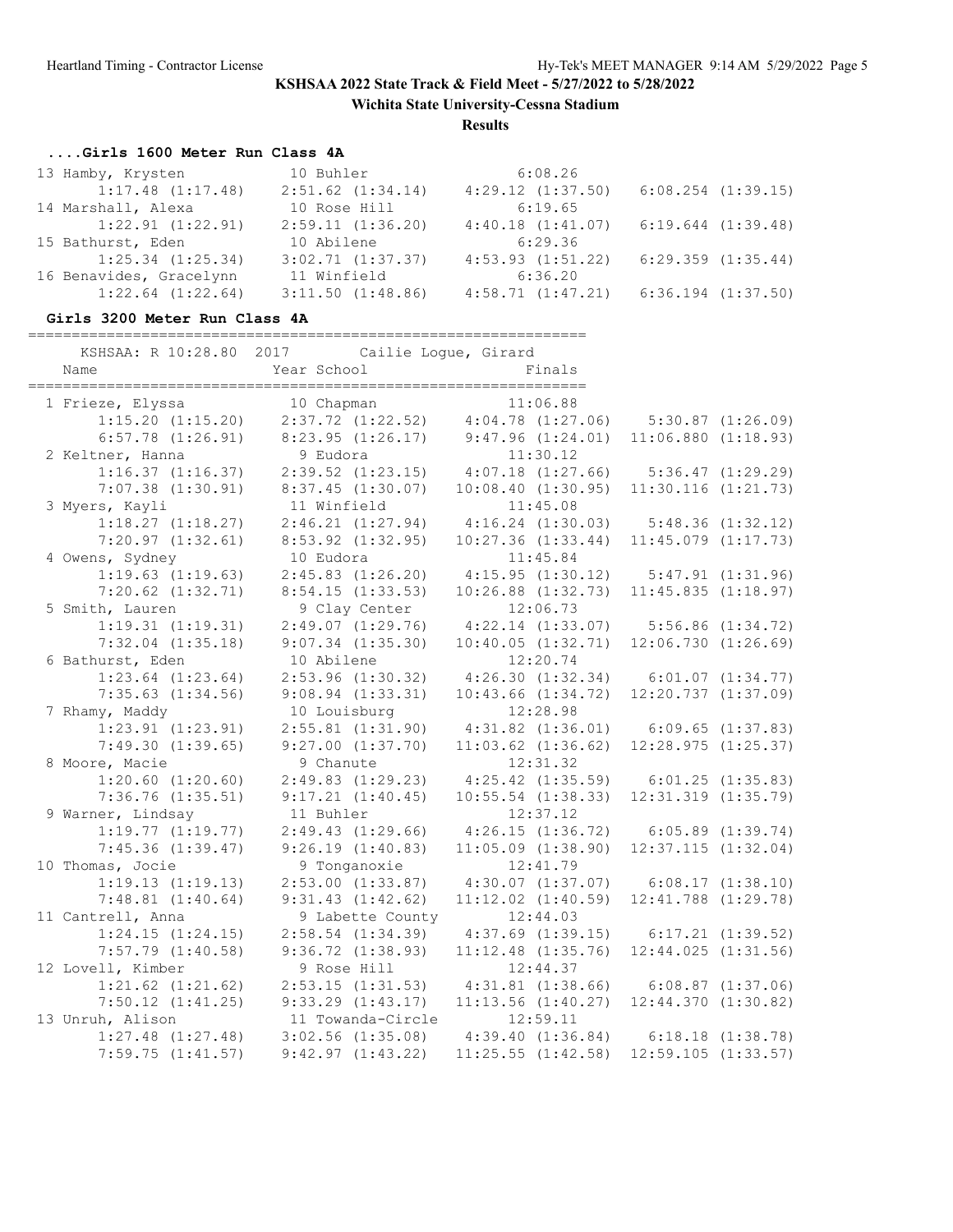**Wichita State University-Cessna Stadium**

**Results**

## **....Girls 3200 Meter Run Class 4A**

| 14 Turner, Lauryn     | 10 Winfield           | 13:00.09               |                         |
|-----------------------|-----------------------|------------------------|-------------------------|
| $1:23.44$ $(1:23.44)$ | $2:58.46$ $(1:35.02)$ | $4:37.52$ $(1:39.06)$  | 6:19.35(1:41.83)        |
| $8:02.03$ $(1:42.68)$ | 9:45.72(1:43.69)      | $11:27.71$ $(1:41.99)$ | $13:00.089$ $(1:32.39)$ |
| 15 Marshall, Alexa    | 10 Rose Hill          | 13:02.00               |                         |
| $1:20.61$ $(1:20.61)$ | 2:54.15(1:33.54)      | $4:30.58$ $(1:36.43)$  | 6:09.66(1:39.08)        |
| $7:52.49$ $(1:42.83)$ | $9:37.82$ $(1:45.33)$ | $11:23.13$ $(1:45.31)$ | $13:01.991$ $(1:38.87)$ |
| 16 Otto, Sophia       | 11 Augusta            | 13:14.29               |                         |
| $1:24.52$ $(1:24.52)$ | $2:59.59$ $(1:35.07)$ | 4:39.74(1:40.15)       | $6:22.78$ $(1:43.04)$   |
| 8:06.90(1:44.12)      | $9:50.34$ $(1:43.44)$ | $11:35.31$ $(1:44.97)$ | $13:14.288$ $(1:38.99)$ |

#### **Girls 100 Meter Hurdles Class 4A**

| Name                             | KSHSAA: R 14.30 1983 Shawnee Call, Ellsworth<br>Year School | Prelims Wind H#        |               |
|----------------------------------|-------------------------------------------------------------|------------------------|---------------|
|                                  |                                                             |                        |               |
| Preliminaries                    |                                                             |                        |               |
| 1 Cullens, Annalisa              | 11 Wellington                                               | 14.850 0.1 2           |               |
| 2 Kerschen, Cali                 | 12 Andale                                                   | $15.51Q - 0.11$        |               |
| 3 Williams, Madison 9 Clearwater |                                                             | 15.460 0.1 2           |               |
| 4 Camp, Piper                    | 10 Andale                                                   | $15.630 - 0.1$ 1       |               |
| 5 Seely, Caylin                  | 11 Buhler                                                   | $15.71q$ 0.1 2         |               |
| 6 Carlgren, Carlie               | 10 Concordia                                                | $16.00q - 0.1$ 1       |               |
| 7 Key, Kaiya                     | 11 Bishop Miege                                             | $16.18q$ 0.1 2         |               |
| 8 Pitzer, Maddie                 | 11 Paola                                                    | $16.42q$ 0.1 2         |               |
| 9 McArtor, Kenzy                 | 9 Clearwater                                                | $16.59 - 0.1 1$        |               |
| 10 Strickland, Makayla           | 11 Coff-Fld Kindley                                         | $16.85$ 0.1 2          |               |
| 11 Longacre, Makenna             | 12 Eudora                                                   | $16.89 - 0.1 1$        |               |
| 12 Whalen, Stella                | 12 Eudora                                                   | $17.06$ 0.1 2          |               |
| 13 Slyter, Kylee                 | 12 Paola                                                    | $17.17 - 0.1 1 17.161$ |               |
| 14 Shupe, Lauren                 | 9 Holton                                                    | $17.17 - 0.1 1 17.163$ |               |
| 15 Peques, Abby                  | 12 Labette County                                           | $17.44 - 0.1$ 1        |               |
| 16 Kenny, Cami                   | 11 Ulysses                                                  | $17.74$ 0.1            | $\mathcal{L}$ |

### **Girls 100 Meter Hurdles Class 4A**

|        | KSHSAA: R 14.30 1983 Shawnee Call, Ellsworth |                 |               |     |
|--------|----------------------------------------------|-----------------|---------------|-----|
|        | Name                                         | Year School     | Finals Wind   |     |
| Finals |                                              |                 |               |     |
|        | 1 Cullens, Annalisa<br>14.285 (14.285)       | 11 Wellington   | 14.29R 2.1    |     |
|        | 2 Kerschen, Cali                             | 12 Andale       | $14.74$ 2.1   |     |
|        | 14.739 (14.739)<br>3 Williams, Madison       | 9 Clearwater    | 15.31         | 2.1 |
|        | 15.301 (15.301)<br>4 Camp, Piper             | 10 Andale       | 15.48         | 2.1 |
|        | 15.480 (15.480)<br>5 Carlgren, Carlie        | 10 Concordia    | 15.61         | 2.1 |
|        | 15.607 (15.607)                              | 11 Buhler       | 15.89         | 2.1 |
|        | 6 Seely, Caylin<br>15.888 (15.888)           |                 |               |     |
|        | 7 Key, Kaiya<br>16.091 (16.091)              | 11 Bishop Miege | 16.10         | 2.1 |
|        | 8 Pitzer, Maddie<br>16.369 (16.369)          | 11 Paola        | $16.37$ $2.1$ |     |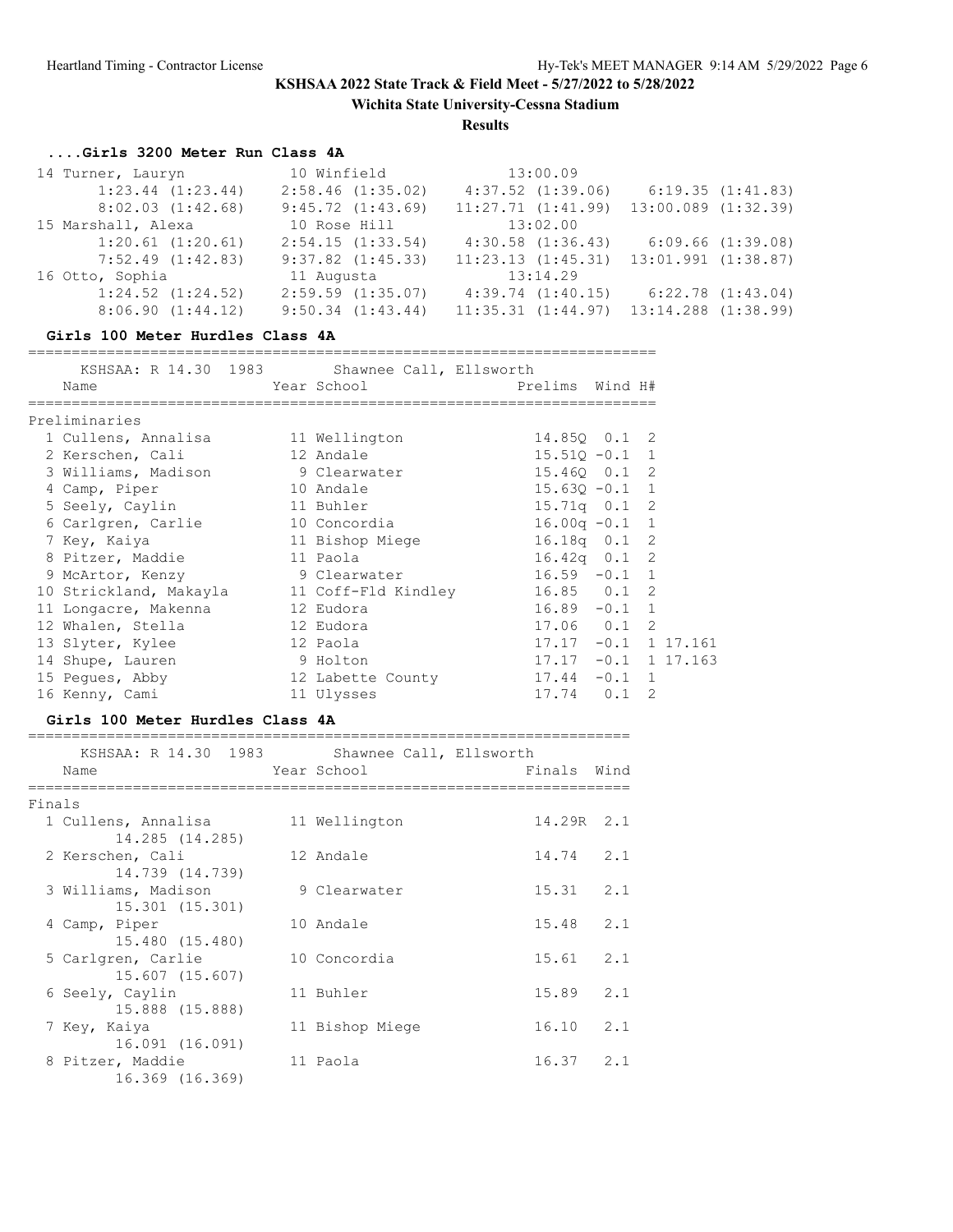## **Wichita State University-Cessna Stadium**

**Results**

**Girls 300 Meter Hurdles Class 4A**

| KSHSAA: R 42.50 1983<br>Name |  | Shawnee Call, Ellsworth<br>Year School | Prelims H# |                |
|------------------------------|--|----------------------------------------|------------|----------------|
|                              |  |                                        |            |                |
| Preliminaries                |  |                                        |            |                |
| 1 Cullens, Annalisa          |  | 11 Wellington                          | 45.080 1   |                |
| 2 Williams, Madison          |  | 9 Clearwater                           | 45.430 2   |                |
| 3 McArtor, Kenzy             |  | 9 Clearwater                           | 46.530 1   |                |
| 4 Camp, Piper                |  | 10 Andale                              | 47.240 2   |                |
| 5 Seely, Caylin              |  | 11 Buhler                              | $47.41q$ 1 |                |
| 6 Pitzer, Maddie             |  | 11 Paola                               | $48.19q$ 2 |                |
| 7 Kerschen, Cali             |  | 12 Andale                              | $48.38q$ 2 |                |
| 8 Kirkpatrick, Maya          |  | 11 Chapman                             | $48.71q$ 1 |                |
| 9 Reichenberger, Kami        |  | 11 Wellington                          | 49.11      | $\mathbf{1}$   |
| 10 Whalen, Stella            |  | 12 Eudora                              | 49.31 2    |                |
| 11 Slyter, Kylee             |  | 12 Paola                               | 50.71 1    |                |
| 12 Raschen, Priscilla        |  | 10 Independence                        | $51.71$ 1  |                |
| 13 Gross, Macey              |  | 12 Holton                              | 52.84      | 2              |
| 14 Carlson, Jayana           |  | 12 Holton                              | 53.44      | $\overline{2}$ |
| 15 Rooney, Mackenzie         |  | 9 Louisburg                            | 53.77      | $\mathbf{1}$   |
| 16 Chard, Kynleigh           |  | 10 Chanute                             | 54.24      | $\overline{2}$ |
|                              |  |                                        |            |                |

#### **Girls 300 Meter Hurdles Class 4A**

|        | KSHSAA: R 42.50 1983<br>Name           | Shawnee Call, Ellsworth<br>Year School | Finals |
|--------|----------------------------------------|----------------------------------------|--------|
| Finals |                                        |                                        |        |
|        | 1 Cullens, Annalisa<br>44.424 (44.424) | 11 Wellington                          | 44.43  |
|        | 2 Williams, Madison<br>45.752 (45.752) | 9 Clearwater                           | 45.76  |
|        | 3 McArtor, Kenzy<br>46.122 (46.122)    | 9 Clearwater                           | 46.13  |
|        | 4 Seely, Caylin<br>47.293 (47.293)     | 11 Buhler                              | 47.30  |
|        | 5 Camp, Piper<br>48.324 (48.324)       | 10 Andale                              | 48.33  |
|        | 6 Kerschen, Cali<br>49.088 (49.088)    | 12 Andale                              | 49.09  |
|        | 7 Pitzer, Maddie<br>49.533 (49.533)    | 11 Paola                               | 49.54  |
|        | 8 Kirkpatrick, Maya<br>50.732 (50.732) | 11 Chapman                             | 50.74  |

# **Girls 4x100 Meter Relay Class 4A**

| KSHSAA: R 48.36 2019                                                                 | , KC-Piper<br>Vazquez, Brown, Simmons, Carter |                                                    |                    |  |
|--------------------------------------------------------------------------------------|-----------------------------------------------|----------------------------------------------------|--------------------|--|
| School                                                                               |                                               |                                                    | Prelims H#         |  |
| Preliminaries<br>1 Andale<br>1) Winter, Camryn 11<br>3) Camp, Piper 10<br>$2$ Eudora |                                               | 2) Kerschen, Cali 12<br>4) Reichenberger, Betsy 10 | 49.130 2<br>49.520 |  |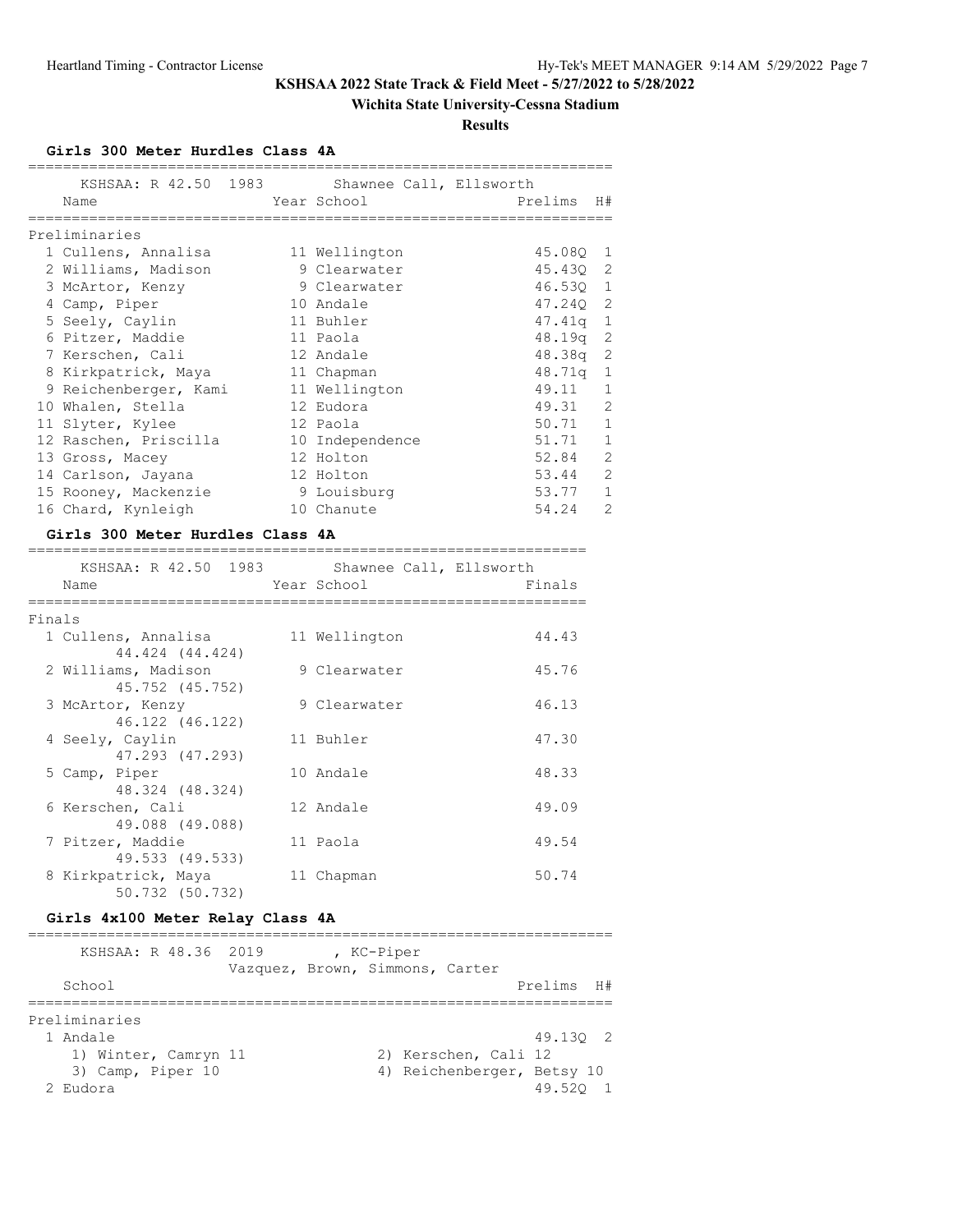#### **Wichita State University-Cessna Stadium**

#### **Results**

#### **....Girls 4x100 Meter Relay Class 4A**

1) White, Leah 12 2) Ewy, Sophia 12 3) Karten, Madison 10 (4) Pattison, Maya 12 3 Wellington 49.890 2<br>1) Zeka, Ali 12 2) Cullens, Annalisa 11 1) Zeka, Ali 12 2) Cullens, Annalisa 11 3) Reichenberger, Kami 11  $\hspace{1cm}$  4) Gerten, Ashlyn 11 4 Paola 50.03Q 1 1) Marcum, Taryn 10 2) Phillips, Anna 12 3) Foster, Ella 11 4) Kauk, Maggie 11 50.55q 1 Shanute 50.55q 1 1) Ranabargar, Camrie 10 2) Hughes, Madison 12 3) Stephenson, Abby 11 4) Chard, Kynleigh 10 6 Independence 50.88q 2 1) Miller, Bailey 12 2) Raschen, Priscilla 10 3) Reichenberger, Lindsay 11 (4) Burns, Nala 12 7 Pratt 51.33q 2 1) Ziegler, Brooke 9 2) Herrman, Daisy 12 3) Donnenwerth, Corinne 10 (4) Fields, Adelyn 9 8 Abilene 51.41q 1 1) Heintz, Renatta 9 2) Rock, Chloe 11 3) Stout, Samantha 10 4) Dannefer, Claira 10 9 Shawnee Mission-Miege 51.52 2 1) Key, Kaiya 11 2) Aquino, Ella 9 1) Key, Kaiya 11 22 2) Aquino, Ella 9<br>3) Kalmus, Nina 12 4) McCallop, Grace 9 10 Baldwin 51.56 1 1) Healzer, Rylynn 10 2) Harvey, Isabelle 12 3) Barth, Chaney 11 4) Afonja, Fisayo 10 11 Ulysses 51.61 2 1) Stein, Zoey 11 2) Kenny, Cami 11 3) Sifuentes, Natalya 9 (4) Vagher, Naomi 11 12 Rose Hill 52.00 1 1) Wooten, Lexi 10 2) Markley, Ava 9 3) Winter, Paige 9 4) Dare, Kate 11 13 Topeka-Hayden 52.07 2 1) Hillebert, Miranda 12 2) Hillebert, Natalie 10 3) Huscher, Reagan 10 4) Schmidt, Sarah 11 14 Chapman 52.14 1 1) Bliss, Chandler 11 2) Locke, Ava 10 3) Elliott, Tanith 10 4) Litzinger, Haley 10 15 Labette County 62.46 2 1) Boss, Aubrey 9 2) Boss, Kinsley 9 3) Martin, Allee 10 (4) Perez, Jasmine 12 16 Clay Center Community 55.42 1 1) Catlin, Tovah 9 2) Wright, Megan 11 3) Lane, Sydney 12 (4) Johnson, Ayla 9

#### **Girls 4x100 Meter Relay Class 4A**

| KSHSAA: R 48.36 2019 | Vazquez, Brown, Simmons, Carter | , KC-Piper |  |                      |        |
|----------------------|---------------------------------|------------|--|----------------------|--------|
| School               |                                 |            |  |                      | Finals |
| Finals<br>1 Andale   |                                 |            |  |                      | 49.73  |
| 1) Winter, Camryn 11 |                                 |            |  | 2) Kerschen, Cali 12 |        |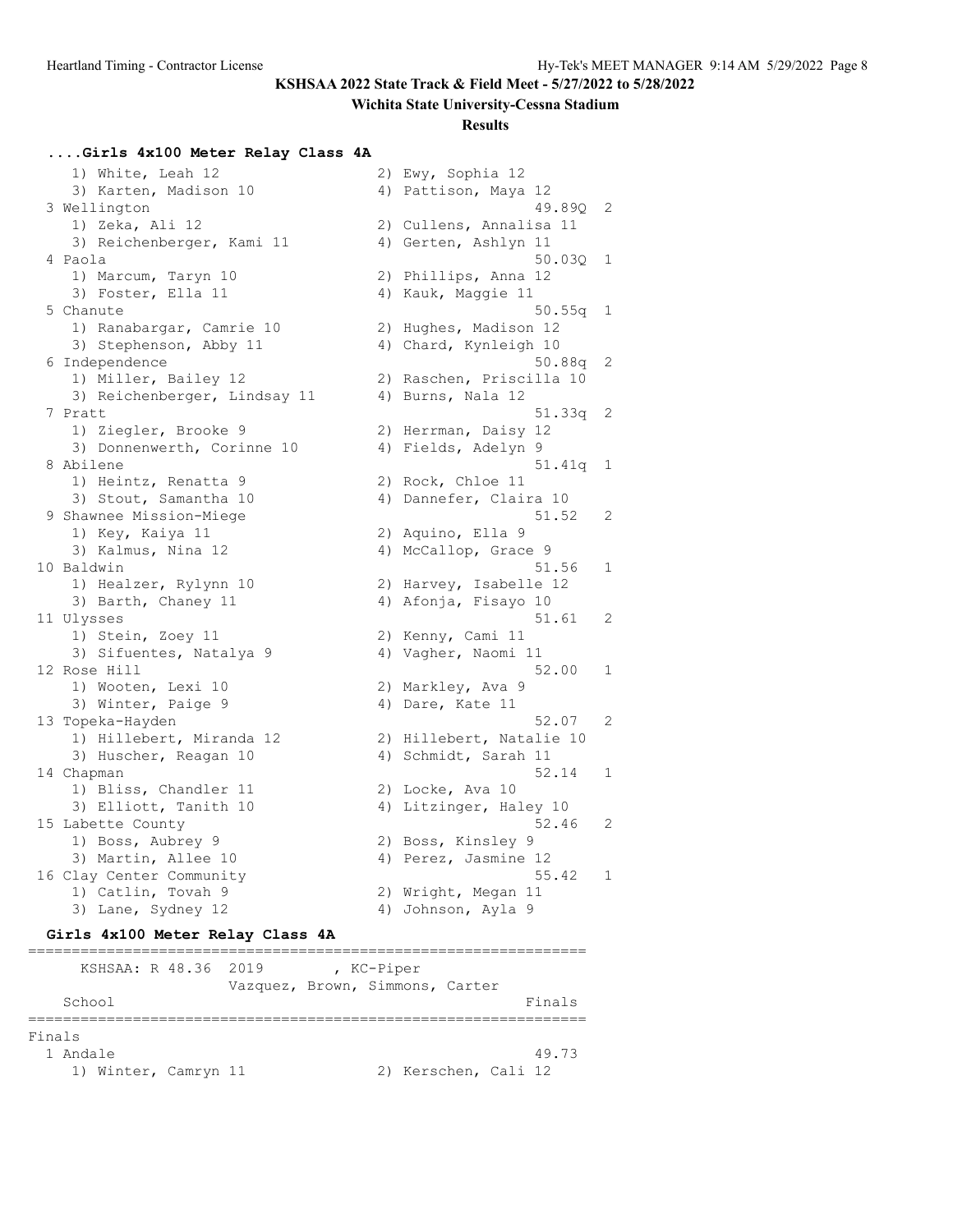#### **Wichita State University-Cessna Stadium**

#### **Results**

#### **....Girls 4x100 Meter Relay Class 4A**

 3) Camp, Piper 10 4) Reichenberger, Betsy 10 49.726 (49.726) 2 Eudora 50.16 1) White, Leah 12 2) Ewy, Sophia 12 3) Karten, Madison 10 (4) Pattison, Maya 12 50.156 (50.156)  $3$  Paola  $50.52$  1) Marcum, Taryn 10 2) Phillips, Anna 12 3) Foster, Ella 11 4) Kauk, Maggie 11 50.511 (50.511) 4 Independence 50.74 1) Miller, Bailey 12 2) Raschen, Priscilla 10 3) Reichenberger, Lindsay 11  $\hskip10mm$  4) Burns, Nala 12 50.737 (50.737) 5 Chanute 51.48 1) Ranabargar, Camrie 10 2) Hughes, Madison 12 3) Stephenson, Abby 11 4) Chard, Kynleigh 10 51.471 (51.471) 6 Pratt  $51.80$ 1) Ziegler, Brooke 9 2) Herrman, Daisy 12 3) Donnenwerth, Corinne 10 (4) Fields, Adelyn 9 51.799 (51.799) 7 Abilene 51.97 1) Heintz, Renatta 9 2) Rock, Chloe 11 3) Stout, Samantha 10 (4) Dannefer, Claira 10 51.970 (51.970) 8 Wellington 55.70 1) Zeka, Ali 12 2) Cullens, Annalisa 11 3) Reichenberger, Kami 11  $\hspace{1cm}$  4) Gerten, Ashlyn 11 55.694 (55.694)

#### **Girls 4x400 Meter Relay Class 4A**

=================================================================== KSHSAA: R 3:58.70 2013 , Baldwin Watson, Lober, Barnes, McCabe School **Prelims** H# =================================================================== Preliminaries 1 Andale 4:05.41Q 2 1) Steven, Ava 9 2) Reichenberger, Betsy 10 3) Winter, Camryn 11 4) Schrandt, Maddie 11 2 Abilene 4:09.02Q 1 1) Rock, Chloe 11 2) Heintz, Renatta 9 3) Stout, Samantha 10 (4) Cross, Allie 12 2:04.429 (2:04.429) 3:07.945 (1:03.516) 4:09.015 (1:01.071) 3 Pratt 4:11.31Q 1 1) Herrman, Daisy 12 **2018** 2) Ziegler, Brooke 9 3) Clarkson, Tess 9 4) Fields, Adelyn 9 2:04.153 (2:04.153) 3:08.986 (1:04.834) 4:11.306 (1:02.320) 4 Clearwater 4:11.72Q 2 1) Williams, Madison 9 2) McArtor, Kenzy 9 3) Larouche, Hailey 10 4) Trotter, Hayley 11 5 Rock Creek 4:12.08q 2 1) Nippert, Kyra 10 2) Klingenberg, Kya 11 3) Wick, Abby 12 4) Klingenberg, Ayla 9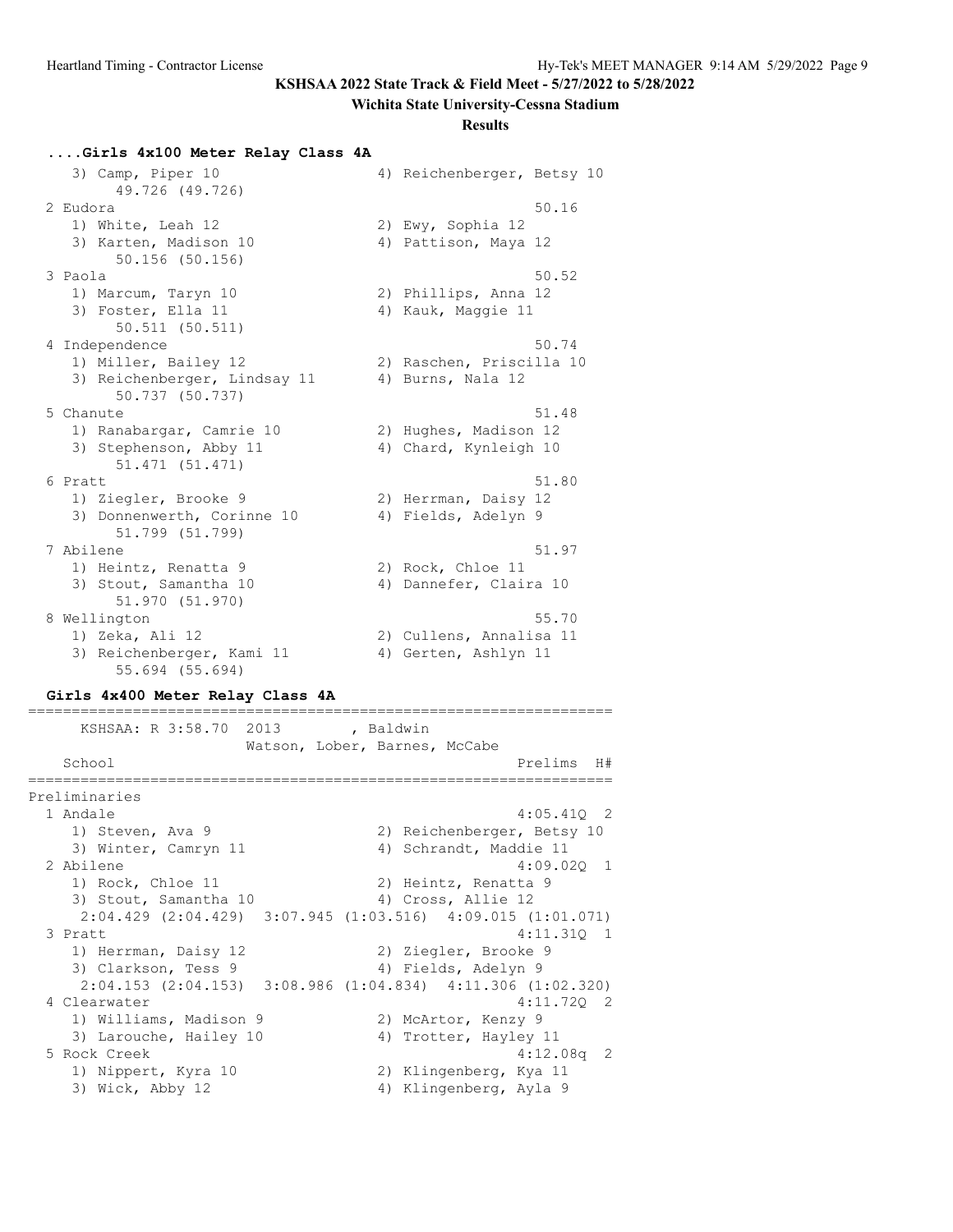#### **Wichita State University-Cessna Stadium**

#### **Results**

#### **....Girls 4x400 Meter Relay Class 4A**

 6 McPherson 4:12.17q 1 1) Backhus, Izabel 9 2) McCloud, Jayla 10 3) Smith, Harper 12 4) Chapman, Addison 9 2:09.499 (2:09.499) 3:11.955 (1:02.457) 4:12.164 (1:00.210) 7 Wellington 4:14.19q 1 1) Metcalf, Presley 9 2) Gerten, Ashlyn 11 3) Glover, Sadie 12 4) Reichenberger, Kami 11 2:06.208 (2:06.208) 3:10.292 (1:04.085) 4:14.184 (1:03.893) 8 Topeka-Hayden 4:15.64q 1 1) Hillebert, Natalie 10 2) Hillebert, Miranda 12 3) Carr, Megan 12 4) Schmitdlein, Riley 12 2:07.482 (2:07.482) 3:10.451 (1:02.970) 4:15.640 (1:05.189) 9 Independence 4:16.87 2 1) Raschen, Priscilla 10 2) Thompson, Eva 10 3) Miller, Bailey 12 (4) Veile, Abby 12 10 Louisburg 4:17.42 1 1) Vohs, Emma 10 2) Lohse, Emma 11 3) Rooney, Mackenzie 9 4) Wright, Delaney 12 2:10.609 (2:10.609) 3:17.333 (1:06.724) 4:17.420 (1:00.087) 11 Baldwin 4:18.06 1 1) Afonja, Fisayo 10 2) Smith, Riley 12 3) Bosch, Reagan 10 4) Messick, Diana 12 2:07.184 (2:07.184) 3:16.210 (1:09.027) 4:18.054 (1:01.844) 12 Fort Scott 3.18.92 2 1) Murphy, McKenzie 11 2) Yarick, Keegan 10 3) Pruitt, Sydney 10 4) Comstock, Jescie 11 13 Eudora 4:20.42 2 1) Pattison, Maya 12 2) Whalen, Stella 12 3) Whalen, Sophie 10 4) Fletcher, Phoebe 11 14 Labette County 2014 121.90 2 1) Boss, Aubrey 9 2) Boss, Kinsley 9 3) Pool, Libby 10 4) Perez, Jasmine 12 15 Ulysses 4:23.26 2 1) Vagher, Naomi 11 2) Schultz, Mika 11 3) Sifuentes, Natalya 9 (4) Stein, Zoey 11 16 Chanute 4:23.66 1 1) Stephenson, Abby 11 2) Becannon, Bella 12 3) Stich, Violet 9 4) Hughes, Madison 12 2:12.850 (2:12.850) 3:19.994 (1:07.145) 4:23.653 (1:03.659) **Girls 4x400 Meter Relay Class 4A** ================================================================ KSHSAA: R 3:58.70 2013 , Baldwin

Watson, Lober, Barnes, McCabe School Finals ================================================================ Finals 1 Andale 4:09.89 1) Steven, Ava 9 2) Reichenberger, Betsy 10 3) Winter, Camryn 11 4) Schrandt, Maddie 11 2:06.056 (2:06.056) 3:10.477 (1:04.421) 4:09.888 (59.411) 2 McPherson 4:14.75 1) Backhus, Izabel 9 2) McCloud, Jayla 10 3) Smith, Harper 12 4) Chapman, Addison 9 2:10.815 (2:10.815) 3:14.088 (1:03.273) 4:14.741 (1:00.654)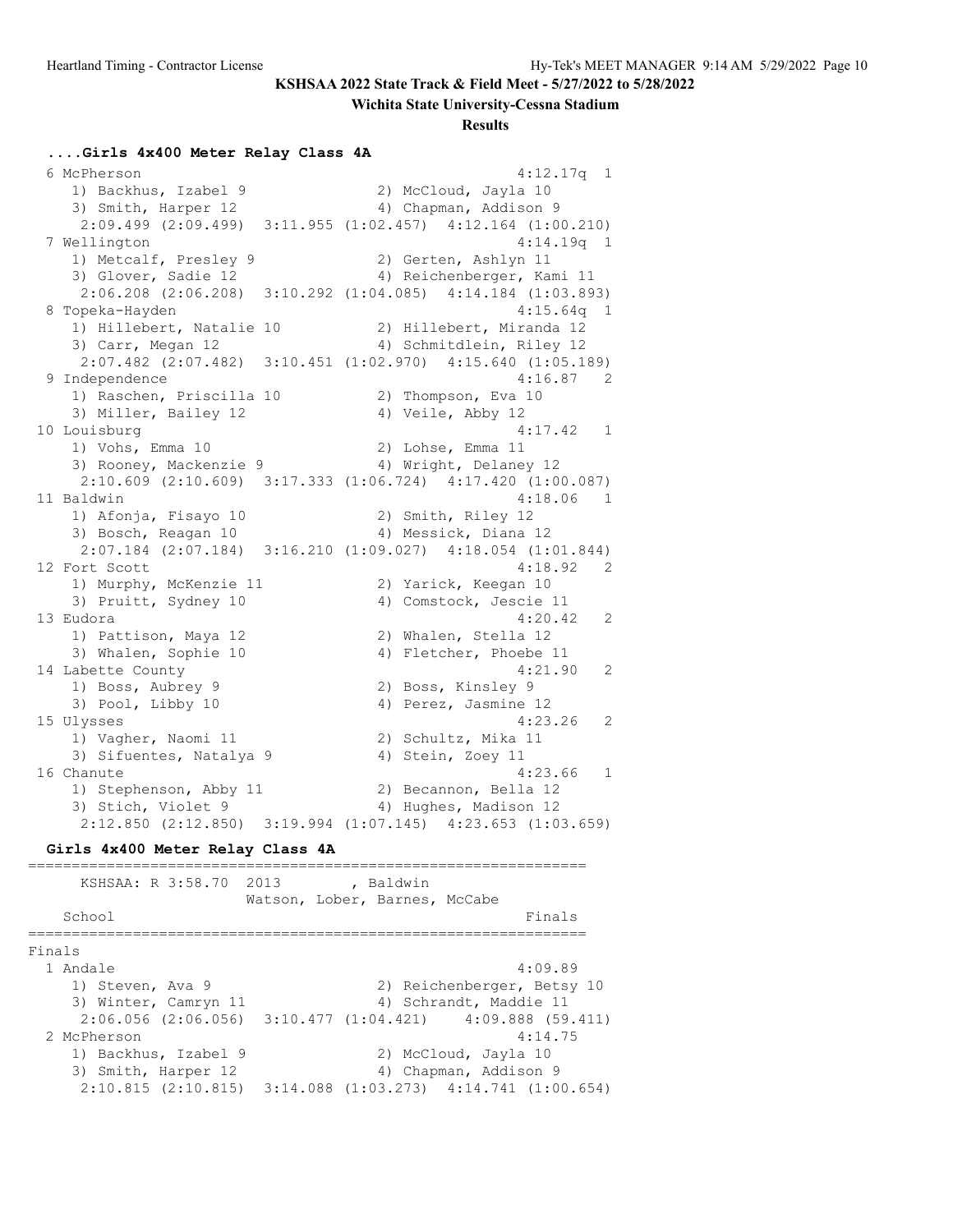#### **Wichita State University-Cessna Stadium**

#### **Results**

#### **....Girls 4x400 Meter Relay Class 4A**

 3 Clearwater 4:15.67 1) Williams, Madison 9 2) Streit, Laurel 12 3) McArtor, Kenzy 9 4) Trotter, Hayley 11 2:13.813 (2:13.813) 3:15.108 (1:01.295) 4:15.666 (1:00.559) 4 Abilene 4:17.93 1) Rock, Chloe 11 2) Heintz, Renatta 9 3) Stout, Samantha 10 4) Cross, Allie 12 2:09.687 (2:09.687) 3:15.377 (1:05.690) 4:17.921 (1:02.544) 5 Rock Creek 4:19.34 1) Nippert, Kyra 10 2) Klingenberg, Kya 11 3) Wick, Abby 12 4) Klingenberg, Ayla 9 2:11.761 (2:11.761) 3:17.955 (1:06.195) 4:19.335 (1:01.380) 6 Pratt 4:20.16 1) Herrman, Daisy 12 **2018** 2) Ziegler, Brooke 9 3) Clarkson, Tess 9 1988 4) Fields, Adelyn 9 2:10.001 (2:10.001) 3:16.185 (1:06.184) 4:20.160 (1:03.976) 7 Wellington 4:24.85 1) Metcalf, Presley 9 2) Gerten, Ashlyn 11 3) Glover, Sadie 12 4) Reichenberger, Kami 11 2:11.870 (2:11.870) 3:19.325 (1:07.456) 4:24.849 (1:05.524) 8 Topeka-Hayden 4:26.12 1) Hillebert, Natalie 10 2) Hillebert, Miranda 12 3) Carr, Megan 12 4) Schmitdlein, Riley 12 2:12.157 (2:12.157) 3:17.255 (1:05.098) 4:26.119 (1:08.865) **Girls 4x800 Meter Relay Class 4A** ================================================================ KSHSAA: R 9:29.61 2005 , Clay Center Pierson, Martin, Newmeyer, Unruh School **Finals** ================================================================ 1 Eudora 10:10.05 1) Fletcher, Phoebe 11 2) Mayer, Mackenzie 12 3) Owens, Sydney 10 (4) Keltner, Hanna 9 1:10.156 (1:10.156) 2:30.679 (1:20.524) 3:44.211 (1:13.533) 5:10.436 (1:26.225) 6:23.487 (1:13.052) 7:42.407 (1:18.921) 8:52.712 (1:10.305) 10:10.045 (1:17.333) 2 Baldwin 10:25.78 1) Brecheisen, Lily 10 2) Smith, Riley 12 3) Landreth, Jana 12  $\hskip10mm$  4) Messick, Diana 12 1:10.354 (1:10.354) 2:37.693 (1:27.340) 3:51.394 (1:13.701) 5:19.516 (1:28.123) 6:33.454 (1:13.938) 7:58.370 (1:24.917) 9:09.023 (1:10.653) 10:25.775 (1:16.753) 3 Independence 10:34.20 1) Thompson, Eva 10 2) Herrara, Natali 9 3) Raschen, Priscilla 10 4) Veile, Abby 12 1:15.501 (1:15.501) 2:37.404 (1:21.903) 3:51.280 (1:13.877) 5:23.967 (1:32.688) 6:37.516 (1:13.550) 8:05.427 (1:27.911) 9:15.876 (1:10.449) 10:34.198 (1:18.323) 4 Winfield 10:36.33 1) Benavides, Gracelynn 11 2) Turner, Lauryn 10 3) Richert, Rhyanna 9  $\hskip1cm$  4) Myers, Kayli 11 1:15.125 (1:15.125) 2:37.865 (1:22.740) 3:53.755 (1:15.891) 5:20.210 (1:26.456) 6:37.418 (1:17.208) 8:02.690 (1:25.272) 9:17.815 (1:15.125) 10:36.326 (1:18.512) 5 Wamego 10:41.94 1) Donahue, Caroline 12 2) Umscheid, Taylor 9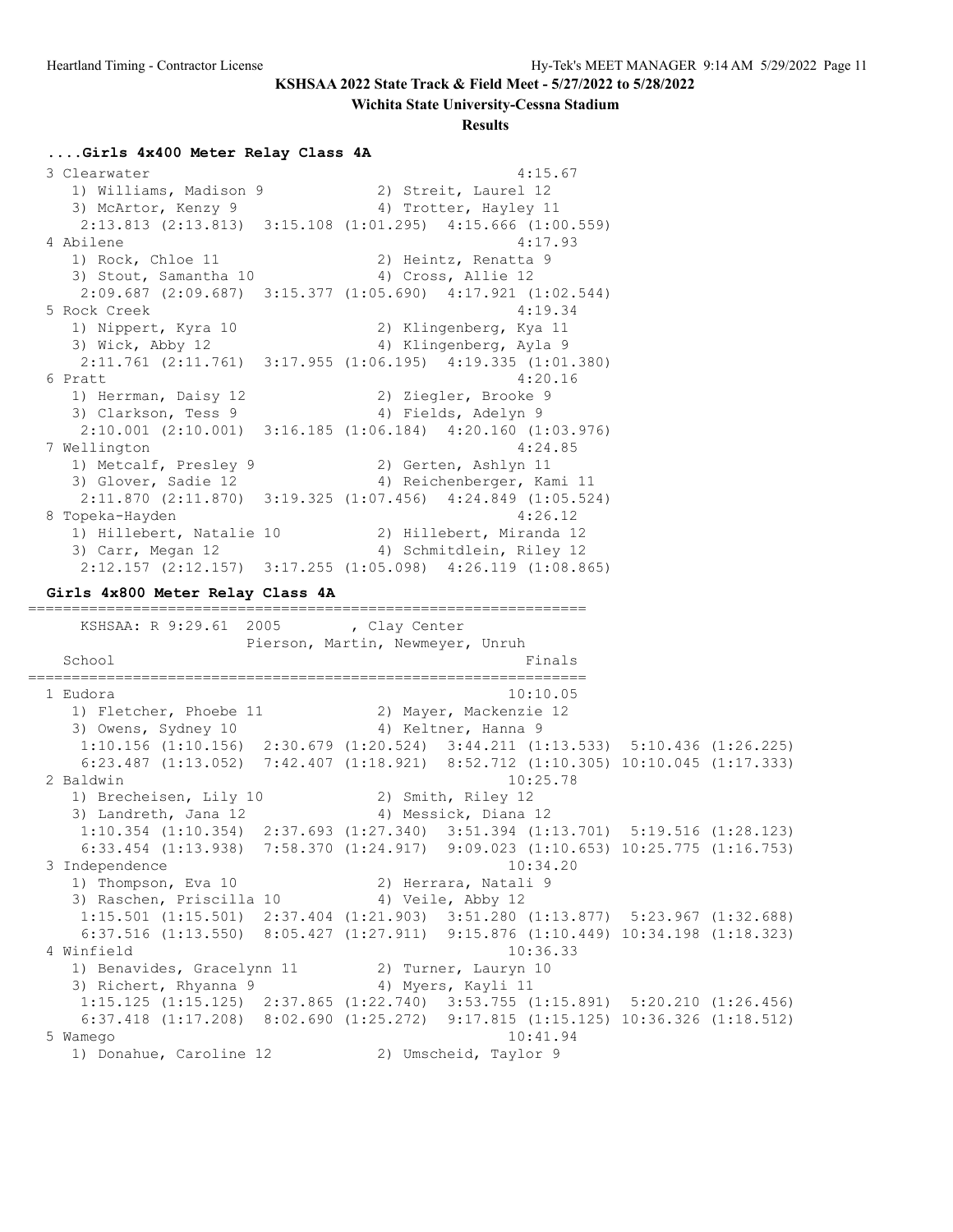**Wichita State University-Cessna Stadium**

**Results**

#### **....Girls 4x800 Meter Relay Class 4A**

3) Morenz, Grace 11 4) Pittenger-R, Sariah 9 1:15.317 (1:15.317) 2:41.781 (1:26.464) 3:56.479 (1:14.698) 5:23.598 (1:27.120) 6:37.189 (1:13.591) 8:02.157 (1:24.968) 9:18.893 (1:16.737) 10:41.940 (1:23.047) 6 Buhler 10:43.27 1) Hamby, Krysten 10 2) Dorantes, Maya 12 3) Warner, Lindsay 11 (4) Horning, Taryn 11 1:15.466 (1:15.466) 2:38.529 (1:23.063) 3:56.654 (1:18.125) 5:22.689 (1:26.036) 6:36.910 (1:14.221) 8:01.450 (1:24.541) 9:20.596 (1:19.146) 10:43.264 (1:22.669) 7 Chanute 10:53.17<br>1) Becannon, Bella 12 (2) Stephenson, Abby 11 1) Becannon, Bella 12 2) Stephenson, Abby 11 3) Stich, Violet 9 4) Moore, Macie 9 1:15.741 (1:15.741) 2:40.465 (1:24.724) 3:57.638 (1:17.173) 5:26.672 (1:29.035) 6:43.029 (1:16.358) 8:09.745 (1:26.716) 9:29.592 (1:19.847) 10:53.168 (1:23.576) 8 Tonganoxie 10:53.66 1) Thomas, Kyleigh 11 2) Hoffines, Kinnley 10 3) Thomas, Jocie 9 4) Johnson, Kara 9 1:15.395 (1:15.395) 2:43.125 (1:27.731) 3:57.552 (1:14.427) 5:27.537 (1:29.985) 6:43.366 (1:15.830) 8:10.051 (1:26.686) 9:28.804 (1:18.753) 10:53.660 (1:24.856) 9 Fort Scott 10:54.23 1) Fess, Jocelyn 9 2) Comstock, Jescie 11 3) Allen, Carsen 10 (4) Yarick, Keegan 10 1:15.749 (1:15.749) 2:49.644 (1:33.896) 4:05.923 (1:16.280) 5:34.369 (1:28.446) 6:51.103 (1:16.735) 8:24.919 (1:33.817) 9:35.514 (1:10.595) 10:54.221 (1:18.707) 10 Rose Hill 10:55.71 1) Herod, Elliot 11 2) Lee, Jessa 11 3) Marshall, Alexa 10 4) Struble, Alexia 12 1:16.010 (1:16.010) 2:43.608 (1:27.598) 3:56.901 (1:13.294) 5:22.419 (1:25.518) 6:37.633 (1:15.215) 8:06.388 (1:28.755) 9:23.158 (1:16.770) 10:55.709 (1:32.552) 11 Abilene 11:08.53<br>1) Stout, Samantha 10 2) Rock, Chloe 11 1) Stout, Samantha 10 2) Rock, Chloe 11 3) Cathey, Arissa 9 4) Bathurst, Eden 10 1:15.435 (1:15.435) 2:46.162 (1:30.728) 4:03.505 (1:17.343) 5:28.557 (1:25.052) 6:47.269 (1:18.713) 8:19.903 (1:32.635) 9:39.327 (1:19.424) 11:08.524 (1:29.198) 12 Andale 11:14.61 1) Bartkowski, Ava 10 2) Patton, Olivia 10 3) Maxwell, Natalie 11 (4) Wegerer, Kelli 12 1:15.796 (1:15.796) 2:45.557 (1:29.761) 4:07.123 (1:21.566) 5:41.593 (1:34.470) 7:04.435 (1:22.843) 8:31.910 (1:27.475) 9:50.994 (1:19.085) 11:14.601 (1:23.607) 13 Towanda-Circle 11:26.55 1) Edgerle, Lyric 11 2) Flaming, Grace 10 3) Unruh, Alison 11 4) Choriego, Rebekah 12 1:17.026 (1:17.026) 2:47.546 (1:30.521) 4:04.737 (1:17.191) 5:40.688 (1:35.951) 7:09.658 (1:28.971) 8:43.582 (1:33.924) 10:03.486 (1:19.905) 11:26.541 (1:23.055) 14 Holton 11:30.83 1) Cyphers, Charlotte 10 2) Robinson, Piper 10 3) New, Delaney 11 4) Allen, Aarlynn 10 1:20.193 (1:20.193) 2:53.347 (1:33.154) 4:11.741 (1:18.395) 5:46.161 (1:34.420) 7:14.309 (1:28.149) 8:49.182 (1:34.873) 10:05.504 (1:16.322) 11:30.826 (1:25.323) 15 Augusta 11:54.32 1) Busch, Madison 9 2) Otto, Adriana 9 3) Otto, Sophia 11 4) Eagleson, Emmary 9 1:24.842 (1:24.842) 3:02.208 (1:37.366) 4:30.590 (1:28.383) 6:03.188 (1:32.598) 7:26.915 (1:23.727) 9:01.824 (1:34.910) 10:21.420 (1:19.596) 11:54.320 (1:32.901) 16 Mulvane 12:06.32 1) Clark, Miranda 10 2) Gerber, Jaida 10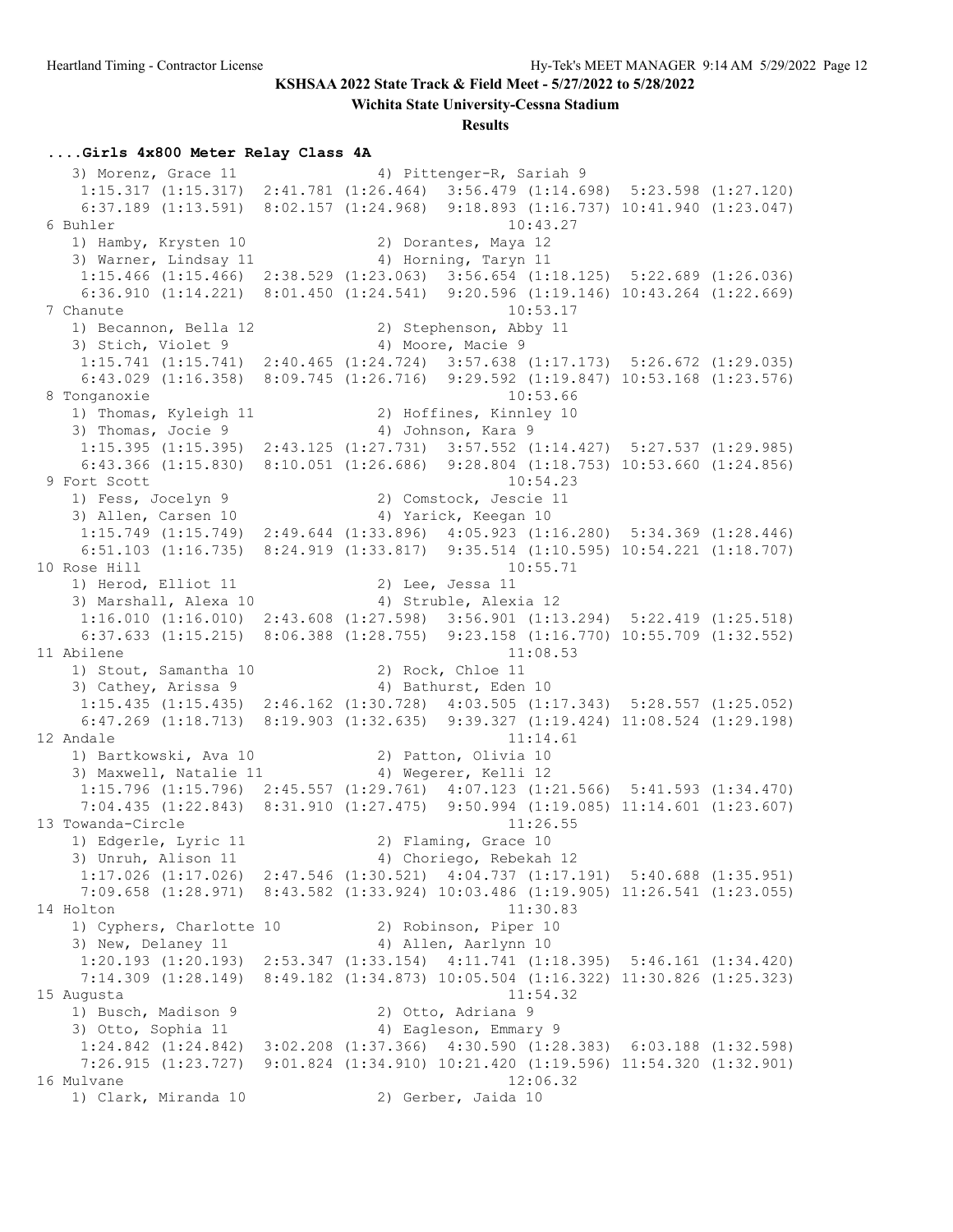**Wichita State University-Cessna Stadium**

#### **Results**

# **....Girls 4x800 Meter Relay Class 4A**

3) Hamm, Delaney 12 4) Hansen, Amber 12 1:21.576 (1:21.576) 3:15.424 (1:53.849) 4:44.574 (1:29.151) 6:21.675 (1:37.102) 7:46.622 (1:24.947) 9:20.304 (1:33.682) 10:36.981 (1:16.677) 12:06.311 (1:29.331)

================================================================

#### **Girls High Jump Class 4A**

| KSHSAA: R 5-10 1997 Morgan High 97 & 98, Girard<br>Name                                                                                          | Year School                  | Finals       |
|--------------------------------------------------------------------------------------------------------------------------------------------------|------------------------------|--------------|
| 1 Horsch, Lexi<br>$4-06$ $4-08$ $4-10$ $5-00$ $5-02$ $5-04$<br>PPP PPP 0 0 0 XXX                                                                 | 11 Andale                    | $5 - 02.00$  |
| 2 Klingenberg, Ayla 9 Rock Creek<br>$4-06$ $4-08$ $4-10$ $5-00$ $5-02$<br>O O XO O XXX                                                           |                              | $5 - 00.00$  |
| 2 Page, Lanie<br>$4-06$ $4-08$ $4-10$ $5-00$ $5-02$<br>O O XO O XXX                                                                              | 10 Rose Hill                 | $5 - 00.00$  |
| 4 Cavanaugh, Sophie 12 Chapman<br>$4-06$ $4-08$ $4-10$ $5-00$ $5-02$<br>$\begin{matrix}0&0&\text{X}0&\text{X}0&\text{X}0&\text{XXX}\end{matrix}$ |                              | $J5 - 00.00$ |
| 5 Johnson, Amara<br>$4-06$ $4-08$ $4-10$ $5-00$<br>0 0 0 XXX                                                                                     | 11 Abilene                   | $4 - 10.00$  |
| 6 Barth, Chaney<br>$4-06$ $4-08$ $4-10$ $5-00$<br>O XO O XXX                                                                                     | 11 Baldwin                   | $J4 - 10.00$ |
| 7 Mims, Heaven<br>$4-06$ $4-08$ $4-10$ $5-00$<br>XO XXO XO XXX                                                                                   | 12 Coff-Fld Kindley J4-10.00 |              |
| 8 Lopez, Tatayonna<br>$4 - 06$ $4 - 08$ $4 - 10$<br>O O XXX                                                                                      | 11 Winfield                  | $4 - 08.00$  |
| 8 Sunderland, Emma<br>$4 - 06$ $4 - 08$ $4 - 10$<br>PPP O XXX                                                                                    | 12 Tonganoxie                | $4 - 08.00$  |
| 8 Whistler, Addy<br>$4 - 06$ $4 - 08$ $4 - 10$<br>PPP OXXX                                                                                       | 12 Mulvane                   | $4 - 08.00$  |
| 8 Rockley, Jillian<br>$4 - 06$ $4 - 08$ $4 - 10$<br>O O XXX                                                                                      | 12 Rose Hill                 | $4 - 08.00$  |
| 8 Florence-Valentine, Elia 9 Parsons<br>$4 - 06$ $4 - 08$ $4 - 10$<br>O O XXX                                                                    |                              | $4 - 08.00$  |
| 13 Ficken, Sofia<br>$4 - 06$ $4 - 08$ $4 - 10$<br>XO O XXX                                                                                       | 12 Ottawa                    | $J4 - 08.00$ |
| 14 Barger, Dayleigh<br>$4 - 06$ $4 - 08$ $4 - 10$<br>O XXO XXX                                                                                   | 11 Rose Hill                 | $J4 - 08.00$ |
| 14 Comstock, Jescie<br>$4 - 06$ $4 - 08$ $4 - 10$<br>O XXO XXX                                                                                   | 11 Fort Scott                | $J4 - 08.00$ |
| 16 Ferguson, Sierra<br>$4 - 06$ $4 - 08$<br>O XXX                                                                                                | 12 Ottawa                    | $4 - 06.00$  |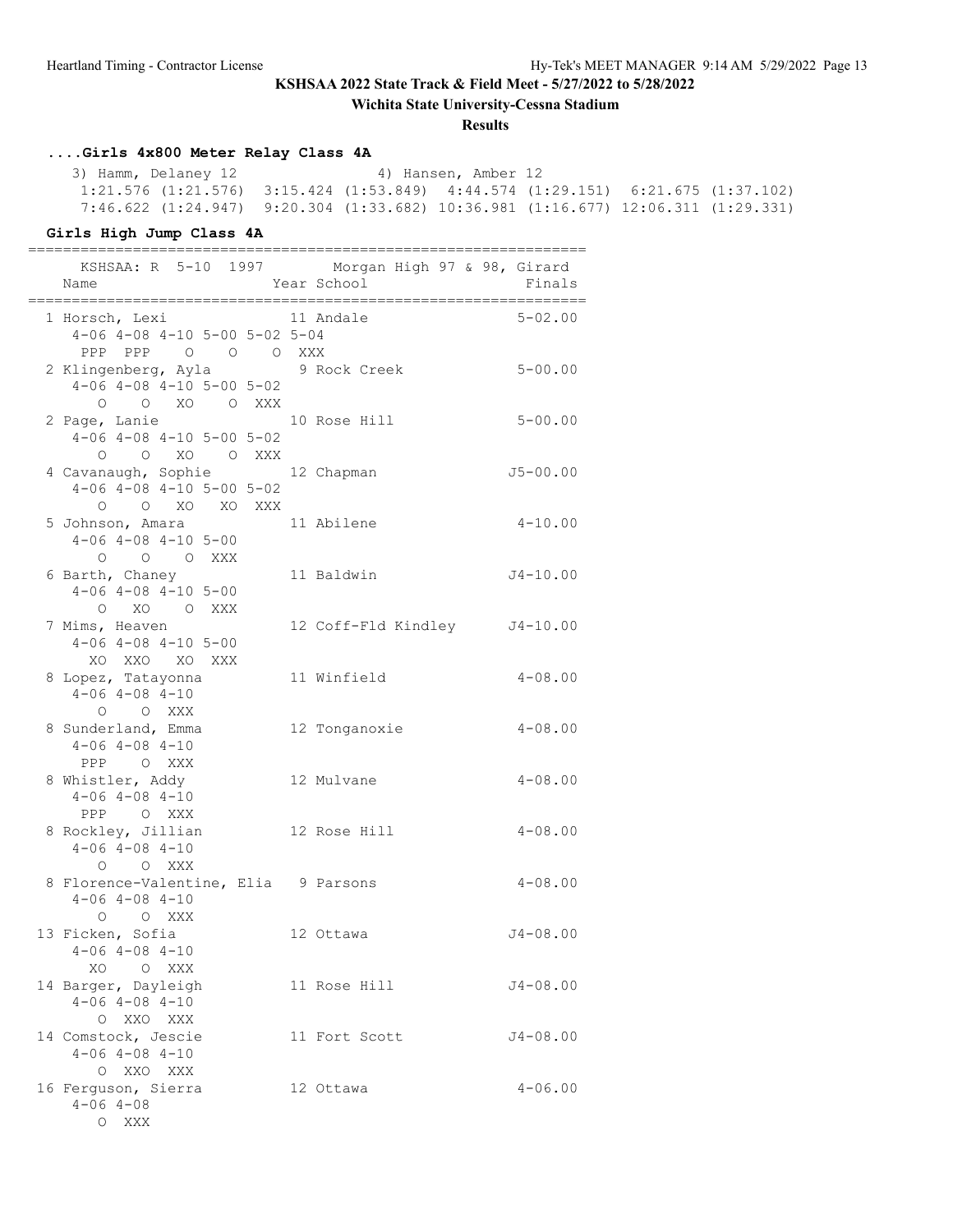# **Wichita State University-Cessna Stadium**

**Results**

## **Girls Pole Vault Class 4A**

|                                                       |            |     | KSHSAA: R 12-06 2017 Samantha VanHoecke, Paola        |              |
|-------------------------------------------------------|------------|-----|-------------------------------------------------------|--------------|
| Name                                                  |            |     | Year School                                           | Finals       |
| 1 Baalmann, Annabeth                                  |            |     | 12 Andale                                             | $11 - 00.00$ |
|                                                       |            |     | 7-00 7-06 8-00 8-06 9-00 9-06 10-00 10-06 11-00 11-06 |              |
| PPP PPP PPP PPP PPP 0 0                               |            |     | $\begin{matrix} 0 & 0 \\ 0 & 0 \end{matrix}$          | XXX          |
| 2 Rowland, Claire                                     |            |     | 11 Andale                                             | $10 - 00.00$ |
|                                                       |            |     | 7-00 7-06 8-00 8-06 9-00 9-06 10-00 10-06             |              |
| PPP PPP PPP PPP PPP 0 0                               |            |     | XXX                                                   |              |
| 2 Chapman, Alyssa                                     |            |     | 11 Eudora                                             | $10 - 00.00$ |
|                                                       |            |     | 7-00 7-06 8-00 8-06 9-00 9-06 10-00 10-06             |              |
| PPP PPP PPP PPP 0 0 0                                 |            |     | XXX                                                   |              |
| 4 Robinson, Piper                                     |            |     | 10 Holton                                             | $J10-00.00$  |
|                                                       |            |     | 7-00 7-06 8-00 8-06 9-00 9-06 10-00 10-06             |              |
| PPP PPP PPP 0 0 0 XO                                  |            |     | XXX                                                   |              |
| 5 Carpenter-Ross, Maddy 10 Louisburg                  |            |     |                                                       | $J10-00.00$  |
|                                                       |            |     | 7-00 7-06 8-00 8-06 9-00 9-06 10-00 10-06             |              |
| PPP PPP PPP 0 0 0                                     |            |     | XXO<br>XXX                                            |              |
| 6 Meyer, Mary                                         |            |     | 12 Andale                                             | $9 - 06.00$  |
| $7-00$ $7-06$ $8-00$ $8-06$ $9-00$ $9-06$ $10-00$     |            |     |                                                       |              |
| PPP PPP PPP PPP 0 0 XXX                               |            |     |                                                       |              |
| 7 Wick, Abby                                          |            |     | 12 Rock Creek                                         | $J9 - 06.00$ |
| 7-00 7-06 8-00 8-06 9-00 9-06 10-00                   |            |     |                                                       |              |
| PPP 0 0 XO 0 0                                        |            |     | XXX                                                   |              |
| 8 Trim, Ellie                                         |            |     | 12 Fort Scott                                         | $9 - 00.00$  |
| 7-00 7-06 8-00 8-06 9-00 9-06                         |            |     |                                                       |              |
| $\circ$<br>$\circ$                                    | O O XO XXX |     |                                                       |              |
| 9 McCune, Sophia                                      |            |     | 11 Towanda-Circle                                     | $J9 - 00.00$ |
| $7-00$ $7-06$ $8-00$ $8-06$ $9-00$ $9-06$             |            |     |                                                       |              |
| PPP 0 0 0 XXO XXX                                     |            |     |                                                       |              |
| 10 Alloway, Ava                                       |            |     | 12 Labette County                                     | $J9 - 00.00$ |
| $7-00$ $7-06$ $8-00$ $8-06$ $9-00$ $9-06$             |            |     |                                                       |              |
| PPP<br>O O XO XXO XXX                                 |            |     |                                                       |              |
| 11 Thompson, Jadyn                                    |            |     | 11 Pratt                                              | $8 - 06.00$  |
| $7-00$ $7-06$ $8-00$ $8-06$ $9-00$                    |            |     |                                                       |              |
| O O O XXX<br>PPP                                      |            |     |                                                       |              |
| 12 Schultz, Mika                                      |            |     | 11 Ulysses                                            | $J8 - 06.00$ |
| $7-00$ $7-06$ $8-00$ $8-06$ $9-00$                    |            |     |                                                       |              |
| XO.<br>O O XO XXX                                     |            |     |                                                       |              |
| 13 Peques, Abby                                       |            |     | 12 Labette County                                     | $J8 - 06.00$ |
| $7 - 00$ $7 - 06$ $8 - 00$ $8 - 06$ $9 - 00$          |            |     |                                                       |              |
| O XXO<br>$\circ$<br>$\overline{O}$                    |            | XXX |                                                       |              |
| 14 Barney, Sage                                       |            |     | 12 Iola                                               | $8 - 00.00$  |
| $7 - 00$ $7 - 06$ $8 - 00$ $8 - 06$                   |            |     |                                                       |              |
| XO<br>$\circ$<br>$\circ$                              | XXX        |     |                                                       |              |
| 15 Candia, Wendy                                      |            |     | 9 Pratt                                               | $J8 - 00.00$ |
| $7 - 00$ $7 - 06$ $8 - 00$ $8 - 06$                   |            |     |                                                       |              |
| $\overline{O}$<br>$\circ$                             | XO XXX     |     |                                                       |              |
| -- Fletcher, Phoebe                                   |            |     | 11 Eudora                                             | ΝH           |
| $7 - 00$ $7 - 06$ $8 - 00$ $8 - 06$<br>PPP<br>PPP PPP | XXX        |     |                                                       |              |
|                                                       |            |     |                                                       |              |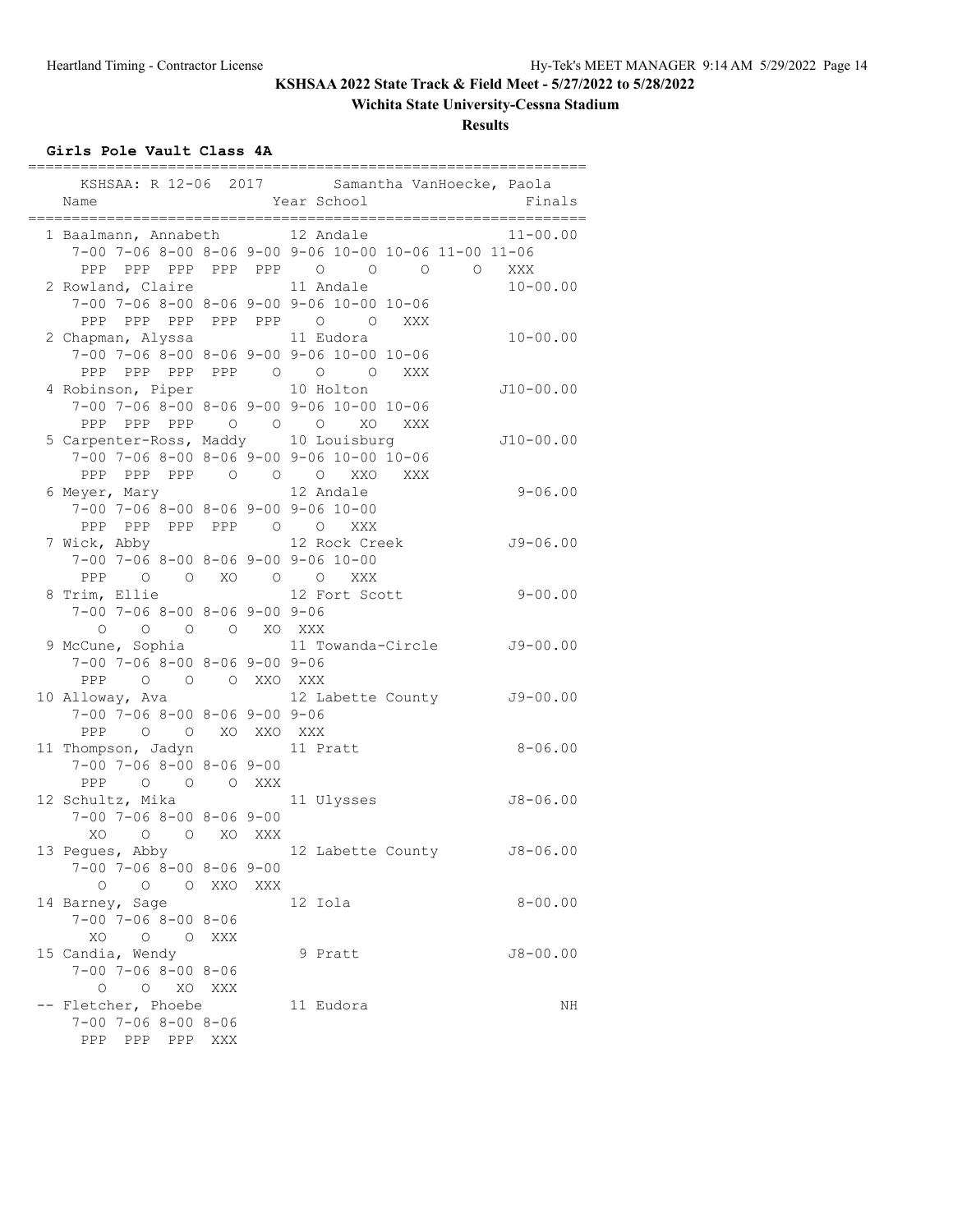## **Wichita State University-Cessna Stadium**

### **Results**

**Girls Long Jump Class 4A**

| KSHSAA: R 18-07.25 1984 Marti Cisper, Aquinas                                                                        |  |  |
|----------------------------------------------------------------------------------------------------------------------|--|--|
| CO-HOLDER: R 18-07.25 1977 Julie Wilson, Ottawa                                                                      |  |  |
|                                                                                                                      |  |  |
|                                                                                                                      |  |  |
| 1 Kauk, Maggie 11 Paola 17-10.00 -1.8 2                                                                              |  |  |
| $17-06.25(-1.4)$ $16-09.75(+0.0)$ $16-08.75(0.2)$ $17-10(-1.8)$ $17-09.75(-0.4)$ $17-03(-0.6)$                       |  |  |
| 2 Burns, Nala $12$ Independence $17-03.50$ -0.3 1                                                                    |  |  |
| $16-06(0.1)$ $15-08.25(0.4)$ $16-00.75(-0.0)$ $16-03.50(-1.8)$ $16-08(-0.4)$ $17-03.50(-0.3)$                        |  |  |
| 3 Zeka, Ali               12 Wellington           17-02.00 -1.2   2                                                  |  |  |
| $16-06.75(-0.8)$ $16-02.25(+0.0)$ $16-03.50(0.7)$ $15-09.50(-0.9)$ $16-06.25(-1.9)$ $17-02(-1.2)$                    |  |  |
|                                                                                                                      |  |  |
| 4 Wilber, Isabella 9 Wamego 16-06.75 -0.9 1<br>16-01(-0.2) 16-06.75(-0.9) 16-05.75(-0.4) FOUL 16-06(-2.0) FOUL       |  |  |
| 5 Wright, Delaney 12 Louisburg 16-02.75 0.4 2                                                                        |  |  |
| FOUL 16-02.75(0.4) FOUL 15-08.50(-1.7) FOUL FOUL                                                                     |  |  |
| 6 Hinman, Iniya                 10 Parsons                 16-02.50 +0.0   1                                         |  |  |
| FOUL $15-09.50(-0.4)$ FOUL $15-09(-0.3)$ $16-02.50(+0.0)$ $15-09.25(-0.1)$                                           |  |  |
| 7 Keebaugh, Emery 10 Ottawa 16-02.25 -0.7 2                                                                          |  |  |
| $15-10(-0.6)$ $15-10.50(-0.4)$ $15-09(-1.1)$ $15-09.25(-0.2)$ $16-02.25(-0.7)$ $15-08.25(0.3)$                       |  |  |
|                                                                                                                      |  |  |
| $14-10(0.2)$ $15-07.25(-1.2)$ $14-10.25(0.3)$ $14-07(-1.2)$ $16-00(-0.9)$ $15-09.50(-0.4)$                           |  |  |
| 9 Chapman, Addison 9 McPherson 15-06.00 -0.4 2                                                                       |  |  |
| $15-02.25(0.7)$ $15-05.75(-0.4)$ $15-06(-0.4)$ $14-09.50(0.2)$ $15-04.75(-1.1)$ $15-00.50(-0.9)$                     |  |  |
| 10 Kirkpatrick, Maya 11 Chapman 15-04.50 -0.5 2                                                                      |  |  |
| $14-04.25(-1.3)$ $15-04(-0.7)$ $15-04.50(-0.5)$                                                                      |  |  |
|                                                                                                                      |  |  |
|                                                                                                                      |  |  |
| 12 Marcum, Taryn 10 Paola 15-01.75 0.2 1<br>13-10.75(0.3) 14-10.75(0.2) 15-01.75(0.2)                                |  |  |
|                                                                                                                      |  |  |
| 13 Palmer, Keia (11 Rose Hill (15-00.00 +0.0 1)                                                                      |  |  |
| 15-00 (+0.0) FOUL FOUL                                                                                               |  |  |
| 14 Glover, Sadie 12 Wellington 14-09.50 +0.0 1                                                                       |  |  |
| 14-09.50(+0.0) $14-01.25(-0.7)$ $14-09.50(0.7)$<br>15 Sharp, Karsyn 11 Pratt 14-00.25(-0.5) 13-08(0.6) 14-03.75(0.4) |  |  |
|                                                                                                                      |  |  |
|                                                                                                                      |  |  |
|                                                                                                                      |  |  |
|                                                                                                                      |  |  |

### **Girls Triple Jump Class 4A**

| Name                | KSHSAA: R 39-11.50 2018 Elle Barrett, McPherson<br>Year School                         | Finals Wind H#     |
|---------------------|----------------------------------------------------------------------------------------|--------------------|
| 1 Keebaugh, Emery   | 10 Ottawa                                                                              | $38 - 04.00$ 6.1 2 |
|                     | $37-11.75(4.3)$ FOUL $38-04(6.1)$ $36-10.75(4.7)$ FOUL                                 | FOUL               |
| 2 Hinman, Iniya     | 10 Parsons                                                                             | $36 - 03.50$ 6.1 2 |
|                     | FOUL $36-01.50(5.9) 36-03.50(6.1) 35-11(4.7) 34-10(3.8) 35-06.50(3.4)$                 |                    |
| 3 Kauk, Maggie      | 11 Paola                                                                               | $36 - 01.00$ 5.5 2 |
|                     | $35-03(5.5)$ $35-10.50(7.5)$ $35-04.25(4.7)$ $36-00(8.0)$ $36-01(5.5)$ $35-00(4.0)$    |                    |
| 4 Kirkpatrick, Maya | 11 Chapman                                                                             | $36 - 00.75$ 3.1 2 |
|                     | 34-04(6.2) 36-00.75(3.1) FOUL FOUL FOUL FOUL                                           | $35 - 09(3.6)$     |
| 5 McCoy, Alycea     | 10 Buhler                                                                              | $35 - 01.00$ 8.0 2 |
|                     | $33-04.50(5.0)$ $35-01(8.0)$ $34-08(3.1)$ $34-10(5.9)$ $34-03.50(3.8)$ $34-06.50(4.5)$ |                    |
|                     | 6 Cullens, Isabelle 10 Wellington 34-11.00 4.9 2                                       |                    |
| FOUL                | 34-11(4.9) 34-00(3.6) 34-06.50(5.8) FOUL                                               | $34 - 10.75(4.6)$  |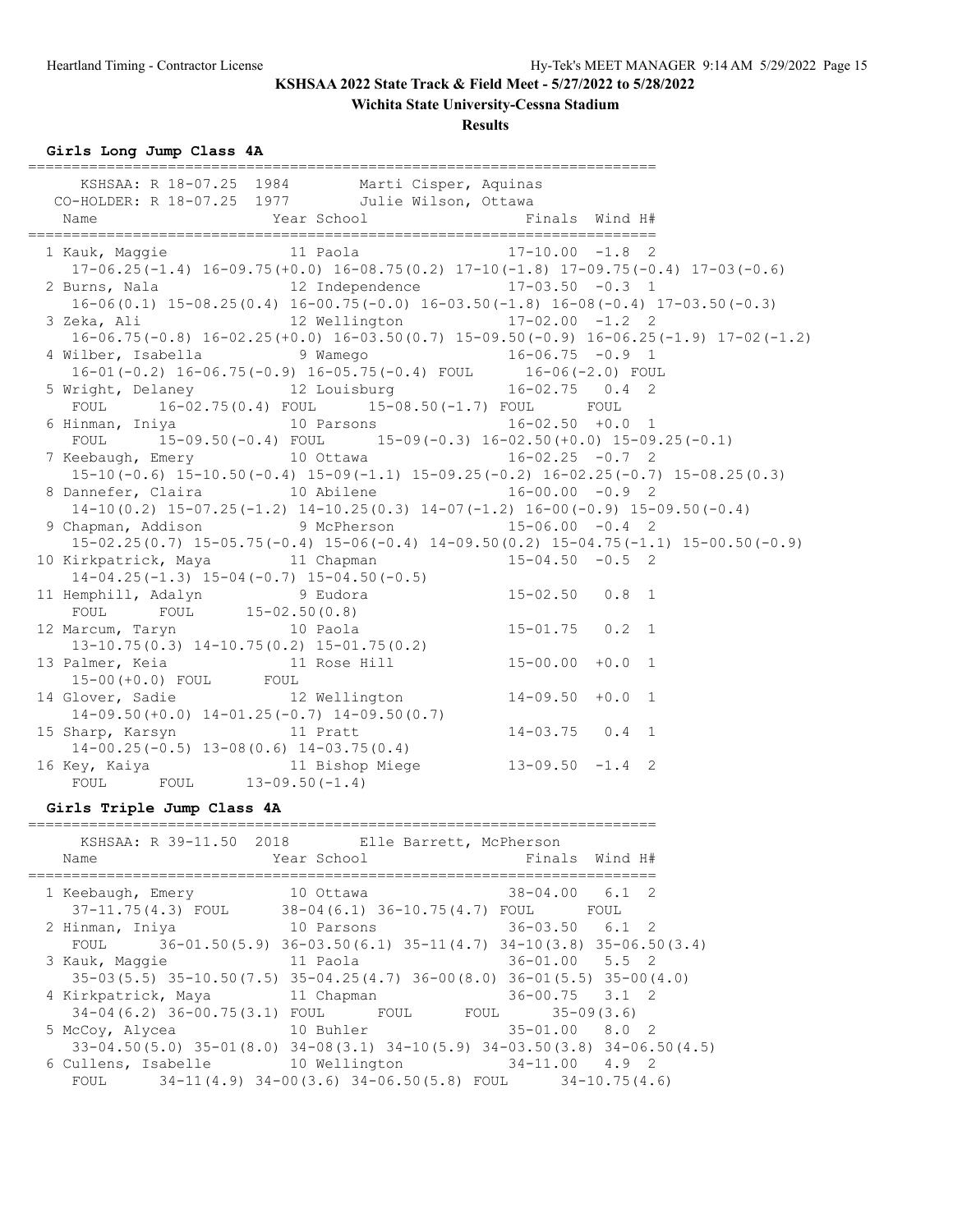**Wichita State University-Cessna Stadium**

### **Results**

# **....Girls Triple Jump Class 4A**

|                                                                             | $33-07.25(4.9)$ $33-06.50(3.9)$ $34-06.50(3.9)$ $33-09.25(7.1)$ $32-11(1.7)$ $33-11.25(3.6)$ |                    |  |
|-----------------------------------------------------------------------------|----------------------------------------------------------------------------------------------|--------------------|--|
| 8 Rowland, Grace 10 Andale 34-04.00 6.5 2                                   |                                                                                              |                    |  |
|                                                                             | 33-06.75(2.8) FOUL FOUL 34-04(6.5) FOUL 33-06.75(3.5)                                        |                    |  |
| 9 Markley, Ava           9 Rose Hill         33-04.25   2.7 1               |                                                                                              |                    |  |
|                                                                             | $32-06.25(4.7)$ $32-03(5.2)$ $33-04.25(2.7)$ $31-06.75(4.7)$ $30-10(4.0)$ $27-07(5.4)$       |                    |  |
| 10 McArtor, Kenzy 9 Clearwater 33-04.00 6.2 2                               |                                                                                              |                    |  |
| $28 - 06.50(4.0)$ 33-04(6.2) 32-05(5.8)                                     |                                                                                              |                    |  |
| 11 Sharp, Karsyn 11 Pratt                                                   |                                                                                              | $33 - 00.75$ 6.7 1 |  |
| $32-02(4.8)$ $33-00.75(6.7)$ $31-03(3.9)$                                   |                                                                                              |                    |  |
| 12 Moore, Liz                   10 Topeka-Hayden         32-06.50   5.0   1 |                                                                                              |                    |  |
| FOUL $32-06.50(5.0) 31-05(4.0)$                                             |                                                                                              |                    |  |
| 13 Allen, Amariah 12 Holton 31-10.50 4.3 1                                  |                                                                                              |                    |  |
| $31-06(8.1)$ $31-05.50(5.3)$ $31-10.50(4.3)$                                |                                                                                              |                    |  |
| 14 Marcum, Taryn 10 Paola                                                   |                                                                                              | $31 - 06.50$ 7.5 1 |  |
| $31-01.25(5.9)$ $31-06.50(7.5)$ $31-01(3.1)$                                |                                                                                              |                    |  |
| 15 Baldock, Hattie $12$ Tonganoxie $31-02.50$ 6.5 1                         |                                                                                              |                    |  |
| $30-09(7.7)$ $31-02.50(6.5)$ FOUL                                           |                                                                                              |                    |  |
| 16 Martin, Allee 30-11.50 2.9 1                                             |                                                                                              |                    |  |
| $30-07(5.0)$ FOUL $30-11.50(2.9)$                                           |                                                                                              |                    |  |

## **Girls Shot Put Class 4A**

|                                                                                  | KSHSAA: R 51-10.75 2010 Kearsten Peoples, Ottawa                                                             |
|----------------------------------------------------------------------------------|--------------------------------------------------------------------------------------------------------------|
|                                                                                  | 1 Fairchild, Mckenzie 11 Andale 40-03.25 2<br>39-08.75 39-03 40-03.25 FOUL 40-00.50 39-07.75                 |
| 39-05 39-05.25 39-01 36-05.25 37-07.75 36-06.75                                  | 2 Buettgenbach, Tailynn 12 McPherson 39-05.25 2                                                              |
|                                                                                  | 3 Porter, Chantae 10 Coff-Fld Kindley 37-11.75 2<br>32-04 33-06.50 37-06.75 37-06.75 FOUL 37-11.75           |
|                                                                                  | 4 Leonard, Kena (10 Paola (37-11.00 2)<br>33-03.75 35-09.25 34-01.25 36-02.75 37-00.75 37-11                 |
| 34-03 34-01.25 37-07 36-06 36-00 34-08                                           | 5 Paige Falley, Jadyn 12 Topeka-Hayden 37-07.00 1                                                            |
|                                                                                  | 6 Reike, Lucy 10 Tonganoxie 37-02.25 2<br>35-00 34-09.75 37-02.25 34-04.50 36-01.50 34-09.50                 |
| 33-01.25 33-07.75 36-02 PASS PASS 35-01.25                                       | $\overline{2}$<br>7 Jones, Cheyenne 10 El Dorado 36-02.00                                                    |
|                                                                                  | 8 Schweizer, Emilie 11 Buhler 11 Steller 36-01.50 2<br>34-05.25 32-02.75 34-07.25 35-01.25 36-01.25 36-01.50 |
|                                                                                  | 9 Ediger, Kate 12 Paola 35-08.25 1                                                                           |
| 29-10.50 32-10.75 35-02 35-08.25 34-00 35-00.75                                  | 10 Ashcraft, Darcee 11 Holton 34-07.25 2                                                                     |
|                                                                                  | 11 May, Emery<br>$34-01.75$<br>$33-05.75$<br>$34-04.75$<br>12 Dennison $x^{n+1}$<br>$\mathbf{1}$             |
|                                                                                  | 12 Dennison, Kylie 10 Towanda-Circle 34-03.00<br>$\mathbf{1}$                                                |
| 27-08.25 33-10.75 34-03<br>13 Carrell, Kyra 12 Augusta                           | $32 - 01.00$<br>$\mathbf{1}$                                                                                 |
| 32-01 29-06 FOUL<br>14 Cravens, Jayan 12 Rose Hill<br>$30-11$ $30-07$ $31-07.50$ | $31 - 07.50$ 1                                                                                               |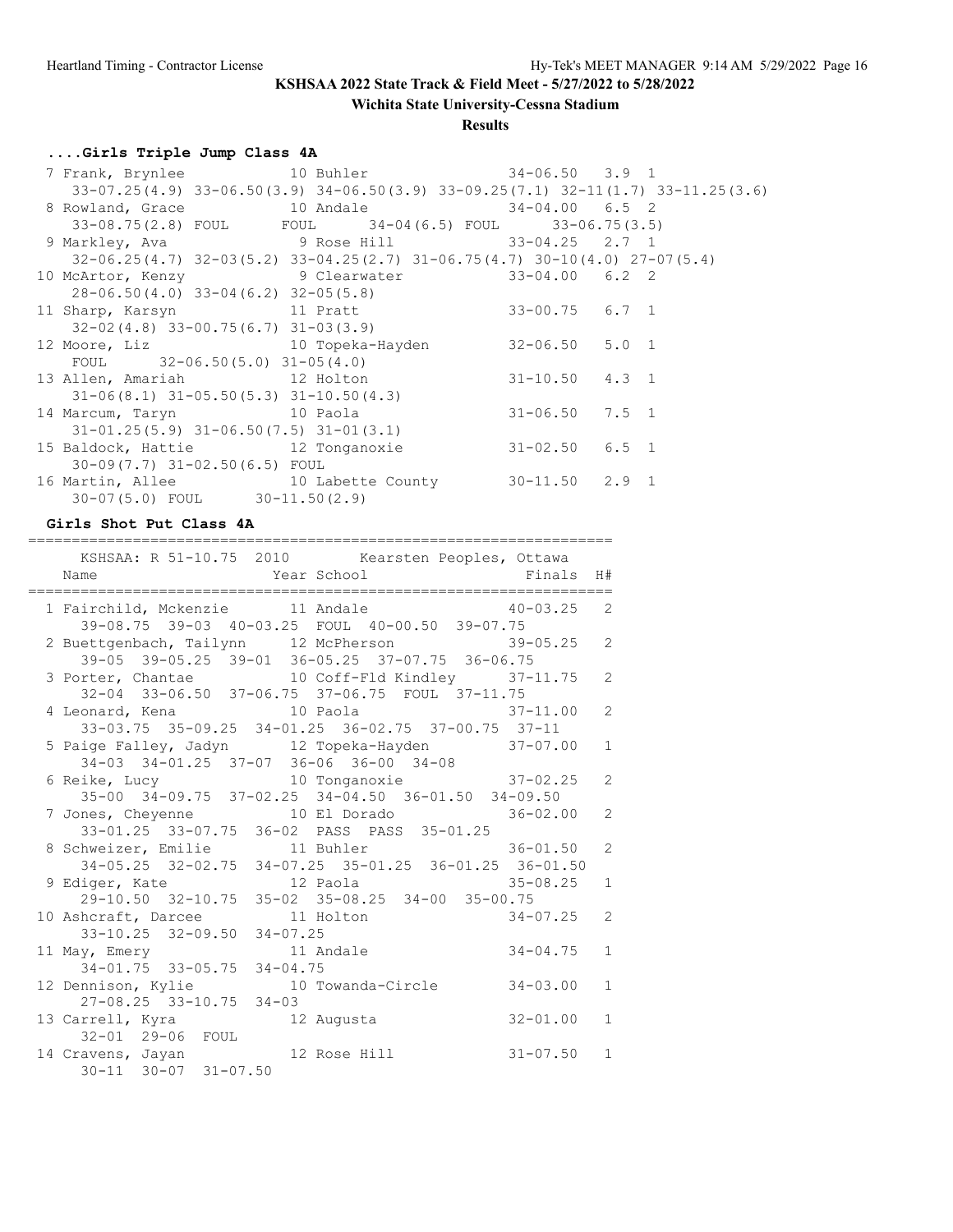## **Wichita State University-Cessna Stadium**

### **Results**

| Girls Shot Put Class 4A |                 |                |  |
|-------------------------|-----------------|----------------|--|
| 15 Olson, Ali           | 11 Bishop Miege | $30 - 09.75$ 1 |  |
| 30-09.75 PASS 29-02.50  |                 |                |  |
| 16 Dunlay, Riley        | 10 Parsons      | $29 - 10.25$ 1 |  |
| FOUL FOUL 29-10.25      |                 |                |  |

# **Girls Discus Throw Class 4A**

| KSHSAA: R 166-07 2010 Kearsten Peoples, Ottawa<br>Year School<br>Name            | Finals     | H#             |
|----------------------------------------------------------------------------------|------------|----------------|
| 1 Fairchild, Mckenzie 11 Andale<br>119-03 115-06 123-03 111-04 119-01 130-01     | $130 - 01$ | $\overline{2}$ |
| 11 Andale<br>2 May, Emery<br>115-10 114-01 113-06 121-01 116-05 FOUL             | $121 - 01$ | 2              |
| 3 McMullen, Corinna 12 Louisburg<br>114-06 117-04 116-08 FOUL FOUL 110-00        | $117 - 04$ | $\overline{c}$ |
| 4 Ashcraft, Darcee 11 Holton<br>115-10 107-00 103-08 FOUL 99-02 103-06           | $115 - 10$ | $\overline{2}$ |
| 5 Jarmer, Jessa 10 Andale<br>104-08 FOUL 96-01 101-07 96-01 109-04               | $109 - 04$ | 2              |
| 6 Meade, Jade<br>10 Paola<br>104-08 105-00 108-07 108-08 100-01 87-03            | $108 - 08$ | $\mathbf{1}$   |
| 10 Coff-Fld Kindley<br>7 Porter, Chantae<br>104-02 99-08 107-04 FOUL 95-08 94-08 | $107 - 04$ | 2              |
| 8 Peters, Mason<br>11 Winfield<br>89-07 102-02 95-09 98-06 FOUL 80-10            | $102 - 02$ | $\mathbf{1}$   |
| 9 Elliott, Tanith<br>10 Chapman<br>86-01 100-11 FOUL FOUL FOUL 83-02             | $100 - 11$ | $\overline{2}$ |
| 10 Cahalan, Stella<br>11 Bishop Miege<br>$92 - 09$ $99 - 00$ $96 - 10$           | $99 - 00$  | $\mathbf{1}$   |
| 11 Ediger, Kate<br>12 Paola<br>95-08 FOUL FOUL                                   | $95 - 08$  | $\mathbf{1}$   |
| 12 Garcia, Dalia<br>12 Ulysses<br>95-06 FOUL 93-04                               | $95 - 06$  | $\mathbf{1}$   |
| 13 Scott, Sydney<br>12 Augusta<br>FOUL 94-02 FOUL                                | $94 - 02$  | $\overline{2}$ |
| 14 Faudere, Keylee<br>10 El Dorado<br>91-07 FOUL 92-06                           | $92 - 06$  | $\mathbf{1}$   |
| 15 Schuster, Elizabeth<br>9 Holton<br>FOUL 87-11 FOUL                            | $87 - 11$  | $\mathbf{1}$   |
| 16 Thompson, Keimarla<br>10 Pratt<br>82-09 FOUL<br>$77 - 03$                     | $82 - 09$  | $\mathbf{1}$   |

### **Girls Javelin Throw Class 4A**

| KSHSAA: R 170-00 2021                     |                   | Katelyn Fairchild, Andale |              |                |
|-------------------------------------------|-------------------|---------------------------|--------------|----------------|
| Name                                      | Year School       |                           | Finals H#    |                |
|                                           |                   |                           |              |                |
| 1 Fairchild, Mckenzie                     | 11 Andale         |                           | $163 - 03$ 2 |                |
| 151-11 148-05 FOUL 142-02 163-03 146-04   |                   |                           |              |                |
| 2 Kuehl, Mackenzie                        | 12 Paola          |                           | $140 - 06$   | $\overline{2}$ |
| 123-11 124-05 124-08 125-07 140-06 118-00 |                   |                           |              |                |
| 3 Bebb, Riley                             | 10 Labette County |                           | $131 - 06$   | $\overline{2}$ |
| 89-05 120-08 123-07 106-10 126-08 131-06  |                   |                           |              |                |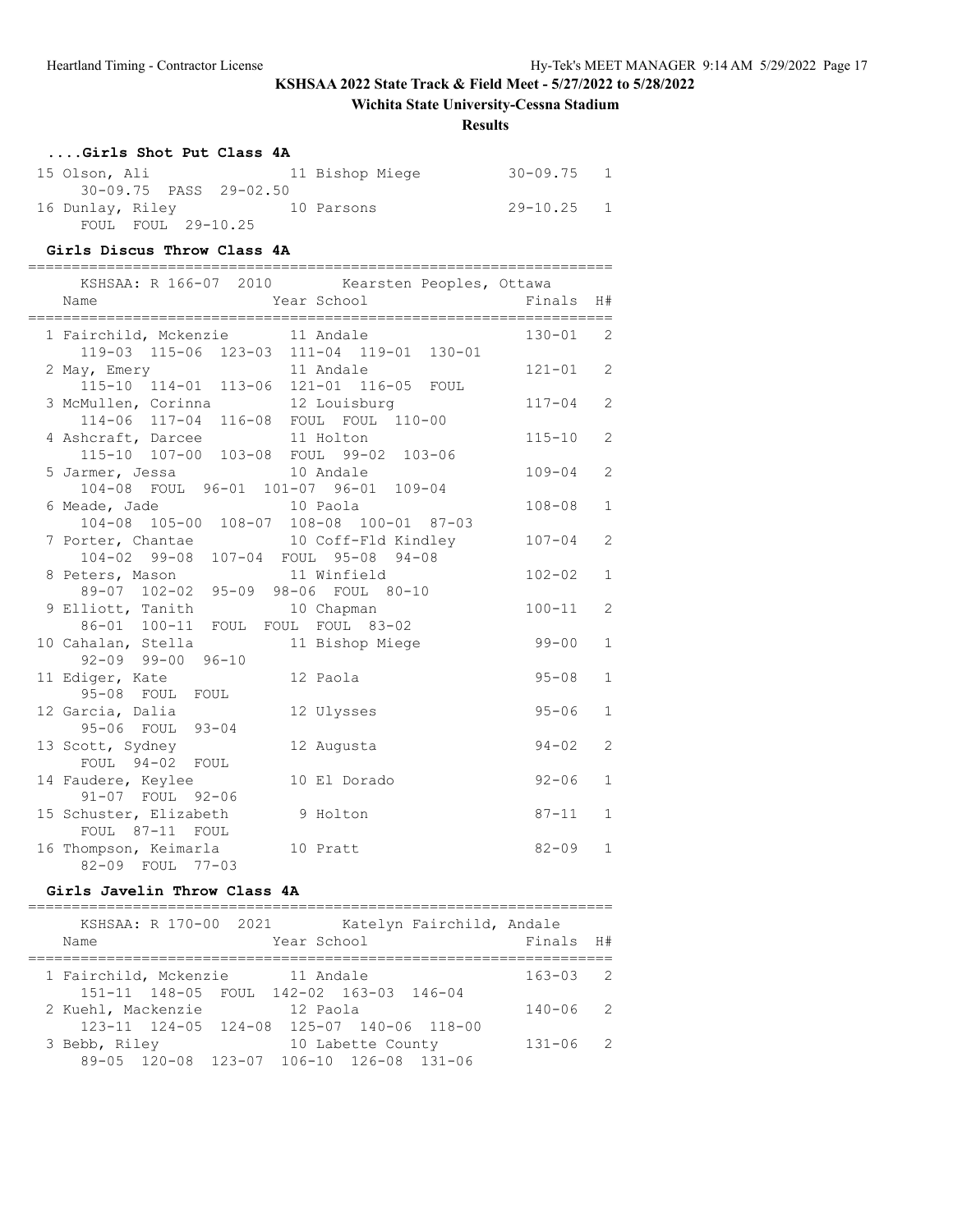## **Wichita State University-Cessna Stadium**

**Results**

# **....Girls Javelin Throw Class 4A**

|                                                                           |                                           | $131 - 02$ 2 |                |
|---------------------------------------------------------------------------|-------------------------------------------|--------------|----------------|
|                                                                           | 123-08 131-02 124-07 103-00 127-04 116-05 |              |                |
| 5 Mayer, Mackenzie 12 Eudora                                              |                                           | $126 - 02$   | 2              |
|                                                                           | 119-02 116-08 122-01 119-03 118-08 126-02 |              |                |
| 6 Elpers, Katie 10 Louisburg<br>115-03 114-08 107-04 122-01 112-03 108-04 |                                           | $122 - 01$   | $\mathbf{1}$   |
|                                                                           |                                           |              |                |
| 7 Ficken, Sofia and 12 Ottawa                                             |                                           | $118 - 02$   | $\mathbf{1}$   |
| FOUL 99-00 107-07 118-02 111-08 117-00                                    |                                           |              |                |
| 8 Schoendaller, Harper 10 Baldwin                                         |                                           | $115 - 04$   | $\overline{2}$ |
| 115-04 100-05 110-08 111-11 110-06 98-10                                  |                                           |              |                |
| 9 Bent, Hailee 11 Clay Center                                             |                                           | $115 - 01$   | $\mathcal{L}$  |
| 115-01 111-11 106-06 101-07 106-01 99-01                                  |                                           |              |                |
| 10 Jarmer, Jessa 10 Andale                                                |                                           | $106 - 11$   | $\mathbf{1}$   |
| 93-07 96-10 106-11                                                        |                                           |              |                |
| 11 Bohrer, McKinzie 12 Fort Scott                                         |                                           | $104 - 06$   | $\mathbf{1}$   |
| 93-00 85-02 104-06                                                        |                                           |              |                |
| 12 Glover, Sadie                                                          | 12 Wellington                             | $103 - 06$   | $\mathbf{1}$   |
| 100-06 103-06 103-02                                                      |                                           |              |                |
| 13 Larraga, Bella                                                         | 12 Mulvane                                | $100 - 04$   | $\mathbf{1}$   |
| 97-11 100-04 FOUL                                                         |                                           |              |                |
| 14 Clevenger, Camryn 11 Clearwater                                        |                                           | $99 - 08$    | $\mathbf{1}$   |
| 89-10 96-00 99-08                                                         |                                           |              |                |
| 15 Meade, Jade                                                            | 10 Paola                                  | $95 - 07$    | $\mathbf{1}$   |
| 95-07 88-06 93-04                                                         |                                           |              |                |
| 16 Donnenwerth, Corinne 10 Pratt                                          |                                           | $93 - 02$    | $\mathcal{L}$  |
| 86-02 FOUL 93-02                                                          |                                           |              |                |

# **Boys 100 Meter Dash Class 4A**

| KSHSAA: R 10.65 2019   Jordan Hawkins, Buhler<br>Name |                   |                 |                    |
|-------------------------------------------------------|-------------------|-----------------|--------------------|
| Preliminaries                                         |                   |                 |                    |
| 1 Willis, Brett 12 Iola                               |                   | 11.050 2.9 1    |                    |
| 2 Campbell, Cameron<br>$11.059$ $(11.059)$            | 12 Buhler         | 11.060 1.6 2    |                    |
| 3 Wahlmeier, Toby 12 Concordia                        |                   | 11.070 2.9 1    |                    |
| 4 Campbell, Diante<br>11.124 (11.124)                 | 12 Buhler         | 11.13Q 1.6 2    |                    |
| 5 Burch, Jaylen<br>11.166 (11.166)                    | 12 Bishop Miege   | $11.17q$ 1.6 2  |                    |
| 6 Chard, Rawley                                       | 11 Chanute        | $11.20q$ 2.9 1  |                    |
| 7 Leedy, Ty                                           | 11 Chanute        | $11.30q$ 2.9 1  |                    |
| 8 Summers, Barry                                      | 11 El Dorado      | 11.32q 2.9 1    |                    |
| 9 Schriner, Sky                                       | 12 McPherson      | $11.35$ $2.9$ 1 |                    |
| 10 Magette, Matthew<br>11.356 (11.356)                | 10 Eudora         | $11.36$ $1.6$ 2 |                    |
| 11 Dean, Dagen<br>$11,389$ $(11,389)$                 | 11 Chanute        | $11.39$ $1.6$ 2 |                    |
| 12 Smith, Tyrus<br>11.420 (11.420)                    | 11 Towanda-Circle | 11.42 1.6 2     |                    |
| 13 Lane, Bryan<br>11.456 (11.456)                     | 11 Bishop Miege   | 11.46 1.6 2     |                    |
| 14 McLaughlin, Luke<br>11.463 (11.463)                | 11 Rose Hill      |                 | 11.47 1.6 2 11.463 |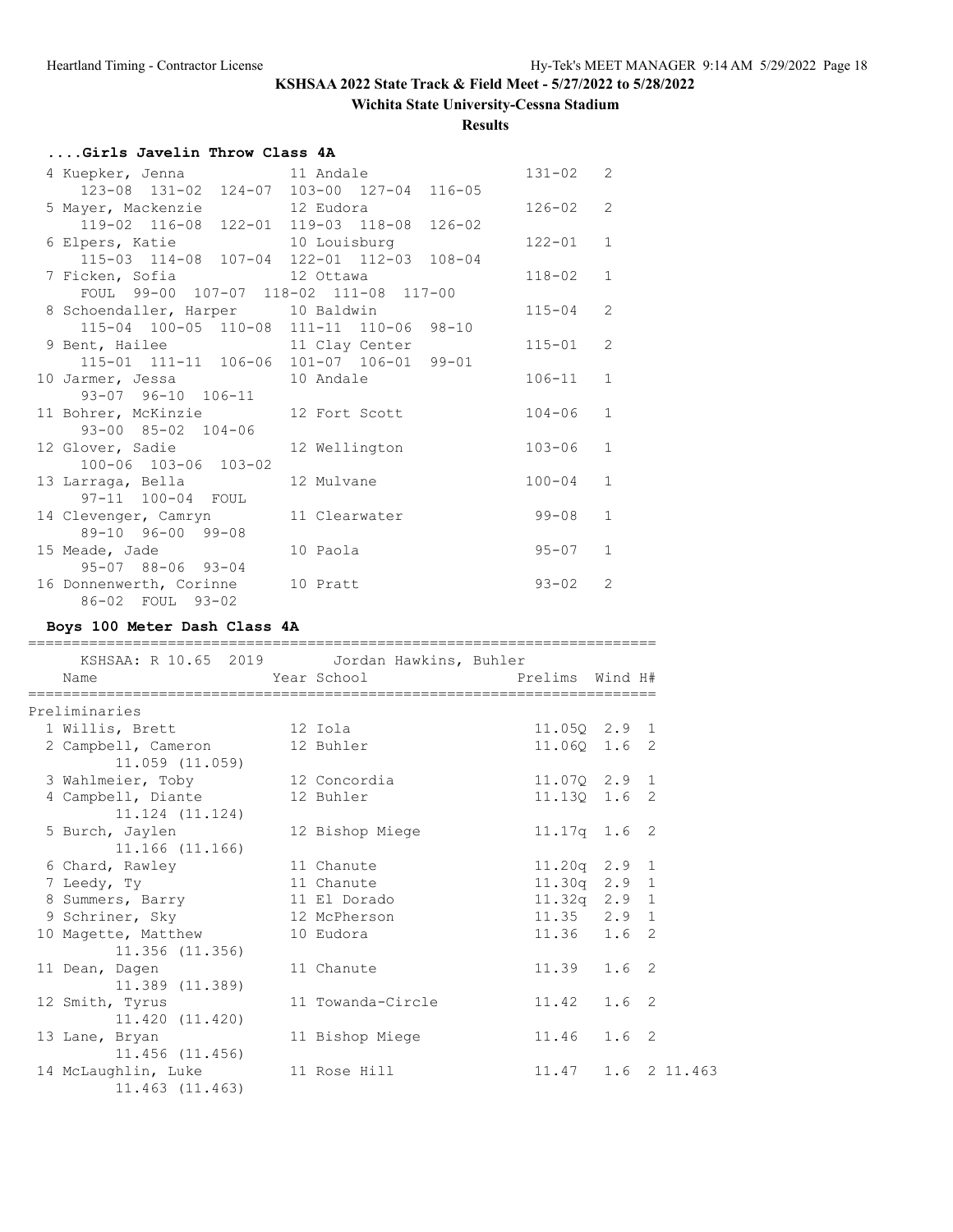## **Wichita State University-Cessna Stadium**

### **Results**

# **....Boys 100 Meter Dash Class 4A**

| 15 Booth, Gary      | 11 Holton     |                 | 11.47 2.9 1 11.465 |
|---------------------|---------------|-----------------|--------------------|
| 16 Dickenson, Dylan | 12 Wellington | $11.56$ $2.9$ 1 |                    |

# **Boys 100 Meter Dash Class 4A**

|        | KSHSAA: R 10.65 2019 | Jordan Hawkins, Buhler |             |     |
|--------|----------------------|------------------------|-------------|-----|
|        | Name                 | Year School            | Finals Wind |     |
| Finals |                      |                        |             |     |
|        | 1 Chard, Rawley      | 11 Chanute             | 10.68       | 7.1 |
|        | 10.680 (10.680)      |                        |             |     |
|        | 2 Willis, Brett      | 12 Iola                | 10.74       | 7.1 |
|        | 10.731 (10.731)      |                        |             |     |
|        | 3 Burch, Jaylen      | 12 Bishop Miege        | 10.75       | 7.1 |
|        | 10.745(10.745)       |                        |             |     |
|        | 4 Campbell, Cameron  | 12 Buhler              | 10.76       | 7.1 |
|        | 10.755(10.755)       |                        |             |     |
|        | 5 Wahlmeier, Toby    | 12 Concordia           | 10.79       | 7.1 |
|        | 10.786 (10.786)      |                        |             |     |
|        | 6 Campbell, Diante   | 12 Buhler              | 10.83       | 7.1 |
|        | 10.825 (10.825)      |                        |             |     |
|        | 7 Leedy, Ty          | 11 Chanute             | 10.88       | 7.1 |
|        | 10.877 (10.877)      |                        |             |     |
| 8      | Summers, Barry       | 11 El Dorado           | 11.13       | 7.1 |
|        | $11.125$ $(11.125)$  |                        |             |     |

## **Boys 200 Meter Dash Class 4A**

| KSHSAA: R 21.76 2018 |  | Timothy Lambert, Lindsborg-Smoky Vall |                  |  |
|----------------------|--|---------------------------------------|------------------|--|
| Name                 |  | Year School                           | Prelims Wind H#  |  |
|                      |  |                                       |                  |  |
| Preliminaries        |  |                                       |                  |  |
| 1 DeDonder, Lucas    |  | 12 Abilene                            | $22.370 - 0.8$ 1 |  |
| 2 Willis, Brett      |  | 12 Iola                               | $22.79Q - 1.3$ 2 |  |
| 3 Wahlmeier, Toby    |  | 12 Concordia                          | $22.730 - 0.8$ 1 |  |
| 4 Chard, Rawley      |  | 11 Chanute                            | $22.82Q - 1.3$ 2 |  |
| 5 Dobbins, Mason     |  | 11 Louisburg                          | $22.80q -0.8$ 1  |  |
| 6 Summers, Barry     |  | 11 El Dorado                          | $22.83q -0.8$ 1  |  |
| 7 McCallop, P.J.     |  | 11 Bishop Miege                       | $22.89q - 0.8$ 1 |  |
| 8 Campbell, Cameron  |  | 12 Buhler                             | $22.99q -0.8$ 1  |  |
| 9 Smith, Tyrus       |  | 11 Towanda-Circle                     | $23.05 -1.3$ 2   |  |
| 10 Burch, Jaylen     |  | 12 Bishop Miege                       | $23.19 - 1.3$ 2  |  |
| 11 Campbell, Diante  |  | 12 Buhler                             | $23.23 -1.3$ 2   |  |
| 12 Paronto, Kristian |  | 11 Fort Scott                         | $23.50 -0.8 1$   |  |
| 13 Trosclair, Isaac  |  | 9 Clearwater                          | $23.58 - 1.3$ 2  |  |
| 14 Tunstall, Aaron   |  | 9 Coff-Fld Kindley                    | $23.70 -1.3$ 2   |  |
| 15 McLaughlin, Luke  |  | 11 Rose Hill                          | $23.82 -0.8$ 1   |  |
| 16 Hipp, Cooper      |  | 12 Louisburg                          | $23.88 - 1.3$ 2  |  |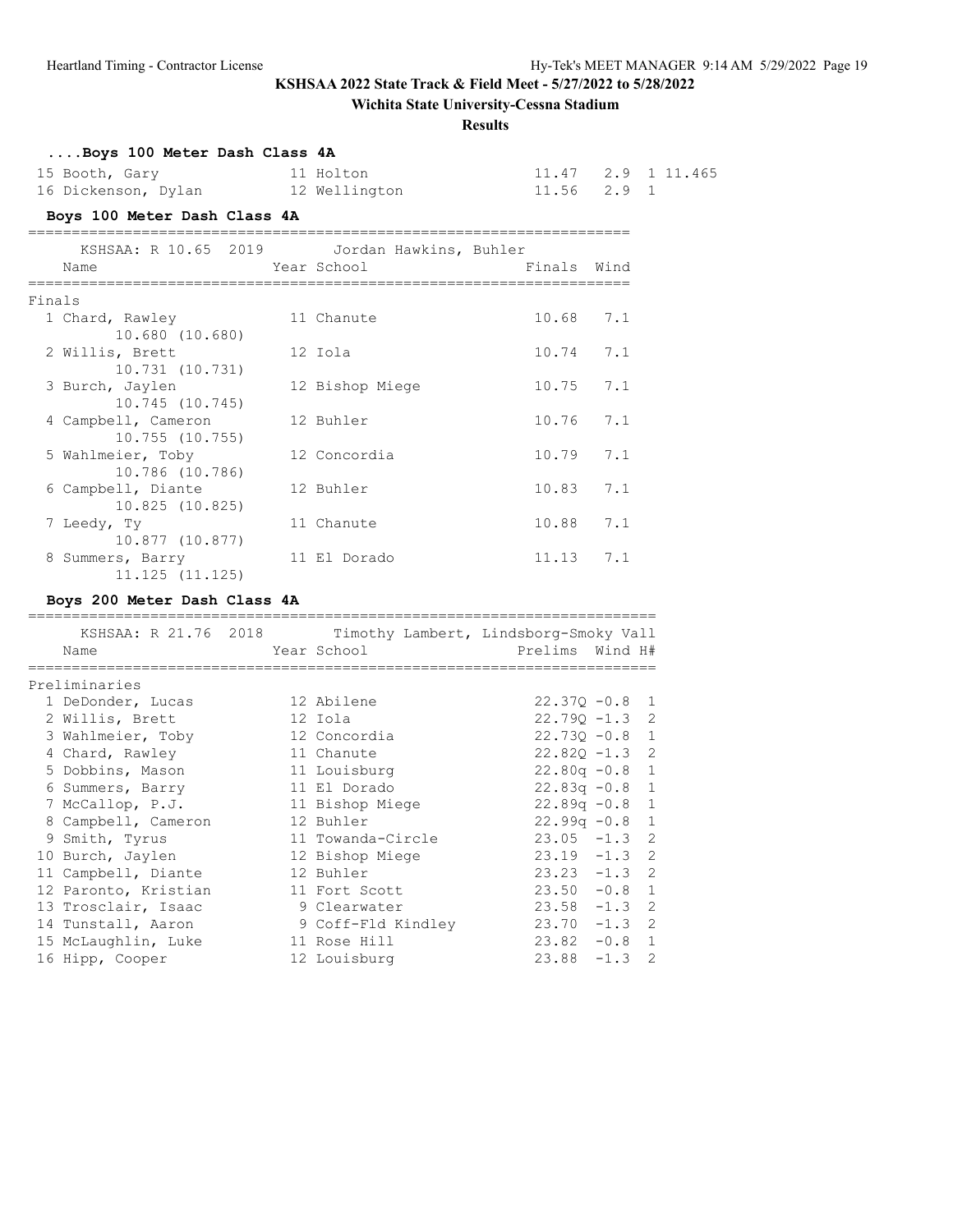## **Wichita State University-Cessna Stadium**

**Results**

**Boys 200 Meter Dash Class 4A**

|        | KSHSAA: R 21.76 2018<br>Name           | Year School     | Timothy Lambert, Lindsborg-Smoky V<br>Finals Wind |
|--------|----------------------------------------|-----------------|---------------------------------------------------|
| Finals |                                        |                 |                                                   |
|        | 1 Chard, Rawley<br>23.110 (23.110)     | 11 Chanute      | $23.11 - 5.9$                                     |
|        | 2 DeDonder, Lucas<br>23.142 (23.142)   | 12 Abilene      | $23.15 - 5.9$                                     |
|        | 3 Wahlmeier, Toby<br>23.673 (23.673)   | 12 Concordia    | $23.68 - 5.9$                                     |
|        | 4 Willis, Brett<br>23.722 (23.722)     | 12 Iola         | $23.73 - 5.9$                                     |
|        | 5 Dobbins, Mason<br>23.771 (23.771)    | 11 Louisburg    | $23.78 - 5.9$                                     |
|        | 6 McCallop, P.J.<br>23.799 (23.799)    | 11 Bishop Miege | $23.80 - 5.9$                                     |
|        | 7 Campbell, Cameron<br>23.864 (23.864) | 12 Buhler       | $23.87 - 5.9$                                     |
|        | 8 Summers, Barry<br>23.928 (23.928)    | 11 El Dorado    | $23.93 - 5.9$                                     |

## **Boys 400 Meter Dash Class 4A**

| KSHSAA: R 47.89 2010 D.J. Lindsay, Tonganoxie |                     |            |                |
|-----------------------------------------------|---------------------|------------|----------------|
| Name                                          | Year School         | Prelims    | H#             |
| =================<br>Preliminaries            |                     |            |                |
| 1 Ashihi, Tylen                               | 12 El Dorado        | 49.270 2   |                |
| 2 McCallop, P.J.                              | 11 Bishop Miege     | 49.670 1   |                |
| 3 Prosser, Gage                               | 10 Andale           | 49.860 1   |                |
| 4 Cutting, Jon                                | 11 Wamego           | 50.390 2   |                |
| 5 Schrickel, Jensen                           | 9 Topeka-Hayden     | $50.53q$ 2 |                |
| 6 Chard, Rawley                               | 11 Chanute          | $50.79q$ 1 |                |
| 7 Ptacek, Ethan                               | 11 Louisburg        | $51.09q$ 2 |                |
| 8 Luten, Amir                                 | 10 Coff-Fld Kindley | $51.19q$ 2 |                |
| 9 Slavin, Zach                                | 12 Coff-Fld Kindley | 51.46      | $\overline{c}$ |
| 10 Seals, Adrion                              | 10 Eudora           | 51.57      | $\mathbf{1}$   |
| 11 Dickenson, Dylan                           | 12 Wellington       | 51.91      | $\mathbf{1}$   |
| 12 Musselman, Lane                            | 12 Clay Center      | 52.04      | $\mathbf{1}$   |
| 13 Seck, Nathan                               | 12 Andale           | 52.72      | $\mathbf{1}$   |
| 14 Duncan, Jacob                              | 12 Mulvane          | 53.46      | $\overline{2}$ |
| 15 Cortez, Evan                               | 11 Ulysses          | 54.21      | $\overline{2}$ |
| 16 Leedy, Ty                                  | 11 Chanute          | 55.66      | $\mathbf{1}$   |

# **Boys 400 Meter Dash Class 4A**

| KSHSAA: R 47.89 2010<br>Name | Year School     | D.J. Lindsay, Tonganoxie<br>Finals |
|------------------------------|-----------------|------------------------------------|
|                              |                 |                                    |
| Finals                       |                 |                                    |
| 1 Chard, Rawley              | 11 Chanute      | 49.32                              |
| 49.313 (49.313)              |                 |                                    |
| 2 McCallop, P.J.             | 11 Bishop Miege | 49.33                              |
| 49.323 (49.323)              |                 |                                    |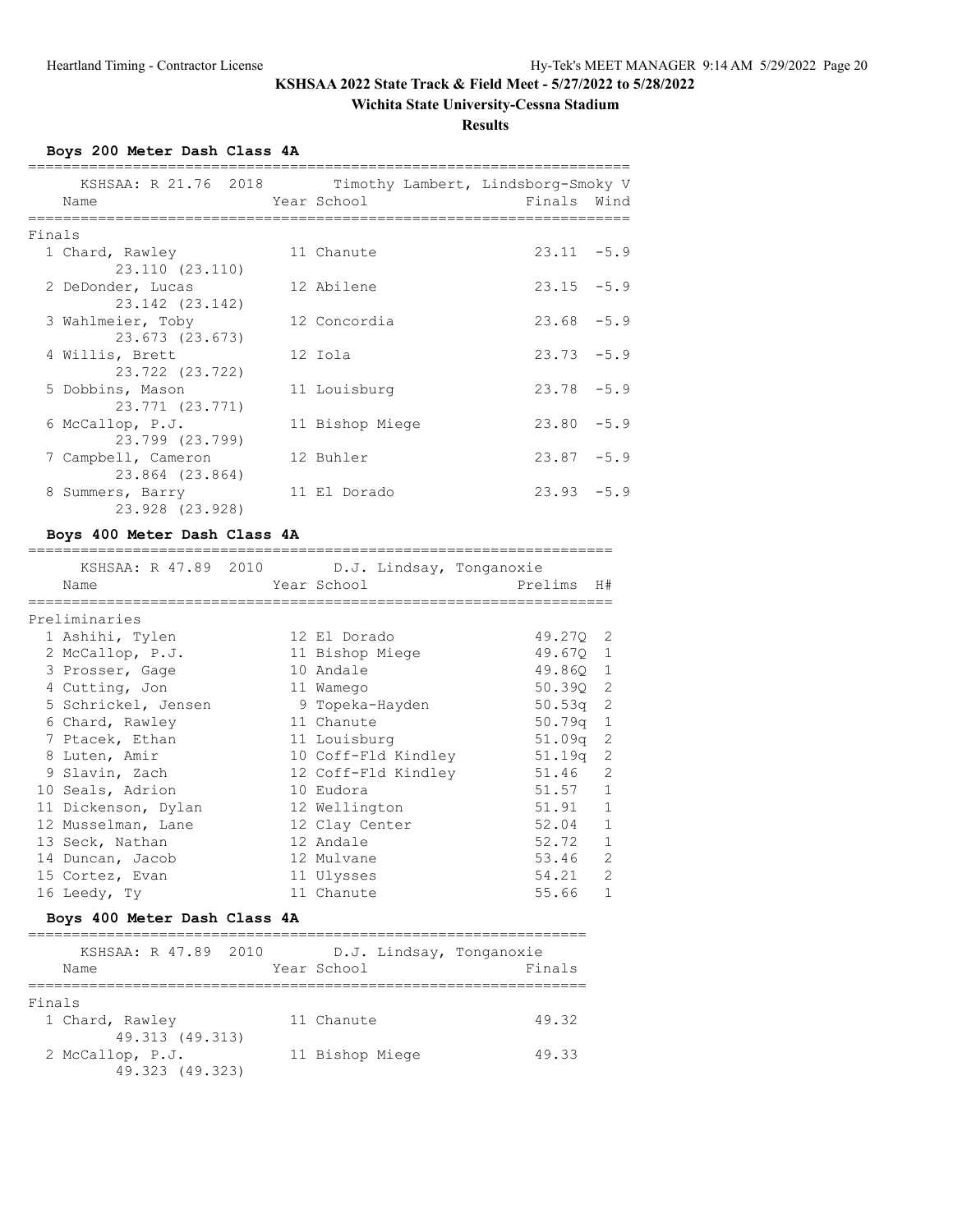**Wichita State University-Cessna Stadium**

**Results**

# **....Boys 400 Meter Dash Class 4A**

| 3 Ashihi, Tylen<br>50.145(50.145)     | 12 El Dorado        | 50.15           |
|---------------------------------------|---------------------|-----------------|
| 4 Cutting, Jon<br>50.417 (50.417)     | 11 Wamego           | 50.42           |
| 5 Prosser, Gage<br>50.923 (50.923)    | 10 Andale           | 50.923<br>50.93 |
| 6 Luten, Amir<br>50.928 (50.928)      | 10 Coff-Fld Kindley | 50.93 50.928    |
| 7 Schrickel, Jensen<br>50.950(50.950) | 9 Topeka-Hayden     | 50.95           |
| 8 Ptacek, Ethan<br>51.536 (51.536)    | 11 Louisburg        | 51.54           |

## **Boys 800 Meter Run Class 4A**

| =======                        | --------------------------------                | .=================== |
|--------------------------------|-------------------------------------------------|----------------------|
|                                | KSHSAA: R 1:53.06 2016 Travis Hodge, DeSoto     |                      |
| Name                           | Year School                                     | Finals               |
| 1 Newkirk, Tanner              | 12 Topeka-Hayden                                | 1:55.00              |
|                                | 57.56 (57.56) 1:55.000 (57.45)                  |                      |
| 2 Schmidt, Sawyer              | 12 Augusta                                      | 1:58.77              |
|                                | $57.61$ (57.61) 1:58.768 (1:01.17)              |                      |
| 3 Gilmore, Eli                 | 11 Tonganoxie                                   | 1:59.49              |
| 59.79 (59.79)                  | $1:59.486$ (59.71)                              |                      |
| 4 Parizek, Lukas               | 11 Tonganoxie                                   | 2:00.77              |
|                                | $1:00.020$ $(1:00.020)$ $2:00.768$ $(1:00.748)$ |                      |
| 5 Wolfe, Emery                 | 11 Wamego                                       | 2:01.21              |
|                                | 59.859 (59.859) 2:01.207 (1:01.348)             |                      |
| 6 Waite, Grant                 | 11 Abilene                                      | 2:02.50              |
|                                | $\frac{11}{2}$ 2:02.499 (1:02.856)              |                      |
| 7 Winter, Zach                 | 12 Andale                                       | 2:02.81              |
|                                | 58.900 (58.900) 2:02.808 (1:03.908)             |                      |
| 8 Meister, Alex                | 12 Labette County                               | 2:03.27              |
|                                | 59.80 (59.80) 2:03.261 (1:03.47)                |                      |
| 9 Loganbill, Cody              | 12 Eudora                                       | 2:03.77              |
|                                | $1:00.766$ (1:00.766) 2:03.763 (1:02.997)       |                      |
| 10 Keller, Hayden              | 12 Buhler                                       | 2:06.66              |
| $1:00.10$ $(1:00.10)$          | $2:06.660$ $(1:06.57)$                          |                      |
| 11 Stephenson, Eliott          | 9 Chanute                                       | 2:08.93              |
|                                | $1:01.097$ $(1:01.097)$ $2:08.925$ $(1:07.828)$ |                      |
| 12 Seiter, Mason               | 12 Clearwater                                   | 2:09.23              |
|                                | $1:00.39$ $(1:00.39)$ $2:09.227$ $(1:08.85)$    |                      |
| 13 Petillo, Tanner             | 12 Paola                                        | 2:10.26              |
|                                | $1:02.112$ $(1:02.112)$ $2:10.256$ $(1:08.144)$ |                      |
| 14 Adams, Eli                  | 11 Iola                                         | 2:10.65              |
|                                | $1:01.526$ $(1:01.526)$ $2:10.645$ $(1:09.119)$ |                      |
| 15 Broadbent, Aiden 11 Augusta |                                                 | 2:17.92              |
| $1:02.240$ $(1:02.240)$        | $2:17.916$ $(1:15.676)$                         |                      |

## **Boys 1600 Meter Run Class 4A**

|      | KSHSAA: R 4:16.34 2016 |             | Travis Hodge, DeSoto |        |
|------|------------------------|-------------|----------------------|--------|
| Name |                        | Year School |                      | Finals |
|      |                        |             |                      |        |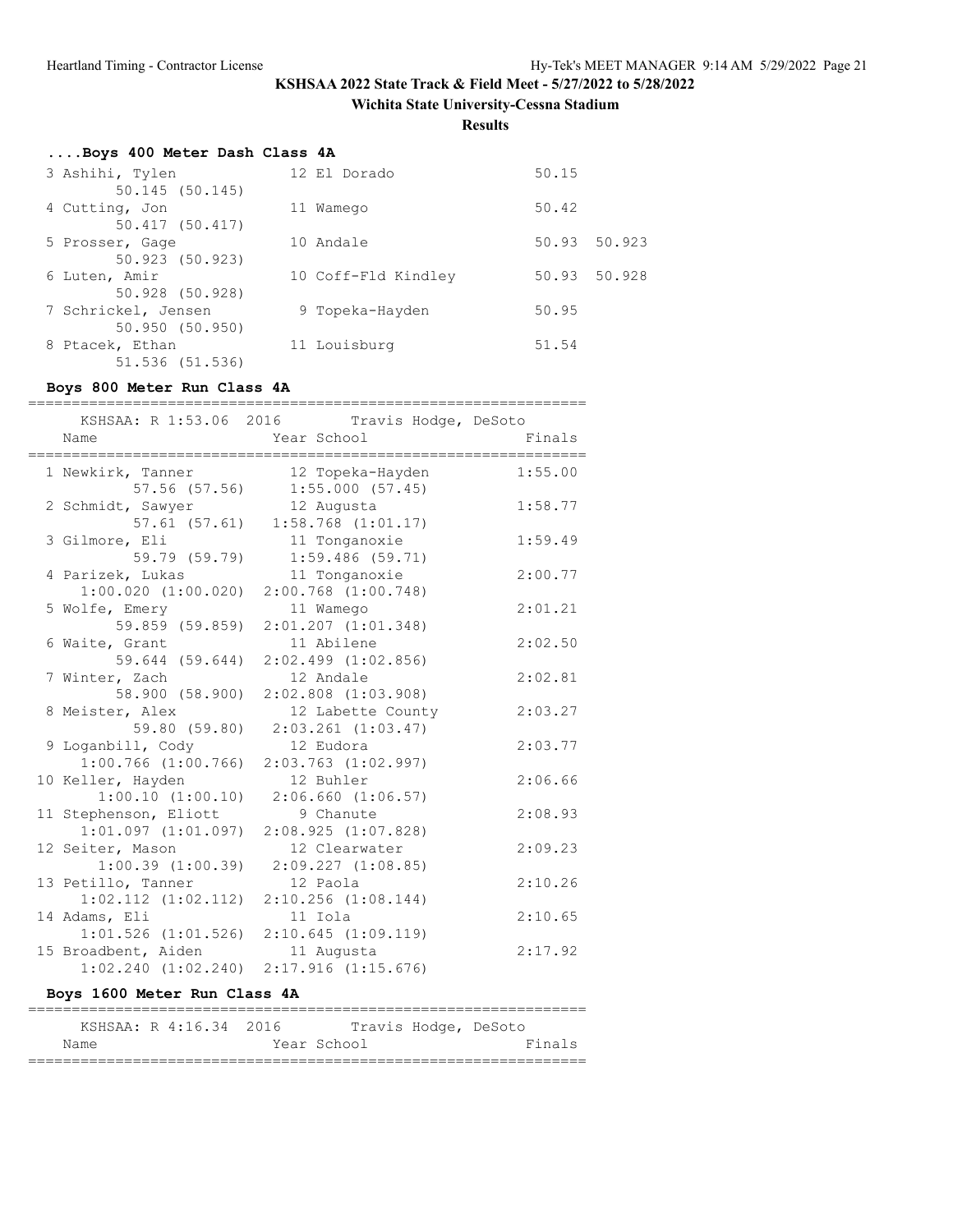**Wichita State University-Cessna Stadium**

### **Results**

# **....Boys 1600 Meter Run Class 4A**

| 1 Newkirk, Tanner     | 12 Topeka-Hayden      | 4:12.25R              |                        |
|-----------------------|-----------------------|-----------------------|------------------------|
| $1:03.43$ $(1:03.43)$ | $2:04.88$ $(1:01.45)$ | $3:07.38$ $(1:02.50)$ | $4:12.243$ $(1:04.87)$ |
| 2 Schmidt, Sawyer     | 12 Augusta            | 4:25.60               |                        |
| $1:03.52$ $(1:03.52)$ | $2:05.59$ $(1:02.07)$ | $3:15.45$ $(1:09.86)$ | $4:25.592$ $(1:10.15)$ |
| 3 Gilmore, Eli        | 11 Tonganoxie         | 4:26.03               |                        |
| $1:03.86$ $(1:03.86)$ | $2:09.84$ $(1:05.98)$ | $3:18.64$ $(1:08.80)$ | $4:26.023$ $(1:07.39)$ |
| 4 Keller, Hayden      | 12 Buhler             | 4:33.06               |                        |
| $1:05.57$ $(1:05.57)$ | $2:12.67$ $(1:07.10)$ | $3:23.00$ $(1:10.33)$ | $4:33.053$ $(1:10.06)$ |
| 5 Lindahl, Tanner     | 12 Buhler             | 4:34.51               |                        |
| $1:07.32$ $(1:07.32)$ | $2:15.54$ $(1:08.22)$ | $3:24.65$ $(1:09.11)$ | $4:34.508$ $(1:09.87)$ |
| 6 Vohs, Jaden         | 12 Louisburg          | 4:36.13               |                        |
| $1:05.27$ $(1:05.27)$ | $2:12.66$ $(1:07.39)$ | $3:24.84$ $(1:12.18)$ | $4:36.129$ $(1:11.30)$ |
| 7 Logan, Blake        | 10 Towanda-Circle     | 4:37.61               |                        |
| $1:06.92$ $(1:06.92)$ | $2:17.02$ $(1:10.10)$ | $3:28.55$ $(1:11.53)$ | $4:37.602$ $(1:09.06)$ |
| 8 Morenz, Noah        | 12 Wamego             | 4:39.80               |                        |
| $1:05.97$ $(1:05.97)$ | $2:15.77$ $(1:09.80)$ | $3:29.65$ $(1:13.88)$ | $4:39.797$ $(1:10.16)$ |
| 9 Rodriguez, Zoran    | 12 Bishop Miege       | 4:40.99               |                        |
| $1:06.29$ $(1:06.29)$ | $2:16.08$ $(1:09.79)$ | $3:29.14$ $(1:13.06)$ | $4:40.984$ $(1:11.85)$ |
| 10 Priest, Corban     | 11 Winfield           | 4:41.82               |                        |
| $1:08.60$ $(1:08.60)$ | $2:17.57$ $(1:08.97)$ | $3:30.07$ $(1:12.50)$ | $4:41.814$ $(1:11.75)$ |
| 11 Whisler, Layne     | 10 Buhler             | 4:48.77               |                        |
| $1:08.46$ $(1:08.46)$ | $2:18.92$ $(1:10.46)$ | $3:34.93$ $(1:16.01)$ | $4:48.762$ $(1:13.84)$ |
| 12 Meister, Alex      | 12 Labette County     | 4:52.70               |                        |
| 1:08.95(1:08.95)      | 2:19.35(1:10.40)      | 3:34.30(1:14.95)      | $4:52.694$ $(1:18.41)$ |
| 13 Johnson, Michael   | 11 Augusta            | 4:53.60               |                        |
| $1:08.59$ $(1:08.59)$ | 2:19.90(1:11.31)      | 3:35.95(1:16.05)      | $4:53.595$ $(1:17.66)$ |
| 14 Seiter, Mason      | 12 Clearwater         | 4:54.50               |                        |
| $1:09.42$ $(1:09.42)$ | 2:20.10(1:10.68)      | $3:35.67$ $(1:15.57)$ | $4:54.494$ $(1:18.83)$ |
| 15 Thompson, Mark     | 11 Winfield           | 4:57.40               |                        |
| $1:09.79$ $(1:09.79)$ | $2:21.29$ $(1:11.50)$ | $3:39.26$ $(1:17.97)$ | $4:57.391$ $(1:18.14)$ |
| 16 Barrett, Nate      | 12 Coff-Fld Kindley   | 5:04.55               |                        |
| $1:09.22$ $(1:09.22)$ | 2:21.21(1:11.99)      | 3:38.49(1:17.28)      | $5:04.541$ $(1:26.06)$ |

# **Boys 3200 Meter Run Class 4A**

|                             | KSHSAA: R 9:25.19 2016 Dylan Brenneman, Spring Hil                                      |                       |                                              |
|-----------------------------|-----------------------------------------------------------------------------------------|-----------------------|----------------------------------------------|
| Name                        | Year School Finals                                                                      |                       |                                              |
|                             | 1 Newkirk, Tanner 12 Topeka-Hayden 8:58.88R                                             |                       |                                              |
|                             | $1:03.61$ (1:03.61) $2:10.36$ (1:06.75) $3:16.96$ (1:06.60) $4:23.98$ (1:07.02)         |                       |                                              |
|                             | $5:30.97$ $(1:06.99)$ $6:39.78$ $(1:08.81)$                                             |                       | $7:50.03$ $(1:10.25)$ $8:58.872$ $(1:08.86)$ |
|                             | 2 Schmidt, Sawyer 12 Augusta 9:33.14                                                    |                       |                                              |
|                             | $1:03.37$ $(1:03.37)$ $2:10.36$ $(1:06.99)$                                             |                       | $3:17.14$ $(1:06.78)$ $4:24.98$ $(1:07.84)$  |
|                             | $5:38.68$ $(1:13.70)$ $6:57.28$ $(1:18.60)$                                             | 8:17.37(1:20.09)      | 9:33.135(1:15.78)                            |
| 3 Keller, Hayden 12 Buhler  |                                                                                         | 9:40.23               |                                              |
|                             | $1:09.50$ $(1:09.50)$ $2:22.24$ $(1:12.74)$                                             |                       | $3:31.12$ $(1:08.88)$ $4:40.40$ $(1:09.28)$  |
| $5:52.73$ $(1:12.33)$       | $7:07.80$ $(1:15.07)$                                                                   | $8:24.32$ $(1:16.52)$ | $9:40.228$ $(1:15.92)$                       |
| 4 Lindahl, Tanner 12 Buhler |                                                                                         | 9:46.04               |                                              |
|                             | $1:12.01$ $(1:12.01)$ $2:22.71$ $(1:10.70)$                                             |                       | $3:32.95$ $(1:10.24)$ $4:46.47$ $(1:13.52)$  |
| 5:59.73(1:13.26)            | 7:17.10(1:17.37)                                                                        | 8:33.55(1:16.45)      | 9:46.039(1:12.50)                            |
| 5 Stegman, Brady 11 Wamego  |                                                                                         | 9:50.86               |                                              |
| $1:09.82$ $(1:09.82)$       | 2:23.30 (1:13.48)                                                                       | 3:36.16(1:12.86)      | $4:50.88$ $(1:14.72)$                        |
|                             | $6:07.60$ $(1:16.72)$ $7:25.51$ $(1:17.91)$                                             | 8:42.75(1:17.24)      | $9:50.853$ $(1:08.12)$                       |
| 6 Arnold, Zachary 10 Eudora |                                                                                         | 9:52.42               |                                              |
|                             | $1:09.84$ $(1:09.84)$ $2:23.40$ $(1:13.56)$ $3:36.24$ $(1:12.84)$ $4:50.78$ $(1:14.54)$ |                       |                                              |
| 6:07.40(1:16.62)            | 7:24.03 (1:16.63)                                                                       |                       | $8:39.22$ $(1:15.19)$ $9:52.415$ $(1:13.21)$ |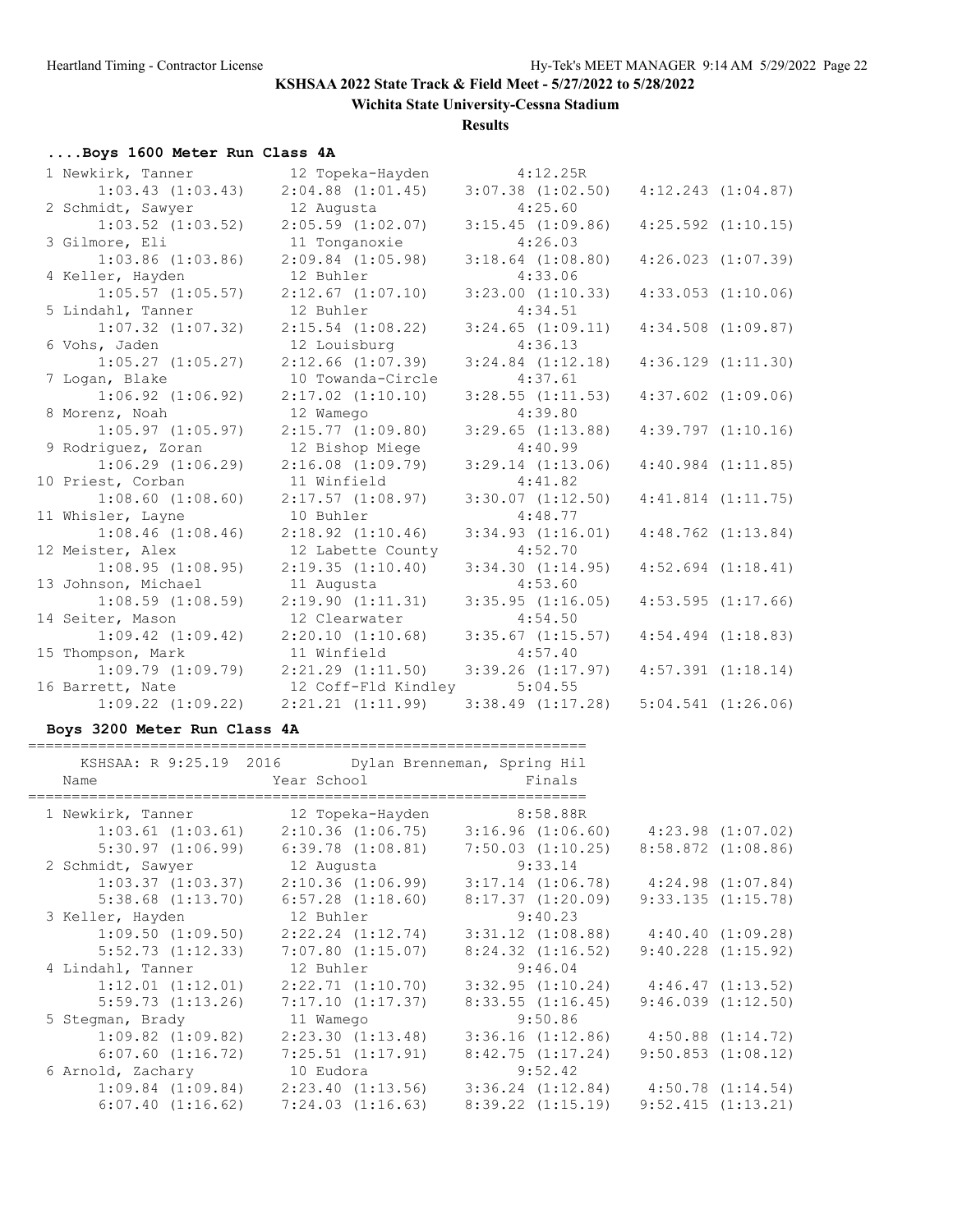**Wichita State University-Cessna Stadium**

**Results**

# **....Boys 3200 Meter Run Class 4A**

| 7 Priest, Corban                                                                        | 11 Winfield 10:00.07                                                                      |                       |                                                                        |
|-----------------------------------------------------------------------------------------|-------------------------------------------------------------------------------------------|-----------------------|------------------------------------------------------------------------|
| $1:10.19$ $(1:10.19)$ $2:24.58$ $(1:14.39)$ $3:40.36$ $(1:15.78)$ $4:56.48$ $(1:16.12)$ |                                                                                           |                       |                                                                        |
|                                                                                         | $6:13.34$ $(1:16.86)$ $7:32.04$ $(1:18.70)$ $8:50.09$ $(1:18.05)$ $10:00.061$ $(1:09.98)$ |                       |                                                                        |
| 8 Lohrentz, Kaden                                                                       | 10 Buhler                                                                                 | 10:02.95              |                                                                        |
| $1:10.48$ $(1:10.48)$                                                                   | $2:26.08$ $(1:15.60)$                                                                     |                       | $3:41.48$ $(1:15.40)$ $4:58.91$ $(1:17.43)$                            |
| $6:16.12$ $(1:17.21)$                                                                   | 7:34.50 (1:18.38)                                                                         | 8:50.19(1:15.69)      | $10:02.942$ $(1:12.77)$                                                |
| 9 Hunter, Ian                                                                           | 12 Towanda-Circle                                                                         | 10:07.18              |                                                                        |
| $1:10.20$ $(1:10.20)$                                                                   | 2:24.15(1:13.95)                                                                          |                       | $3:39.63$ $(1:15.48)$ $4:57.46$ $(1:17.83)$                            |
| 6:16.35(1:18.89)                                                                        | 7:35.67 (1:19.32)                                                                         | $8:53.98$ $(1:18.31)$ | $10:07.180$ $(1:13.21)$                                                |
| 10 Taylor, Jesse                                                                        | 11 Iola                                                                                   | 10:10.29              |                                                                        |
| 1:11.40(1:11.40)                                                                        | $2:26.56$ $(1:15.16)$                                                                     |                       | $3:41.95$ $(1:15.39)$ $4:59.30$ $(1:17.35)$                            |
| $6:16.67$ $(1:17.37)$                                                                   | $7:36.67$ $(1:20.00)$                                                                     | $8:55.04$ $(1:18.37)$ | $10:10.282$ $(1:15.26)$                                                |
| 11 Brings Plenty, Jerynce                                                               | 9 Louisburg                                                                               | 10:11.47              |                                                                        |
| 1:11.40(1:11.40)                                                                        | $2:26.16$ $(1:14.76)$ $3:41.49$ $(1:15.33)$ $4:58.30$ $(1:16.81)$                         |                       |                                                                        |
| 6:16.35(1:18.05)                                                                        | 7:36.00(1:19.65)                                                                          | 8:53.91(1:17.91)      | $10:11.467$ $(1:17.57)$                                                |
|                                                                                         |                                                                                           |                       |                                                                        |
| 12 Rodriguez, Zoran                                                                     | 12 Bishop Miege                                                                           | 10:14.19              |                                                                        |
| $1:10.48$ $(1:10.48)$                                                                   | $2:23.61$ $(1:13.13)$                                                                     |                       | $3:39.93$ $(1:16.32)$ $4:57.72$ $(1:17.79)$                            |
| 6:15.80(1:18.08)                                                                        | 7:35.20(1:19.40)                                                                          | $8:54.42$ $(1:19.22)$ | $10:14.182$ $(1:19.78)$                                                |
| 13 Meister, Alex                                                                        | 12 Labette County                                                                         | 10:27.90              |                                                                        |
| $1:10.18$ $(1:10.18)$                                                                   | $2:27.72$ $(1:17.54)$                                                                     |                       | $3:43.43$ $(1:15.71)$ $4:58.48$ $(1:15.05)$                            |
| 6:16.45(1:17.97)                                                                        | $7:34.68$ $(1:18.23)$                                                                     | $8:50.42$ $(1:15.74)$ | $10:27.898$ $(1:37.49)$                                                |
| 14 Schmidt, Dawson                                                                      | 9 Augusta                                                                                 | 10:41.88              |                                                                        |
| $1:11.21$ $(1:11.21)$                                                                   | 2:28.15(1:16.94)                                                                          |                       | $3:47.56$ $(1:19.41)$ $5:09.91$ $(1:22.35)$                            |
| 6:32.15(1:22.24)                                                                        | $7:58.82$ $(1:26.67)$                                                                     | $9:25.42$ $(1:26.60)$ | 10:41.879(1:16.47)                                                     |
| 15 Thompson, Mark                                                                       | 11 Winfield                                                                               | 10:41.90              |                                                                        |
| $1:11.53$ $(1:11.53)$                                                                   | 2:27.53(1:16.00)                                                                          |                       | $3:47.42$ $(1:19.89)$ $5:09.65$ $(1:22.23)$                            |
| $6:32.94$ $(1:23.29)$                                                                   | 7:58.75(1:25.81)                                                                          | 9:25.41(1:26.66)      | $10:41.892$ $(1:16.50)$                                                |
| 16 Chavez, Natanael                                                                     | 10 Pratt                                                                                  | 10:57.83              |                                                                        |
| $6:37.71$ $(1:24.99)$                                                                   | $1:12.27$ $(1:12.27)$ $2:28.15$ $(1:15.88)$<br>$8:07.93$ $(1:30.22)$                      | 9:37.85(1:29.92)      | $3:48.89$ $(1:20.74)$ $5:12.72$ $(1:23.83)$<br>$10:57.821$ $(1:19.98)$ |

## **Boys 110 Meter Hurdles Class 4A**

========================================================================

| KSHSAA: R 14.06 2016 Jacoby Greenwood, Osawatomie<br>Name | Year School       | Prelims             | Wind H# |    |
|-----------------------------------------------------------|-------------------|---------------------|---------|----|
| Preliminaries                                             |                   |                     |         |    |
|                                                           |                   |                     |         |    |
| 1 Koontz, Tom                                             | 12 Louisburg      | $14.990 - 0.6$ 2    |         |    |
| 2 Cobb, Teagan                                            | 11 Rose Hill      | 15.210 0.2 1        |         |    |
| 3 Apple, Nathan                                           | 11 Louisburg      | 15.330 0.2 1        |         |    |
| 4 Muller, Jake                                            | 11 Topeka-Hayden  | $15.350 - 0.6$ 2    |         |    |
| 5 Dobbins, Mason                                          | 11 Louisburg      | $15.36q -0.6$ 2     |         |    |
| 6 Eck, Kelby                                              | 11 Andale         | $15.39q - 0.6$ 2    |         |    |
| 7 Bowell, Judah                                           | 10 Abilene        | $15.49q$ 0.2 1      |         |    |
| 8 Whitehurst, Braeden                                     | 12 Paola          | $15.50q$ 0.2 1      |         |    |
| 9 McCarty, Russell                                        | 12 Labette County | $15.51$ 0.2 1       |         |    |
| 10 Johnson, Thomas                                        | 11 Augusta        | $15.55$ 0.2 1       |         |    |
| 11 Bingham, Bryce                                         | 12 Chanute        | $15.81 - 0.6$ 2     |         |    |
| 12 Ryan, Marion                                           | 11 Parsons        | $16.10 \t 0.2 \t 1$ |         |    |
| 13 Wallis, Connor                                         | 10 Rose Hill      | $16.48 - 0.6$       |         | -2 |
| 14 Fredrick, Myles                                        | 11 Buhler         | $16.71$ 0.2 1       |         |    |
| 15 Scott, Ben                                             | 12 Ulysses        | $16.77 - 0.6$ 2     |         |    |
| 16 Keough, Asa                                            | 11 McPherson      | $16.96 - 0.6$       |         | 2  |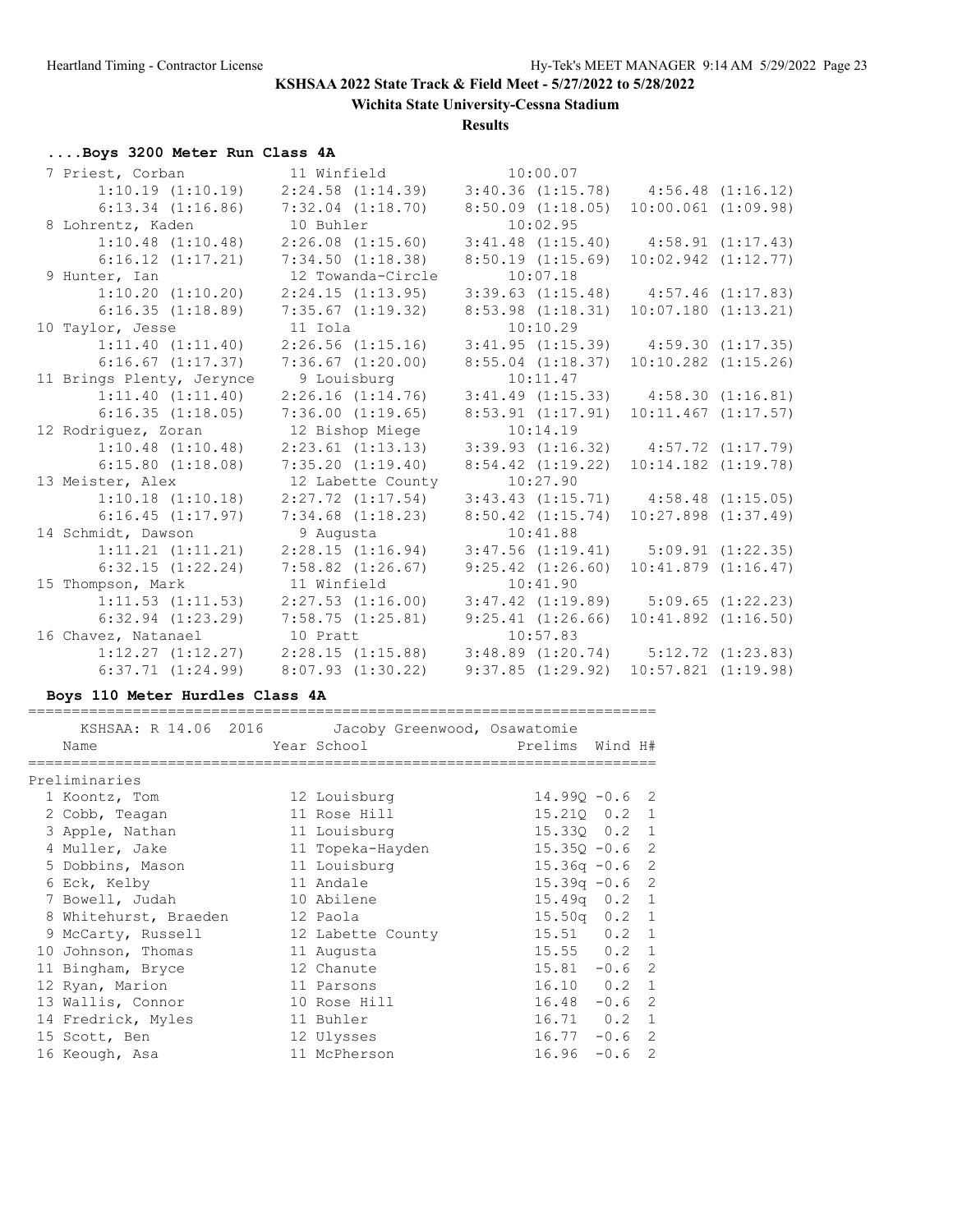## **Wichita State University-Cessna Stadium**

**Results**

**Boys 110 Meter Hurdles Class 4A**

|        | KSHSAA: R 14.06 2016 Jacoby Greenwood, Osawatomie<br>Name | Year School      | Finals Wind       |  |
|--------|-----------------------------------------------------------|------------------|-------------------|--|
| Finals |                                                           |                  |                   |  |
|        | 1 Koontz, Tom                                             | 12 Louisburg     | 14.61 4.7         |  |
|        | 14.601 (14.601)                                           |                  |                   |  |
|        | 2 Dobbins, Mason                                          | 11 Louisburg     | $15.00 \t 4.7$    |  |
|        | 14.995 (14.995)                                           |                  |                   |  |
|        | 3 Eck, Kelby                                              | 11 Andale        | $15.10 \t 4.7$    |  |
|        | 15.094 (15.094)                                           |                  |                   |  |
|        | 4 Apple, Nathan                                           | 11 Louisburg     | $15.11$ $4.7$     |  |
|        | 15.105 (15.105)                                           |                  |                   |  |
|        | 5 Bowell, Judah                                           | 10 Abilene       | $15.39$ $4.7$     |  |
|        | 15.386 (15.386)                                           |                  |                   |  |
|        | 6 Cobb, Teagan                                            | 11 Rose Hill     | $15.40 \quad 4.7$ |  |
|        | 15.396 (15.396)                                           |                  |                   |  |
|        | 7 Muller, Jake                                            | 11 Topeka-Hayden | $15.43 \t 4.7$    |  |
|        | 15.426 (15.426)                                           |                  |                   |  |
|        | 8 Whitehurst, Braeden                                     | 12 Paola         | $15.92 \quad 4.7$ |  |
|        | 15.911 (15.911)                                           |                  |                   |  |

## **Boys 300 Meter Hurdles Class 4A**

| Name<br>================ |  | KSHSAA: R 37.85 2018 Timothy Lambert, Lindsborg-Smoky<br>Year School | Prelims    | H#             |
|--------------------------|--|----------------------------------------------------------------------|------------|----------------|
| Preliminaries            |  |                                                                      |            |                |
| 1 Muller, Jake           |  | 11 Topeka-Hayden                                                     | 39.570 2   |                |
| 2 Koontz, Tom            |  | 12 Louisburg                                                         | 39.740 1   |                |
| 3 Holthaus, Isaiah       |  | 10 Tonganoxie                                                        | 40.320 2   |                |
| 4 Seiler, Matthew        |  | 12 Andale                                                            | 40.910 1   |                |
| 5 Carlgren, Cav          |  | 12 Concordia                                                         | 40.99q     | -2             |
| 6 Johnson, Thomas        |  | 11 Augusta                                                           | $41.23q$ 1 |                |
| 7 Bingham, Bryce         |  | 12 Chanute                                                           | $41.44q$ 2 |                |
| 8 Fredrick, Myles        |  | 11 Buhler                                                            | $41.56q$ 2 |                |
| 9 Dunback, Conor         |  | 11 Eudora                                                            | 41.86      | $\mathbf{1}$   |
| 10 Eck, Kelby            |  | 11 Andale                                                            | $42.16$ 1  |                |
| 11 Wallis, Connor        |  | 10 Rose Hill                                                         | 42.83      | 2              |
| 12 McCarty, Russell      |  | 12 Labette County                                                    | 43.01      | $\mathbf{1}$   |
| 13 Taylor, Landon        |  | 11 Paola                                                             | 43.08      | $\mathbf{1}$   |
| 14 Thiel, Trey           |  | 11 Winfield                                                          | 43.24      | $\overline{2}$ |
| 15 Scott, Ben            |  | 12 Ulysses                                                           | 44.12      | $\overline{2}$ |
| 16 Vallejo, Isaiah       |  | 11 Towanda-Circle                                                    | 44.30      | $\mathbf 1$    |

## **Boys 300 Meter Hurdles Class 4A**

| KSHSAA: R 37.85 2018<br>Name |                 | Year School      | Timothy Lambert, Lindsborg-Sm<br>Finals |
|------------------------------|-----------------|------------------|-----------------------------------------|
|                              |                 |                  |                                         |
| Finals                       |                 |                  |                                         |
| 1 Koontz, Tom                |                 | 12 Louisburg     | 38.98                                   |
|                              | 38.976 (38.976) |                  |                                         |
| 2 Muller, Jake               |                 | 11 Topeka-Hayden | 39.21                                   |
|                              | 39.209 (39.209) |                  |                                         |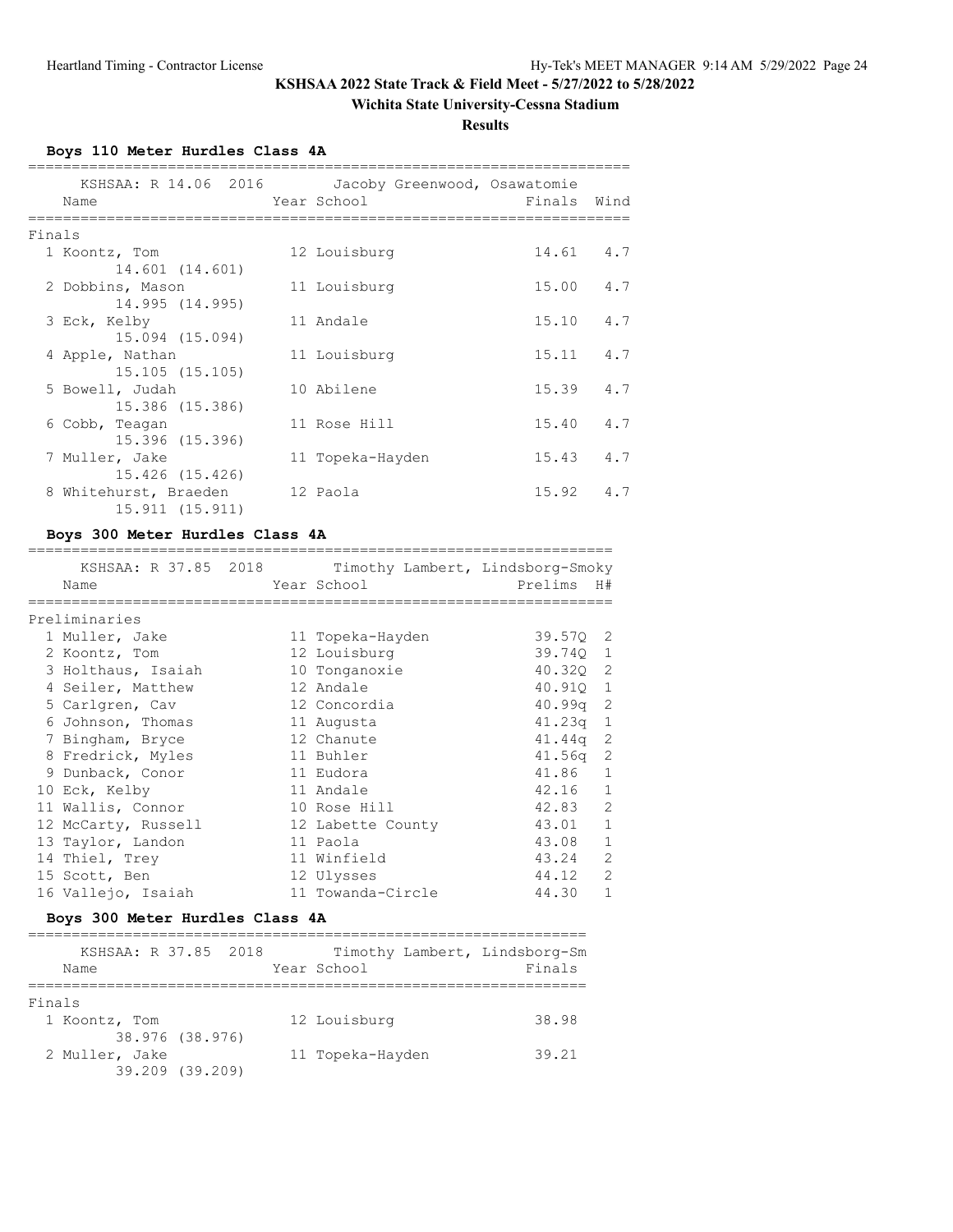**Wichita State University-Cessna Stadium**

**Results**

| Boys 300 Meter Hurdles Class 4A |               |       |
|---------------------------------|---------------|-------|
| 3 Holthaus, Isaiah              | 10 Tonganoxie | 40.38 |
| 40.376 (40.376)                 |               |       |
| 4 Johnson, Thomas               | 11 Augusta    | 40.70 |
| 40.696 (40.696)                 |               |       |
| 5 Bingham, Bryce                | 12 Chanute    | 40.99 |
| 40.989 (40.989)                 |               |       |
| 6 Fredrick, Myles               | 11 Buhler     | 41.13 |
| 41.128 (41.128)                 |               |       |
| 7 Seiler, Matthew               | 12 Andale     | 41.32 |
| 41.313 (41.313)                 |               |       |
| 8 Carlgren, Cav                 | 12 Concordia  | 44.27 |
| 44.270 (44.270)                 |               |       |

# **Boys 4x100 Meter Relay Class 4A**

| KSHSAA: R 42.30<br>1998<br>School           | , Mulvane<br>Crawford, Janci, Hanson, Butts<br>H#<br>Prelims |   |
|---------------------------------------------|--------------------------------------------------------------|---|
|                                             |                                                              |   |
| Preliminaries                               |                                                              |   |
| 1 Buhler                                    | 43.480                                                       | 1 |
| 1) Ostrom, Javohn 12                        | 2) Campbell, Cameron 12                                      |   |
| 3) Hines, Spencer 11                        | 4) Campbell, Diante 12                                       |   |
| 2 Chanute                                   | 43.520                                                       | 2 |
| 1) Leedy, Ty 11                             | 2) Chard, Rawley 11                                          |   |
| 3) Erbe, Eric 11                            | 4) Dean, Dagen 11                                            |   |
| 3 Shawnee Mission-Miege                     | 43.630                                                       | 2 |
| 1) McCallop, P.J. 11                        | 2) Garcia, David 10                                          |   |
| 3) Lane, Bryan 11                           | 4) Burch, Jaylen 12                                          |   |
| 4 McPherson                                 | 43.730                                                       | 1 |
| 1) Madron, Seth 12                          | 2) Harold, Kaden 10                                          |   |
| 3) Schriner, Jayce 10                       | 4) Schriner, Sky 12                                          |   |
| 5 Louisburg                                 | 43.79q                                                       | 2 |
| 1) Koontz, Tom 12                           | 2) Dobbins, Mason 11                                         |   |
| 3) Caplinger, Caden 10                      | 4) Ptacek, Ethan 11                                          |   |
| 6 Andale                                    | 43.81q                                                       | 1 |
| 1) Reichert, Daniel 12                      | 2) Prosser, Gage 10                                          |   |
| 3) Lies, Ivan 12                            | 4) Schwab, Nick 12                                           |   |
| 7 Pratt                                     | 44.03q                                                       | 1 |
| 1) Alvarado, Jasiel 12                      | 2) Hoeme, Karter 12                                          |   |
| 3) Johnson, J'Air 11                        | 4) Cox, Darrian 12                                           |   |
| 8 Rose Hill                                 | 44.25g                                                       | 2 |
| 1) Cobb, Teagan 11                          | 2) Probasco, Pierce 11                                       |   |
| 3) Peck, Ben 11                             | 4) McLaughlin, Luke 11                                       |   |
| 9 El Dorado                                 | 44.33                                                        | 1 |
| 1) Summers, Barry 11                        | 2) Ashihi, Tylen 12                                          |   |
| 3) Vu, Minh 11                              | 4) Harp-Jackson, Gabe 11<br>44.47                            |   |
| 10 Concordia                                |                                                              | 1 |
| 1) Gropp, Kaide 9                           | 2) Wahlmeier, Toby 12<br>4) Miller, Keyan 12                 |   |
| 3) Alquist-Pennell, Chayton 11<br>11 Holton | 44.60                                                        | 1 |
| 1) Turner, Jaylen 12                        |                                                              |   |
|                                             | 2) Adcock, Lucas 12                                          |   |
| 3) Boswell, Jace 11<br>12 Topeka-Hayden     | 4) Booth, Gary 11<br>44.60                                   | 2 |
| 1) Muller, Jake 11                          | 2) Schrickel, Jensen 9                                       |   |
|                                             |                                                              |   |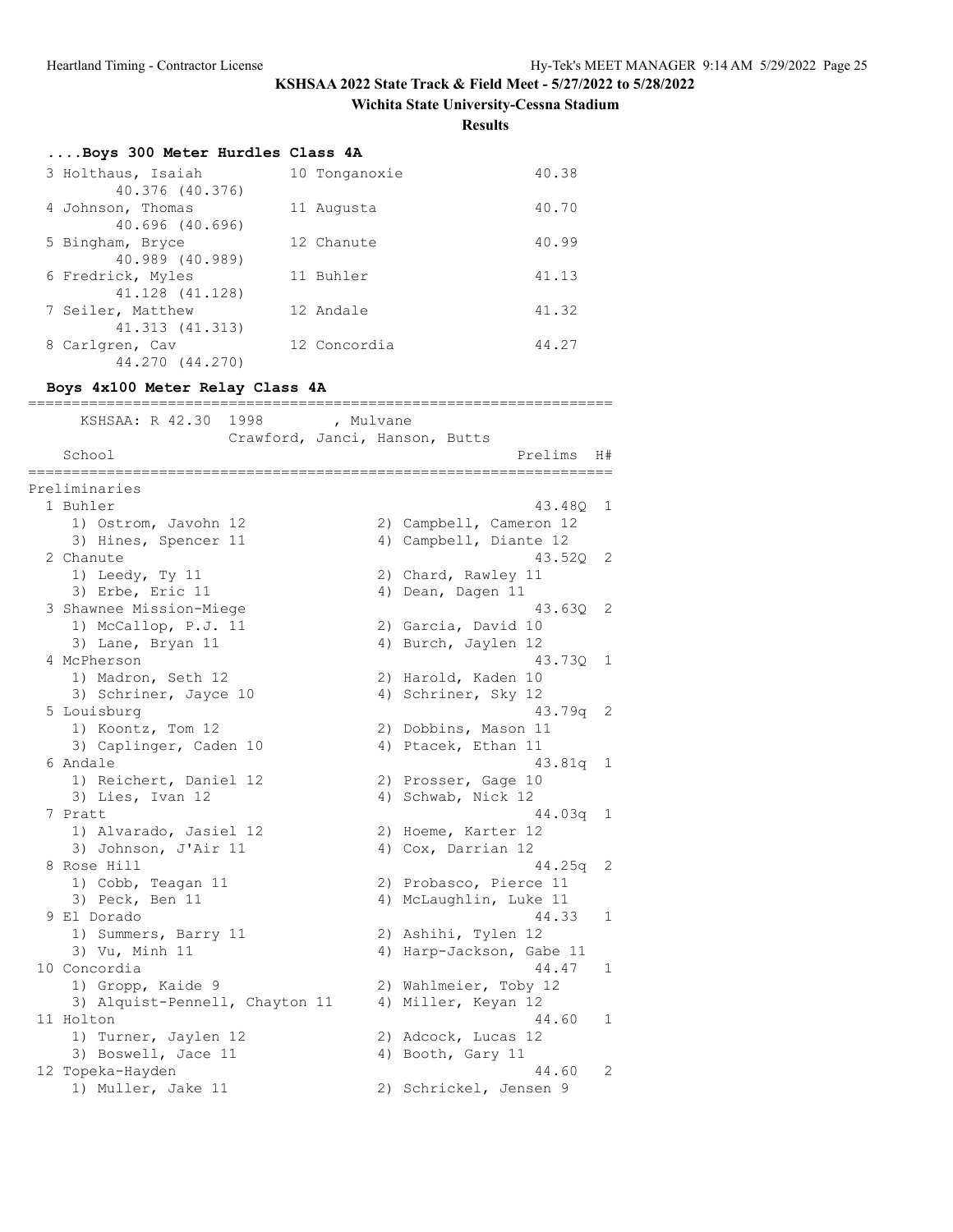#### **Wichita State University-Cessna Stadium**

#### **Results**

#### **....Boys 4x100 Meter Relay Class 4A**

| 3) Funk, Daniel 12        | 4) Florence, Ethan 11   |
|---------------------------|-------------------------|
| 13 Winfield               | 44.70 1                 |
| 1) Solyom, Koppany 12     | 2) Galli, Lorenzo 12    |
| 3) Washington, Julian 12  | 4) Towles, Kyan 12      |
| 14 Cfyville-Field Kindley | 44.76 2                 |
| 1) Luten, Amir 10         | 2) Tunstall, Aaron 9    |
| 3) Luten, Amanie 10       | 4) Slavin, Zach 12      |
| 15 Ulysses                | $45.19$ 2               |
| 1) Vagher, Brennan 12     | 2) Mendez, Danzel 10    |
| 3) Salinas, Braysen 10    | 4) Cortez, Evan 11      |
| 16 Parsons                | 45.44<br>$\overline{2}$ |
| 1) Jones, Jessie 11       | 2) Wheat, Landon 10     |
| 3) Wheat, Aidan 11        | 4) Baugh, Makai 9       |

================================================================

#### **Boys 4x100 Meter Relay Class 4A**

KSHSAA: R 42.30 1998 , Mulvane Crawford, Janci, Hanson, Butts School Finals ================================================================ Finals 1 Chanute 43.04 1) Leedy, Ty 11 2) Chard, Rawley 11 3) Erbe, Eric 11 (a) 4) Dean, Dagen 11 43.035 (43.035) 2 Buhler 43.59 1) Ostrom, Javohn 12 2) Campbell, Cameron 12 3) Hines, Spencer 11 4) Campbell, Diante 12 43.589 (43.589) 3 Shawnee Mission-Miege 43.65<br>
1) McCallop, P.J. 11 (2) Garcia, David 10<br>
3) Lane, Bryan 11 (4) Burch, Jaylen 12 1) McCallop, P.J. 11 2) Garcia, David 10 3) Lane, Bryan 11 (4) Burch, Jaylen 12 43.647 (43.647) 4 McPherson 43.76 1) Madron, Seth 12 2) Harold, Kaden 10 3) Schriner, Jayce 10 4) Schriner, Sky 12 43.753 (43.753) 5 Andale 43.88 1) Kuhn, Luke 10 2) Prosser, Gage 10 3) Reichert, Daniel 12 (4) Schwab, Nick 12 43.875 (43.875) 6 Louisburg 44.05 1) Koontz, Tom 12 2) Dobbins, Mason 11 3) Caplinger, Caden 10 4) Ptacek, Ethan 11 44.048 (44.048) 7 Rose Hill 44.12 1) Cobb, Teagan 11 2) Probasco, Pierce 11 3) Peck, Ben 11 (4) McLaughlin, Luke 11 44.117 (44.117) 8 Pratt 44.80 1) Alvarado, Jasiel 12 2) Hoeme, Karter 12 3) Johnson, J'Air 11 (4) Cox, Darrian 12 44.798 (44.798)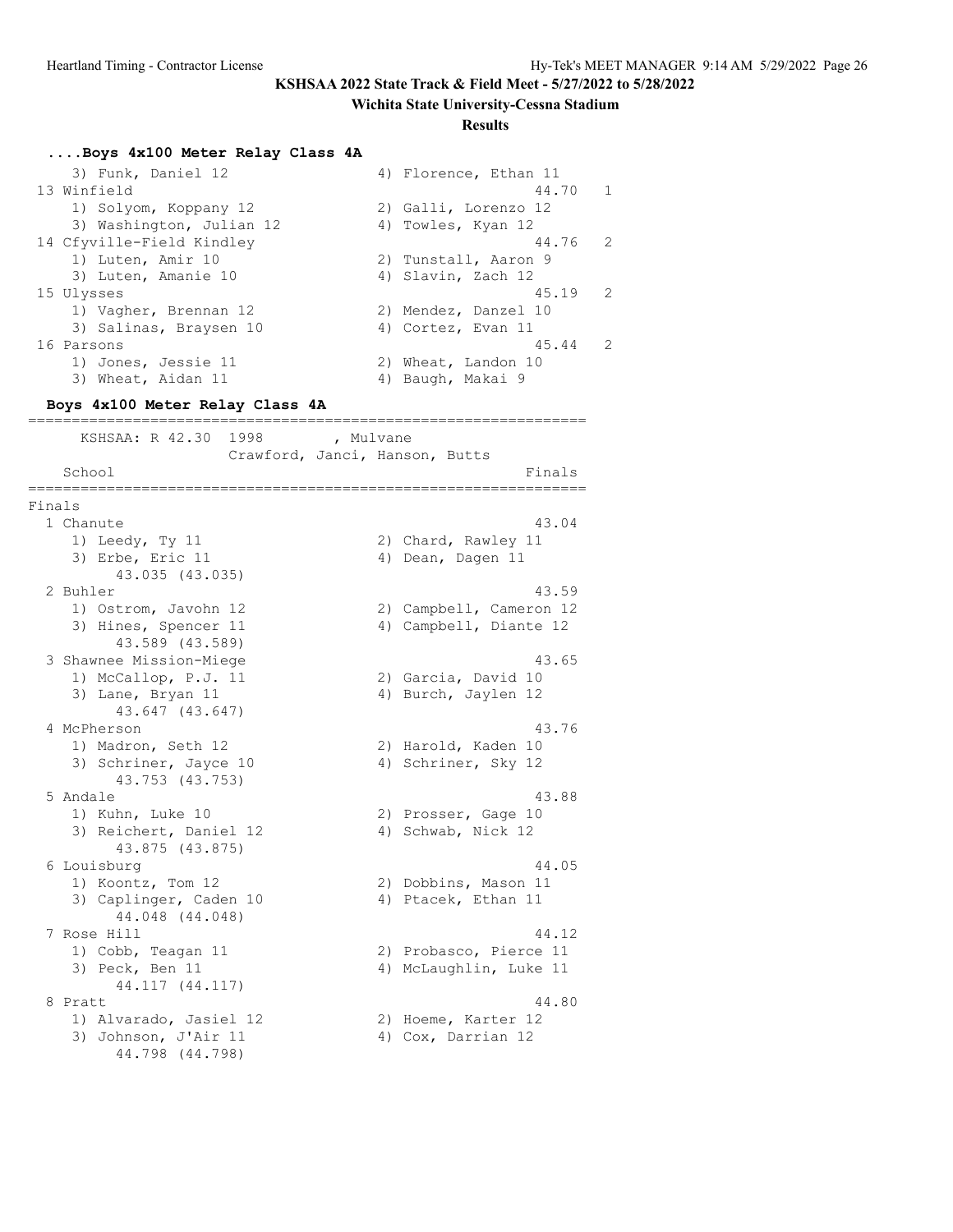# **Wichita State University-Cessna Stadium**

### **Results**

# **Boys 4x400 Meter Relay Class 4A**

| KSHSAA: R 3:21.21 2012   | , Buhler                                                            |              |
|--------------------------|---------------------------------------------------------------------|--------------|
|                          | Massey, Lohrentz, Pope, Massey                                      |              |
| School                   | Prelims                                                             | H#           |
| Preliminaries            |                                                                     |              |
| 1 Topeka-Hayden          | $3:27.96Q$ 2                                                        |              |
| 1) Florence, Ethan 11    | 2) Muller, Jake 11                                                  |              |
| 3) Rochford, Ryan 12     | 4) Schrickel, Jensen 9                                              |              |
| $1:44.688$ $(1:44.688)$  | $2:37.664$ (52.977) 3:27.954 (50.290)                               |              |
| 2 Eudora                 | $3:29.98Q$ 1                                                        |              |
| 1) Dunback, Conor 11     | 2) Staples, Jonas 11                                                |              |
| 3) Lyles, Octavius 11    | 4) Seals, Adrion 10                                                 |              |
|                          | $1:47.537$ $(1:47.537)$ $2:38.464$ $(50.928)$ $3:29.978$ $(51.514)$ |              |
| 3 Andale                 | $3:28.58Q$ 2                                                        |              |
| 1) Prosser, Gage 10      | 2) Winter, Zach 12                                                  |              |
| 3) Kuhn, Luke 10         | 4) Seiler, Matthew 12                                               |              |
|                          | $1:44.157$ (1:44.157) $2:38.260$ (54.104) $3:28.577$ (50.317)       |              |
|                          | 3:30.340 1                                                          |              |
| 4 Tonganoxie             | 2) Holthaus, Isaiah 10                                              |              |
| 1) Young, Jesse 12       |                                                                     |              |
| 3) Parizek, Lukas 11     | 4) Gilmore, Eli 11                                                  |              |
| $1:47.877$ $(1:47.877)$  | $2:40.751$ (52.875) 3:30.331 (49.580)                               |              |
| 5 Cfyville-Field Kindley | $3:29.89q$ 2<br>2) Tunstall, Aaron 9                                |              |
| 1) Luten, Amanie 10      |                                                                     |              |
| 3) Slavin, Zach 12       | 4) Luten, Amir 10                                                   |              |
|                          | $1:48.197$ (1:48.197) $2:39.306$ (51.109) $3:29.884$ (50.579)       |              |
| 6 Abilene                | $3:30.24q$ 2                                                        |              |
| 1) Cottone, Triston 11   | 2) DeDonder, Lucas 12                                               |              |
| 3) Hargraves, Keaton 10  | 4) Waite, Grant 11                                                  |              |
|                          | $1:44.599$ (1:44.599) $2:39.646$ (55.048) $3:30.234$ (50.588)       |              |
| 7 Louisburg              | $3:30.36q$ 1                                                        |              |
| 1) Koontz, Tom 12        | 2) Heinrich, Hunter 11                                              |              |
| 3) Wingfield, Colyer 11  | 4) Ptacek, Ethan 11                                                 |              |
|                          | $1:45.374$ $(1:45.374)$ $2:38.130$ $(52.756)$ $3:30.354$ $(52.225)$ |              |
| 8 Wamego                 | $3:30.87q$ 2                                                        |              |
| 1) Fritz, Jake 12        | 2) Cutting, Harrison 10                                             |              |
| 3) Herzog, Mason 11      | 4) Cutting, Jon 11                                                  |              |
|                          | $1:48.675$ (1:48.675) $2:40.572$ (51.898) 3:30.866 (50.294)         |              |
| 9 Chanute                | 3:31.50 1                                                           |              |
| 1) Leedy, Ty 11          | 2) Lazzo-Barahona, Josept 10                                        |              |
| 3) Dean, Dagen 11        | 4) Erbe, Eric 11                                                    |              |
|                          | $1:45.210$ (1:45.210) $2:39.042$ (53.832) $3:31.498$ (52.457)       |              |
| 10 Rose Hill             | 3:34.36                                                             | -2           |
| 1) Peck, Ben 11          | 2) Wallis, Connor 10                                                |              |
| 3) McLaughlin, Luke 11   | 4) Robledo, Brennan 12                                              |              |
| $1:46.566$ $(1:46.566)$  | 2:40.297(53.732)<br>3:34.360(54.063)                                |              |
| 11 Towanda-Circle        | 3:35.36                                                             | 1            |
| 1) Smith, Tyrus 11       | 2) Bixenman, Tyler 12                                               |              |
| 3) Dunkle, Connor 12     | 4) Loewen, Myles 10                                                 |              |
| $1:46.157$ $(1:46.157)$  | 2:40.988(54.831)<br>3:35.356(54.369)                                |              |
| 12 Paola                 | 3:35.79                                                             | - 2          |
| 1) Taylor, Landon 11     | 2) Meade, Cutter 11                                                 |              |
| 3) Sanders, Micah 9      | 4) Petillo, Tanner 12                                               |              |
| $1:47.729$ $(1:47.729)$  | 2:42.234 (54.505)<br>$3:35.788$ (53.555)                            |              |
| 13 Concordia             | 3:39.08                                                             | $\mathbf{1}$ |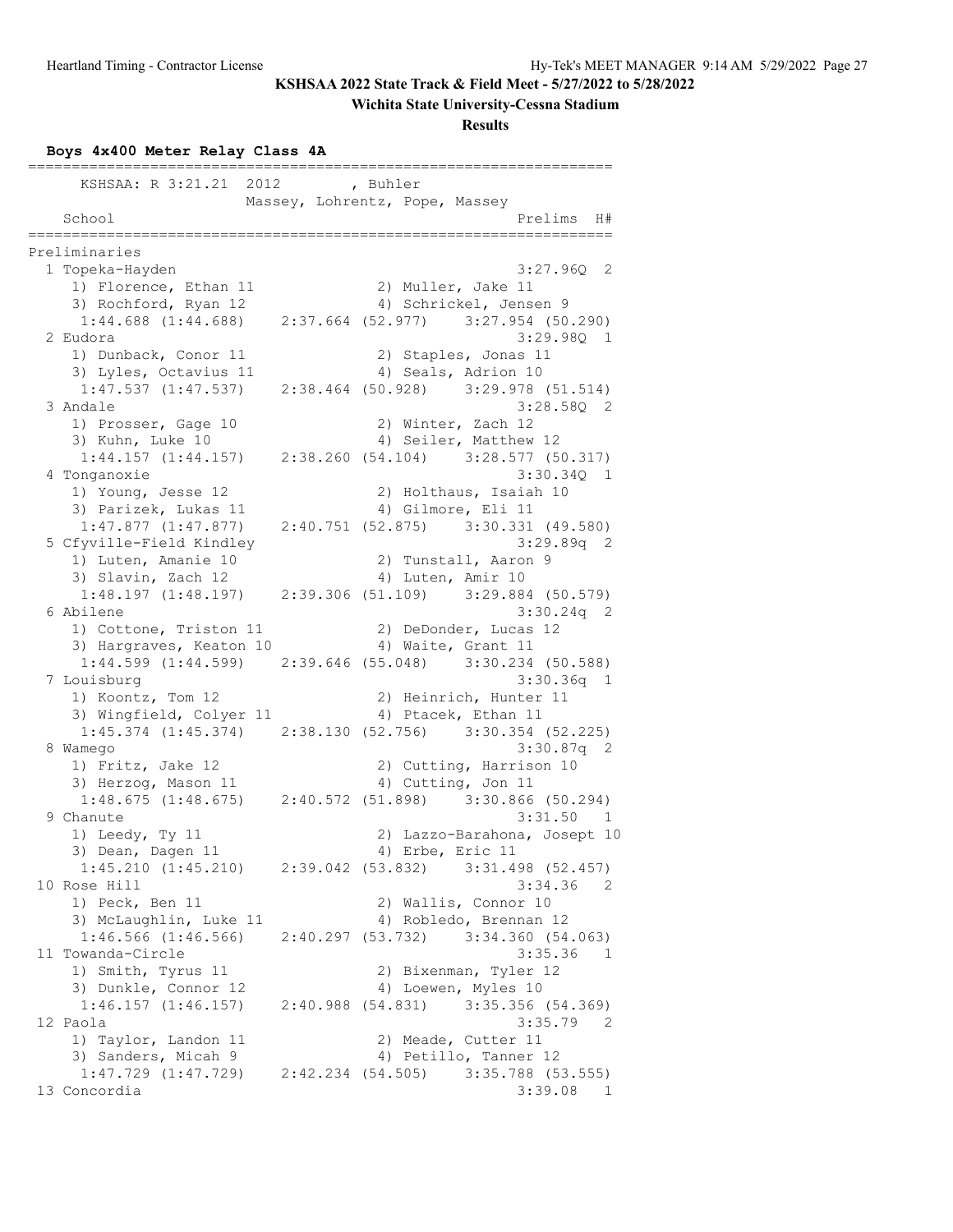#### **Wichita State University-Cessna Stadium**

#### **Results**

#### **....Boys 4x400 Meter Relay Class 4A**

 1) Gropp, Kaide 9 2) Wahlmeier, Toby 12 3) Sterrett, Drew 9 4) Cleveland, Cameron 10 1:50.624 (1:50.624) 2:46.089 (55.465) 3:39.072 (52.983) 14 Fort Scott 3:41.11 1 1) Tome, Scott 12 2) Fess, Gibson 12 3) Peck, Trenton 12 (4) Paronto, Kristian 11 1:51.650 (1:51.650) 2:47.490 (55.841) 3:41.102 (53.612) 15 Ulysses 3:45.36 2 1) Salinas, Braysen 10 2) Mendez, Danzel 10 3) Wiginton, Maison 11 4) Cortez, Evan 11 1:51.858 (1:51.858) 2:48.604 (56.747) 3:45.352 (56.749) 16 Clearwater 3:47.15 1 1) Walter, Jack 11 2) Trosclair, Isaac 9 3) Hastings, Trent 12 (4) Hennes, Rocky 10 1:53.040 (1:53.040) 2:50.074 (57.035) 3:47.144 (57.070)

#### **Boys 4x400 Meter Relay Class 4A**

================================================================ KSHSAA: R 3:21.21 2012 , Buhler Massey, Lohrentz, Pope, Massey School Finals ================================================================ Finals 1 Andale 3:26.26 1) Prosser, Gage 10 2) Winter, Zach 12 3) Seiler, Matthew 12 4) Seck, Nathan 12 1:44.259 (1:44.259) 2:34.919 (50.661) 3:26.253 (51.334) 2 Eudora 3:27.67 1) Dunback, Conor 11 2) Staples, Jonas 11 3) Lyles, Octavius 11 4) Seals, Adrion 10 1:46.167 (1:46.167) 2:37.536 (51.370) 3:27.664 (50.128) 3 Topeka-Hayden 3:29.93 1) Florence, Ethan 11 2) Muller, Jake 11 3) Rochford, Ryan 12 4) Schrickel, Jensen 9 1:46.084 (1:46.084) 2:38.940 (52.856) 3:29.926 (50.987) 4 Louisburg 3:30.09 1) Koontz, Tom 12 2) Heinrich, Hunter 11 3) Wingfield, Colyer 11 (4) Ptacek, Ethan 11 1:47.263 (1:47.263) 2:39.053 (51.790) 3:30.090 (51.038) 5 Cfyville-Field Kindley 3:30.31 1) Luten, Amanie 10 10 2) Tunstall, Aaron 9 3) Slavin, Zach 12 (4) Luten, Amir 10 1:47.241 (1:47.241) 2:38.828 (51.588) 3:30.308 (51.480) 6 Abilene 3:30.44 1) Cottone, Triston 11 2) DeDonder, Lucas 12 3) Hargraves, Keaton 10 (4) Waite, Grant 11 1:43.889 (1:43.889) 2:39.045 (55.156) 3:30.433 (51.389) 7 Wamego 3:30.59 1) Fritz, Jake 12 2) Cutting, Harrison 10 3) Herzog, Mason 11 4) Cutting, Jon 11 1:47.272 (1:47.272) 2:39.594 (52.322) 3:30.587 (50.993) 8 Tonganoxie 3:32.15 1) Young, Jesse 12 2) Holthaus, Isaiah 10 3) Parizek, Lukas 11 4) Gilmore, Eli 11 1:46.907 (1:46.907) 2:40.388 (53.482) 3:32.145 (51.757)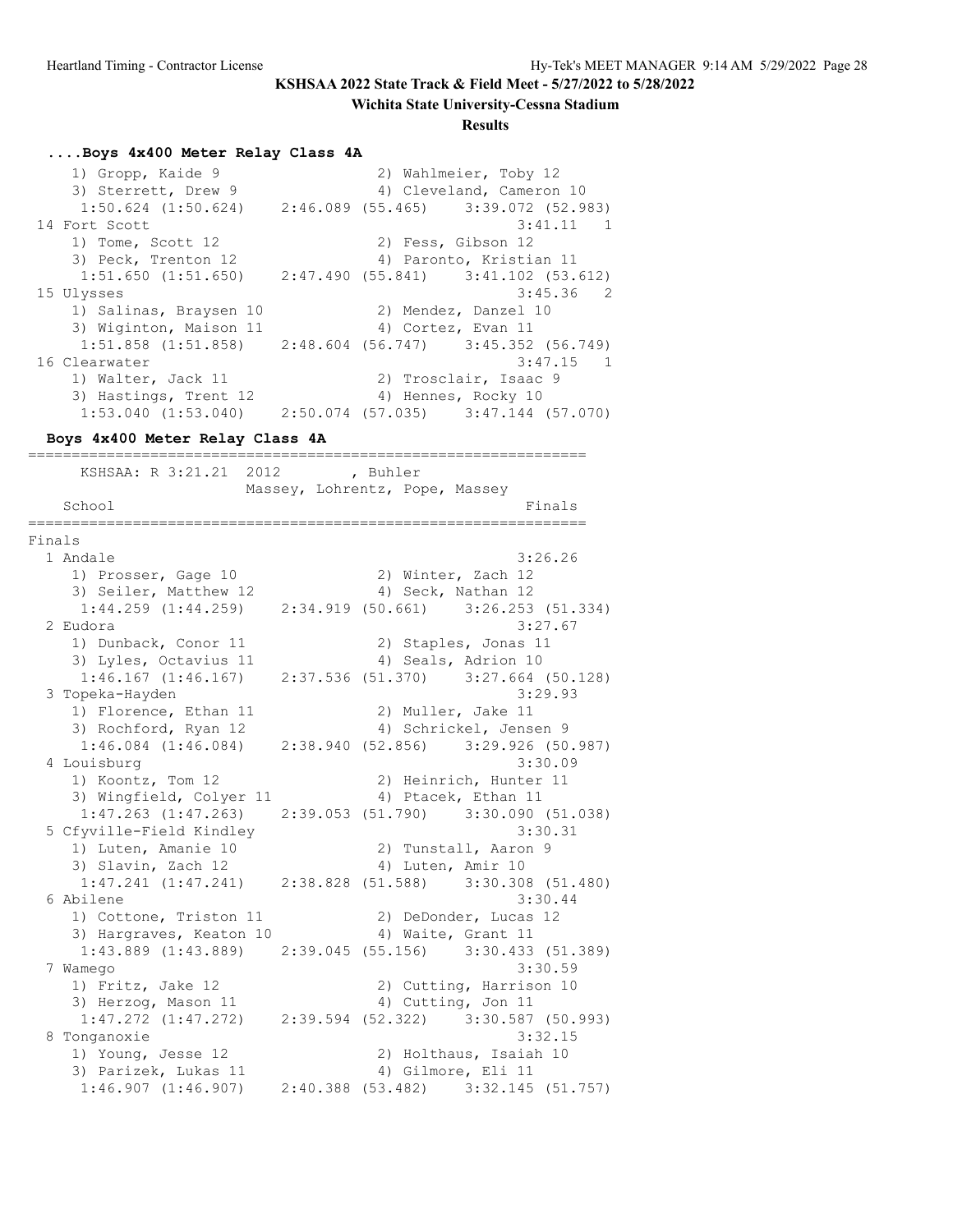#### **Wichita State University-Cessna Stadium**

**Results**

#### **Boys 4x800 Meter Relay Class 4A**

================================================================ KSHSAA: R 7:58.83 2009 , Mulvane Roberts, Hansen, James, Sheridan School Finals ================================================================ 1 Wamego 8:19.00 1) Cutting, Harrison 10 2) Morenz, Noah 12 3) Stegman, Brady 11 4) Wolfe, Emery 11 1:00.080 (1:00.080) 2:04.524 (1:04.445) 3:04.261 (59.738) 4:09.038 (1:04.778) 5:09.116 (1:00.078) 6:15.842 (1:06.726) 7:12.472 (56.631) 8:18.997 (1:06.525) 2 Tonganoxie 8:23.28 1) Gilmore, Jett 9 2) Carter, Solomon 9 3) Parizek, Lukas 11 (4) Gilmore, Eli 11 1:03.034 (1:03.034) 2:15.393 (1:12.359) 3:16.496 (1:01.104) 4:23.897 (1:07.401) 5:21.393 (57.496) 6:26.242 (1:04.849) 7:22.408 (56.167) 8:23.279 (1:00.871) 3 Abilene 8:23.32 1) Wuthnow, Dayton 11 2) Cottone, Triston 11 3) Hartman, Nathan 12 (4) Waite, Grant 11 1:00.267 (1:00.267) 2:07.637 (1:07.370) 3:07.183 (59.546) 4:11.486 (1:04.303) 5:14.420 (1:02.934) 6:22.542 (1:08.123) 7:21.594 (59.052) 8:23.318 (1:01.724) 4 Augusta 8:28.80 1) Johnson, Michael 11 2) Broadbent, Aiden 11 3) Dieter, Patrick 10 4) Schmidt, Sawyer 12 1:01.059 (1:01.059) 2:06.412 (1:05.353) 3:07.398 (1:00.986) 4:15.328 (1:07.930) 5:18.936 (1:03.608) 6:32.515 (1:13.579) 7:28.126 (55.612) 8:28.797 (1:00.672) 5 Topeka-Hayden 8:30.60 1) Padilla, Nick 12 2) Newkirk, Tanner 12 3) Lloyd, Nick 11 4) Rochford, Ryan 12 1:03.197 (1:03.197) 2:13.260 (1:10.063) 3:09.718 (56.459) 4:10.597 (1:00.879) 5:14.924 (1:04.328) 6:22.306 (1:07.382) 7:23.676 (1:01.370) 8:30.595 (1:06.919) 6 Eudora 8:32.17 1) Loganbill, Cody 12 2) Arnold, Zachary 10 3) Hurla, Parker 11 (4) Staples, Jonas 11 1:01.341 (1:01.341) 2:05.370 (1:04.029) 3:07.617 (1:02.248) 4:11.554 (1:03.937) 5:15.449 (1:03.896) 6:25.363 (1:09.914) 7:25.253 (59.891) 8:32.163 (1:06.911) 7 Louisburg 8:32.85 1) Heinrich, Hunter 11 and 2) Ross, Hayden 12 3) Brings Plenty, Jerynce 9 (4) Vohs, Jaden 12 1:01.755 (1:01.755) 2:07.229 (1:05.474) 3:09.785 (1:02.557) 4:19.631 (1:09.846) 5:19.873 (1:00.242) 6:29.739 (1:09.867) 7:28.273 (58.534) 8:32.849 (1:04.577) 8 Chanute 8:41.52 1) Stephenson, Eliott 9 2) Uhner, Eli 9 3) Stanley, Nathan 12 4) Lazzo-Barahona, Josept 10 1:01.445 (1:01.445) 2:09.453 (1:08.008) 3:11.450 (1:01.997) 4:17.433 (1:05.984) 5:20.827 (1:03.395) 6:30.699 (1:09.872) 7:32.274 (1:01.575) 8:41.520 (1:09.246) 9 Chapman 8:44.10 1) Anderson, Nick 11 2) Klukas, Darren 11 3) Gaston, Levi 11 4) Elliott, Drew 9 1:01.313 (1:01.313) 2:09.491 (1:08.178) 3:10.989 (1:01.499) 4:19.079 (1:08.090) 5:22.957 (1:03.878) 6:33.990 (1:11.034) 7:35.958 (1:01.968) 8:44.098 (1:08.140) 10 Paola 8:44.59 1) Meade, Cutter 11 2) Sanders, Micah 9 3) Trent, Devin 10 4) Petillo, Tanner 12 1:01.499 (1:01.499) 2:08.243 (1:06.745) 3:10.161 (1:01.918) 4:19.477 (1:09.317) 5:21.116 (1:01.639) 6:35.612 (1:14.496) 7:37.934 (1:02.323) 8:44.583 (1:06.650)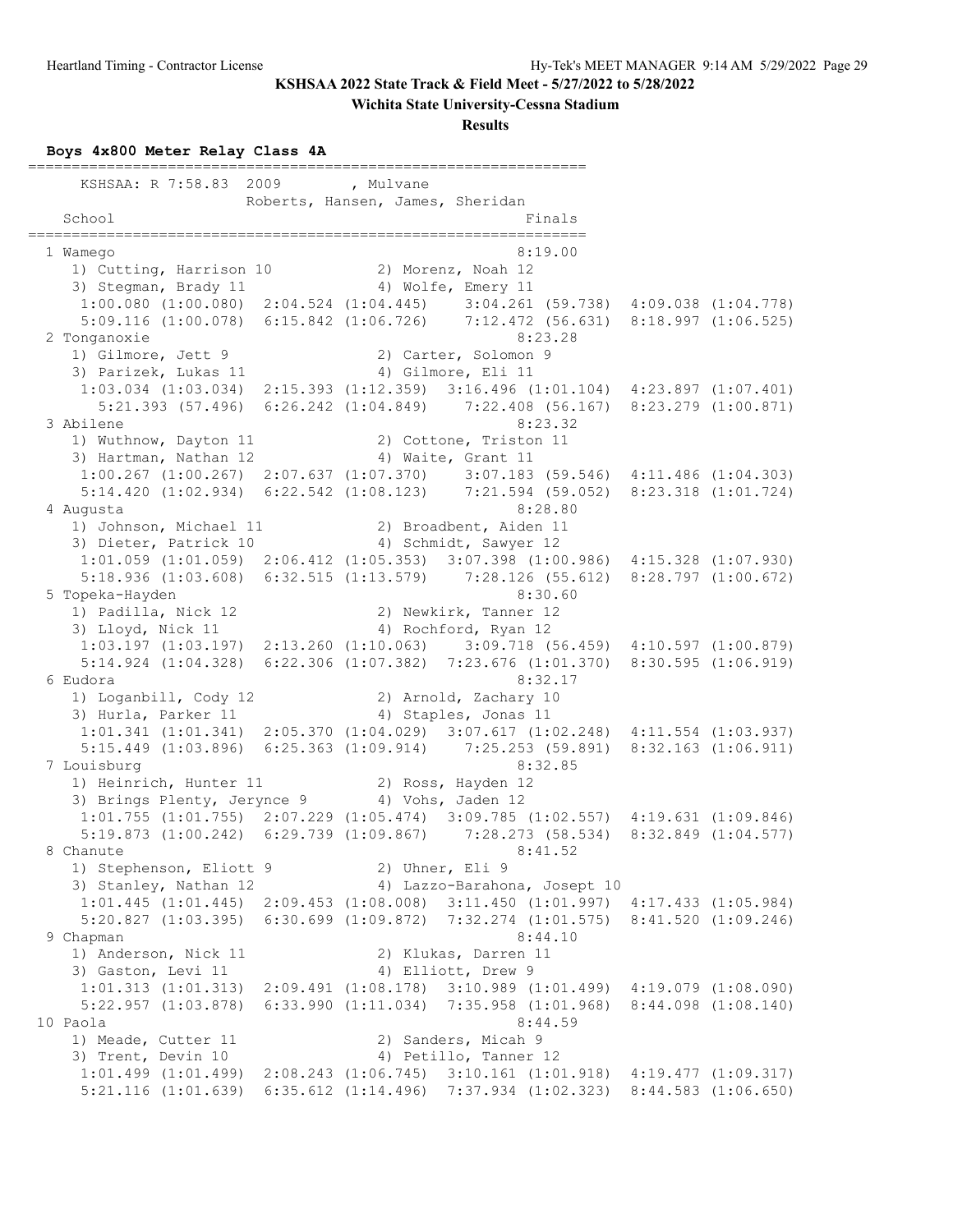**Wichita State University-Cessna Stadium**

#### **Results**

#### **....Boys 4x800 Meter Relay Class 4A**

 11 Concordia 8:50.12 1) Garcia, Alan 11 2) Garcia, Alexis 12 3) Cash, Aceyn 11 4) Carlgren, Cav 12 1:02.132 (1:02.132) 2:11.434 (1:09.302) 3:13.858 (1:02.424) 4:23.948 (1:10.091) 5:27.336 (1:03.388) 6:40.396 (1:13.061) 7:42.426 (1:02.030) 8:50.115 (1:07.689) 12 Pratt 8:50.26 1) Chavez, Natanael 10  $\frac{3}{2}$  Minsor, Blake 9 1) Chavez, Natanael 10 (2) Barker, Kaden 11<br>3) Winsor, Blake 9 (4) Mandl, Grayson 10 1:03.439 (1:03.439) 2:09.469 (1:06.030) 3:12.846 (1:03.377) 4:25.021 (1:12.176) 5:28.579 (1:03.558) 6:39.847 (1:11.269) 7:42.749 (1:02.902) 8:50.252 (1:07.504) 13 Winfield 8:56.95 1) Thompson, Mark 11 2) Priest, Corban 11 3) Brown, Jaden 10 4) Koller, David 12 1:02.795 (1:02.795) 2:15.007 (1:12.212) 3:15.194 (1:00.187) 4:22.114 (1:06.920) 5:23.297 (1:01.184) 6:39.413 (1:16.117) 7:44.435 (1:05.022) 8:56.942 (1:12.508) 14 Towanda-Circle 8:59.41 1) Bixenman, Tyler 12 2) Loewen, Myles 10 3) Hunter, Ian 12 4) Logan, Blake 10 1:01.863 (1:01.863) 2:10.432 (1:08.570) 3:12.706 (1:02.275) 4:26.423 (1:13.717) 5:29.188 (1:02.766) 6:44.884 (1:15.696) 7:49.371 (1:04.488) 8:59.403 (1:10.032) 15 Independence 9:07.17 1) Schroeder, James 10 2) Dillion, Lucas 10 3) Blex, James 10 (4) Veile, JD 9 1:04.175 (1:04.175) 2:18.378 (1:14.203) 3:20.943 (1:02.566) 4:36.793 (1:15.850) 5:42.421 (1:05.629) 6:56.406 (1:13.985) 7:57.876 (1:01.471) 9:07.170 (1:09.295) 16 Mulvane 9:15.94 1) Wilson, Jacob 9 2) Duncan, Jacob 12 3) Eggleston, Matthew 10 4) Salazar, Victor 12 1:01.536 (1:01.536) 2:14.414 (1:12.878) 3:16.423 (1:02.010) 4:33.781 (1:17.359) 5:42.671 (1:08.890) 6:59.913 (1:17.242) 8:01.768 (1:01.855) 9:15.931 (1:14.164)

#### **Boys High Jump Class 4A**

|                |         |                                              |           |     | KSHSAA: R 7-01.75 1974 Dean Herzog, Lansing  |
|----------------|---------|----------------------------------------------|-----------|-----|----------------------------------------------|
| Name           |         |                                              |           |     | Year School<br>Finals                        |
| 1 Madron, Seth |         |                                              |           |     | 12 McPherson<br>$6 - 06.00$                  |
|                |         |                                              |           |     | 5-06 5-08 5-10 6-00 6-02 6-04 6-06 6-08 6-10 |
|                |         | PPP PPP 0 0                                  |           |     | O O XO PPP XXX                               |
|                |         |                                              |           |     | 2 Wagner, Carter 12 Rose Hill<br>$6 - 04.00$ |
|                |         |                                              |           |     | 5-06 5-08 5-10 6-00 6-02 6-04 6-06           |
|                |         | PPP PPP 0 XO                                 |           |     | O XO XXX                                     |
|                |         |                                              |           |     | 3 Landers, Easton 12 Andale<br>$6 - 02.00$   |
|                |         | 5-06 5-08 5-10 6-00 6-02 6-04                |           |     |                                              |
|                |         | PPP XO O O XO XXX                            |           |     |                                              |
|                |         |                                              |           |     | 4 Ryan, Marion 11 Parsons<br>$J6 - 02.00$    |
|                |         | 5-06 5-08 5-10 6-00 6-02 6-04                |           |     |                                              |
| PPP            |         | O OXXO XOXXX                                 |           |     |                                              |
|                |         |                                              |           |     | 5 Carlgren, Cav 12 Concordia<br>$J6 - 02.00$ |
|                |         | 5-06 5-08 5-10 6-00 6-02 6-04                |           |     |                                              |
| PPP            |         | O XO                                         | O XXO XXX |     |                                              |
| 6 Hyer, Chase  |         |                                              |           |     | 10 Fort Scott<br>$6 - 00.00$                 |
|                |         | $5 - 06$ $5 - 08$ $5 - 10$ $6 - 00$ $6 - 02$ |           |     |                                              |
| PPP            | $\circ$ | $\circ$                                      | $\Omega$  | XXX |                                              |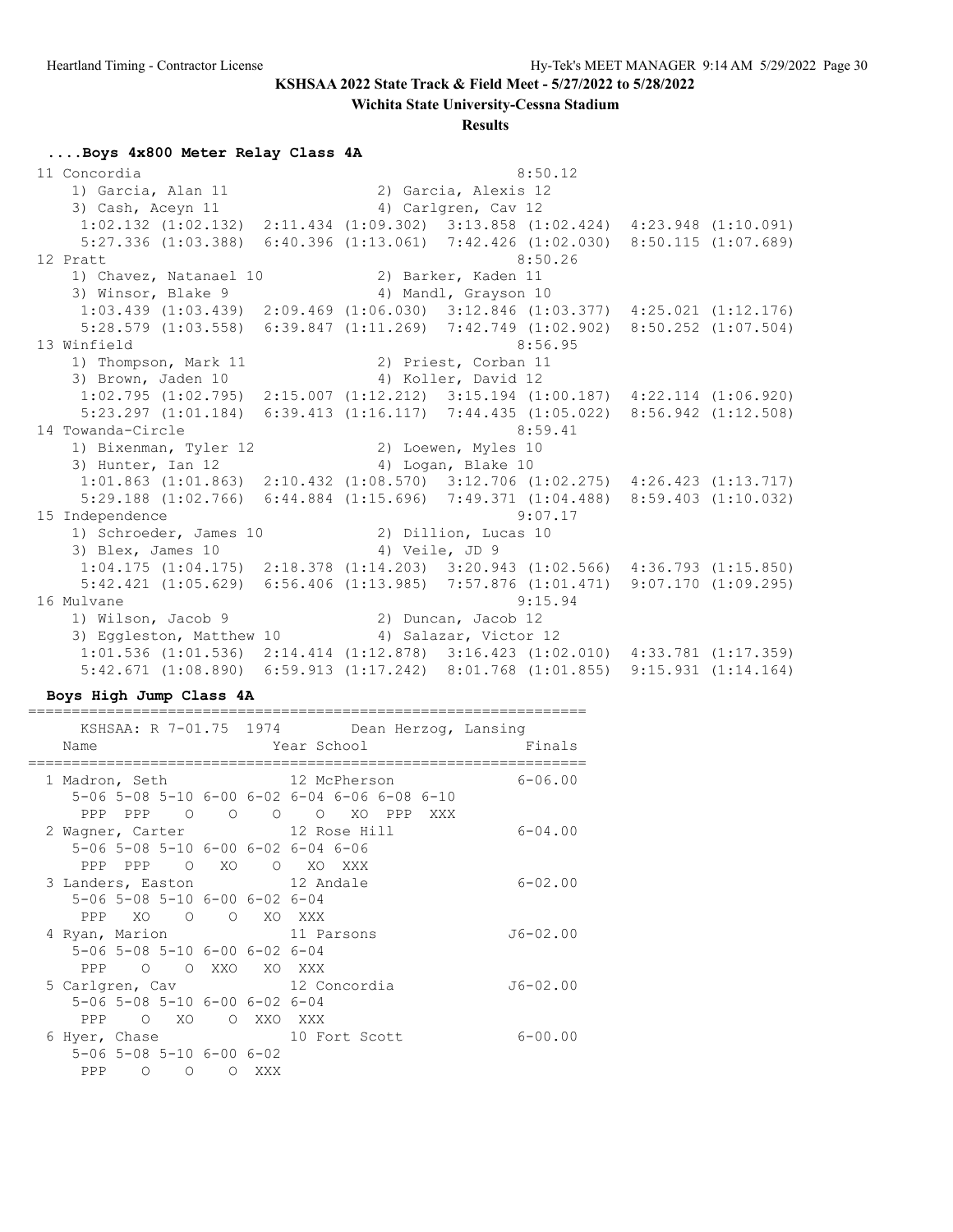# **Wichita State University-Cessna Stadium**

**Results**

| Boys High Jump Class 4A                      |                 |              |
|----------------------------------------------|-----------------|--------------|
| 6 Seamster, Kaiden 10 Chanute                |                 | $6 - 00.00$  |
| $5 - 06$ $5 - 08$ $5 - 10$ $6 - 00$ $6 - 02$ |                 |              |
| PPP 0 0 0 XXX                                |                 |              |
| 8 Magette, Matthew 10 Eudora                 |                 | $J6 - 00.00$ |
| $5 - 06$ $5 - 08$ $5 - 10$ $6 - 00$ $6 - 02$ |                 |              |
| O O XO XO XXX                                |                 |              |
| 9 Dobbins, Mason                             | 11 Louisburg    | $5 - 10.00$  |
| $5 - 06$ $5 - 08$ $5 - 10$ $6 - 00$          |                 |              |
| O XO O XXX                                   |                 |              |
| 10 Wheat, Landon                             | 10 Parsons      | $J5 - 10.00$ |
| $5 - 06$ $5 - 08$ $5 - 10$ $6 - 00$          |                 |              |
| $O$ $O$ $XO$ $XXX$                           |                 |              |
| 11 Blackwell, Isaiah                         | 10 Augusta      | $5 - 08.00$  |
| $5 - 06$ $5 - 08$ $5 - 10$<br>O O XXX        |                 |              |
|                                              | 12 Concordia    | $5 - 08.00$  |
| 11 Hobrock, Tyler<br>$5 - 06$ 5-08 5-10      |                 |              |
| PPP OXXX                                     |                 |              |
| 13 Faulkner, Darren                          | 12 Bishop Miege | $J5 - 08.00$ |
| $5 - 06$ $5 - 08$ $5 - 10$                   |                 |              |
| O XO XXX                                     |                 |              |
| -- Henry, Dylan                              | 11 Rose Hill    | NΗ           |
| $5 - 06$                                     |                 |              |
| XXX                                          |                 |              |
| -- Cole, Kendrick                            | 9 Bishop Miege  | NH           |
| $5 - 06$                                     |                 |              |
| XXX                                          |                 |              |

### **Boys Pole Vault Class 4A**

| Name                        |                |           |                | Year School Theory                                    |                |     | KSHSAA: R 17-00.50 1978 Jeff Buckingham, Gardner<br>Finals |
|-----------------------------|----------------|-----------|----------------|-------------------------------------------------------|----------------|-----|------------------------------------------------------------|
|                             |                |           |                |                                                       |                |     | 1 Caplinger, Caden 10 Louisburg 14-06.00                   |
|                             |                |           |                | 11-00 11-06 12-00 12-06 13-00 13-06 14-00 14-06 15-00 |                |     |                                                            |
|                             |                |           |                | PPP PPP PPP 0 0 0 0 0 XXX                             |                |     |                                                            |
|                             |                |           |                |                                                       |                |     |                                                            |
|                             |                |           |                | 11-00 11-06 12-00 12-06 13-00 13-06 14-00 14-06       |                |     |                                                            |
|                             |                |           |                | PPP PPP PPP PPP PPP 0                                 | $\overline{O}$ | XXX |                                                            |
| 3 Spexarth, John 12 Andale  |                |           |                |                                                       |                |     | $J14 - 00.00$                                              |
|                             |                |           |                | 11-00 11-06 12-00 12-06 13-00 13-06 14-00 14-06       |                |     |                                                            |
|                             |                |           |                | PPP PPP PPP 0 0 XO XO XXX                             |                |     |                                                            |
| 4 White, Rylan              |                | 10 Andale |                |                                                       |                |     | $13 - 06.00$                                               |
|                             |                |           |                | 11-00 11-06 12-00 12-06 13-00 13-06 14-00             |                |     |                                                            |
|                             | PPP PPP PPP O  |           | $\overline{O}$ | XO                                                    | XXX            |     |                                                            |
| 5 Lee, Simon 12 Clay Center |                |           |                |                                                       |                |     | J13-06.00                                                  |
|                             |                |           |                | 11-00 11-06 12-00 12-06 13-00 13-06 14-00             |                |     |                                                            |
|                             |                |           |                | PPP PPP 0 0 XXO XXO                                   | XXX            |     |                                                            |
| 6 Bingham, Bryce 12 Chanute |                |           |                |                                                       |                |     | $13 - 00.00$                                               |
|                             |                |           |                | 11-00 11-06 12-00 12-06 13-00 13-06                   |                |     |                                                            |
|                             | PPP PPP PPP XO |           |                | O XXX                                                 |                |     |                                                            |
| 6 Johnson, Samuel 10 Paola  |                |           |                |                                                       |                |     | $13 - 00.00$                                               |
|                             |                |           |                | 11-00 11-06 12-00 12-06 13-00 13-06                   |                |     |                                                            |
|                             | PPP PPP 0 XO   |           |                | O XXX                                                 |                |     |                                                            |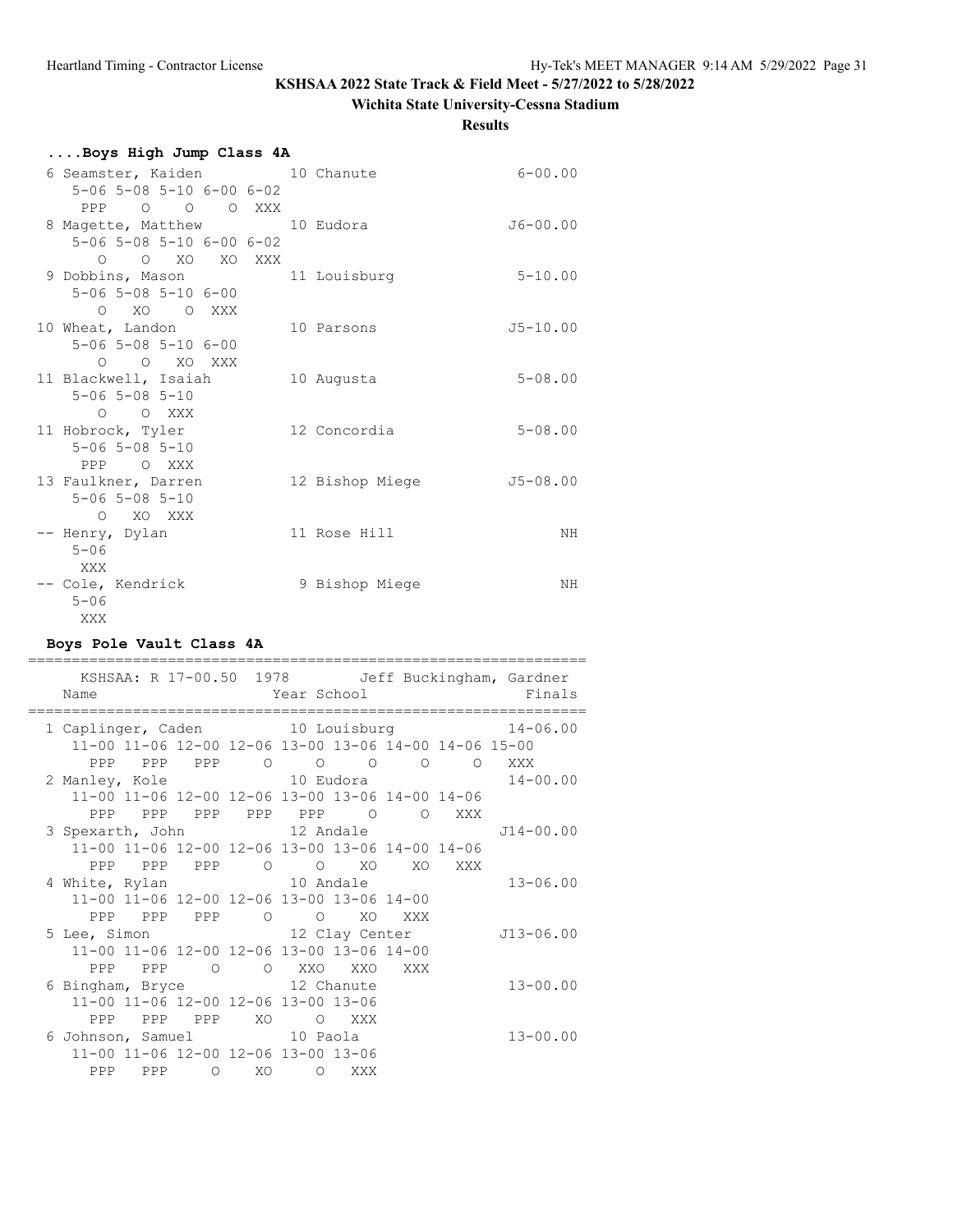#### **Wichita State University-Cessna Stadium**

**Results**

| Boys Pole Vault Class 4A                                                    |                            |                                                                                                                                            |  |
|-----------------------------------------------------------------------------|----------------------------|--------------------------------------------------------------------------------------------------------------------------------------------|--|
| 8 Quillen, Aaron<br>11-00 11-06 12-00 12-06 13-00 13-06<br>PPP PPP<br>PPP   | 12 Ottawa<br>PPP XO<br>XXX | $J13 - 00.00$                                                                                                                              |  |
| 9 Tustian, Tanner<br>11-00 11-06 12-00 12-06 13-00 13-06<br>PPP<br>XO<br>XO | 12 Buhler<br>XXO XO<br>XXX | $J13 - 00.00$                                                                                                                              |  |
| 10 Schmidt, Logan<br>11-00 11-06 12-00<br>XXO<br>XO<br>XXX                  | 11 Eudora                  | $11 - 06.00$                                                                                                                               |  |
| 11 Cox, Darrian<br>$11 - 00$ $11 - 06$<br>XXO XXX                           | 12 Pratt                   | $11 - 00.00$                                                                                                                               |  |
| -- Scott, Andrew<br>$11 - 00$ $11 - 06$<br>PPP<br>XXX                       | 12 Ulysses                 | NH                                                                                                                                         |  |
| -- Harp, Thomas<br>$11 - 00$<br>XXX                                         | 12 Paola                   | ΝH                                                                                                                                         |  |
| -- Koehler, Chase<br>$11 - 00$<br>XXX                                       | 12 Wellington              | ΝH                                                                                                                                         |  |
| -- Salinas, Braysen<br>$11 - 00$<br>XXX                                     | 10 Ulysses                 | NΗ                                                                                                                                         |  |
| -- Earlywine, James 12 Paola<br>11-00 11-06 12-00<br>PPP PPP XXX            |                            | NH                                                                                                                                         |  |
| Boys Long Jump Class 4A                                                     |                            |                                                                                                                                            |  |
| KSHSAA: R 24-06.75 1975<br>Name                                             | Year School                | Kevin Sloan, TopekanHayden<br>Finals Wind H#                                                                                               |  |
|                                                                             |                            | 1 Schrickel, Jensen 9 Topeka-Hayden 21-09.50 -5.3 2<br>$21-03(-3.8)$ $21-04(-4.0)$ FOUL $20-04.25(-5.1)$ $21-04.50(-4.2)$ $21-09.50(-5.3)$ |  |
| 2 Holthaus, Isaiah                                                          | 10 Tonganoxie              | $21-09.00 -2.4$ 1<br>$20-06.75(-1.7)$ $21-06.75(-4.9)$ $21-03.25(-3.6)$ $21-05(-5.0)$ $21-08.50(-5.2)$ $21-09(-2.4)$                       |  |
| 3 Solyom, Koppany                                                           | 12 Winfield                | $21 - 06.25 - 4.4$ 2<br>21-06.25(-4.4) 21-00.25(-4.1) FOUL 20-05(-4.0) 20-07(-5.8) FOUL                                                    |  |
| 4 Cobb, Teagan                                                              |                            | Obb, Teagan 11 Rose Hill 21-05.25 -4.1 2<br>20-08.25(-2.3) 21-05.25(-4.1) FOUL 20-09.50(-7.1) 20-11.25(-7.7) FOUL                          |  |
| 5 Erbe, Eric<br>19-09.50(-2.4) 19-10.50(-4.8) 20-02.50(-3.8) FOUL           | 11 Chanute                 | $21 - 03.25 - 3.6$ 1                                                                                                                       |  |
| 6 Baugh, Makai                                                              | 9 Parsons                  | $20 - 05(-4.1)$ $21 - 03.25(-3.6)$<br>$21 - 02.00 - 3.6$ 1<br>$20-06(-2.8)$ 11-08.75(-3.2) 21-02(-3.6) 20-09.25(-3.2) FOUL 20-07(-7.1)     |  |

 7 Harp-Jackson, Gabe 11 El Dorado 21-01.00 -8.1 2 20-04.75(-5.1) 20-00.50(-4.6) 20-07(-5.3) 20-11(-4.0) 21-01(-8.1) 20-02.50(-3.9) 8 Seck, Nathan 12 Andale 21-00.75 -4.7 2 20-06.50(-4.9) FOUL 20-10.25(-8.7) 19-10.25(-2.6) 21-00.75(-4.7) FOUL 9 Wingfield, Colyer 11 Louisburg 20-08.75 -3.1 2 20-08.75(-3.1) 18-11.25(-4.4) 19-08(-6.0) 18-08(-5.0) 19-09(-5.9) 19-10.50(-4.2) 10 Hoeme, Karter 19-07.50(-7.2) 20-02(-3.7) FOUL

 11 Henry, Dylan 11 Rose Hill 19-09.75 -4.1 2 18-11.50(-4.0) 19-09.25(-3.2) 19-09.75(-4.1)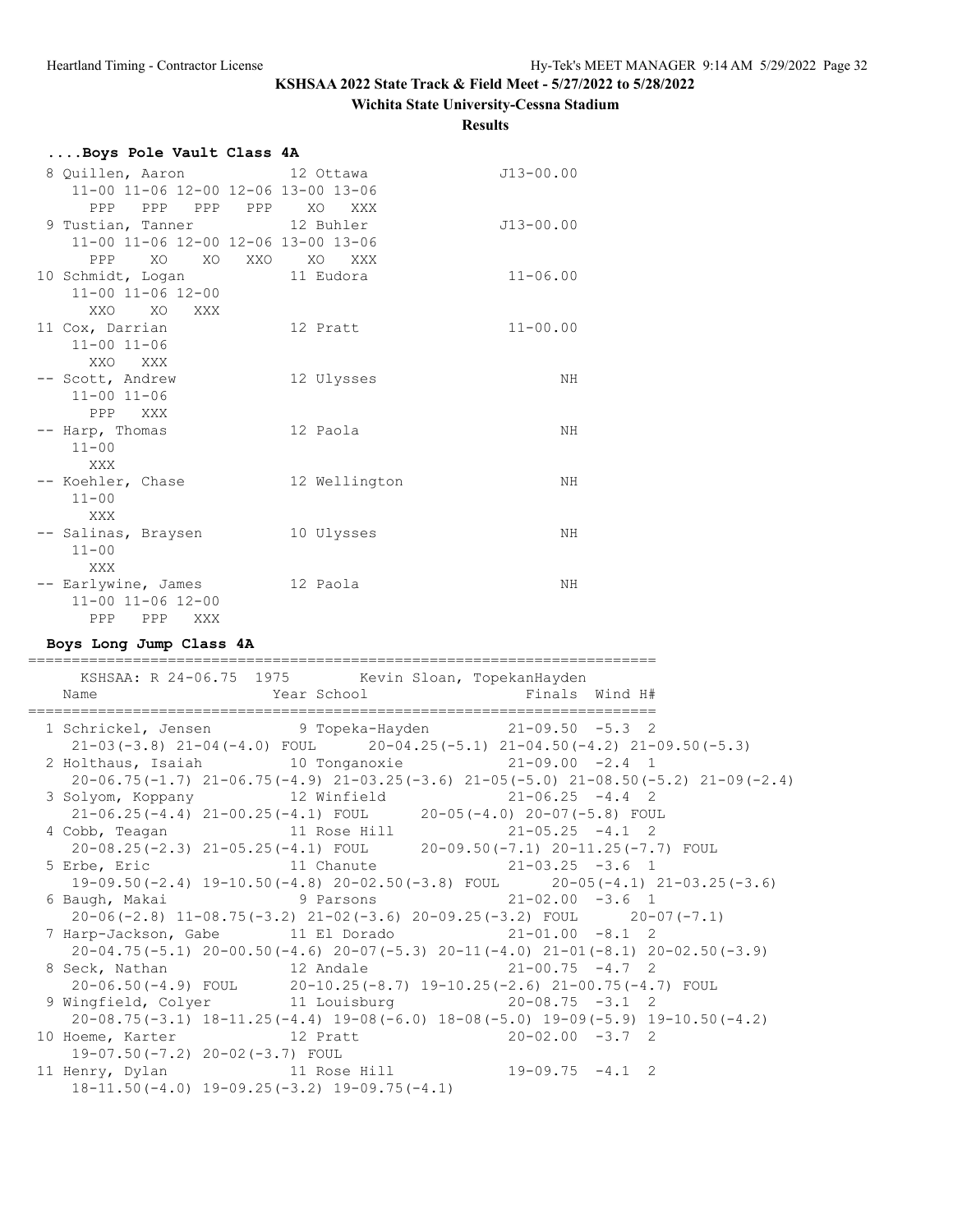**Wichita State University-Cessna Stadium**

**Results**

# **....Boys Long Jump Class 4A**

|                  |                                           | 12 Faulkner, Darren 12 Bishop Miege                | $19-09.00 -3.2 1$    |  |
|------------------|-------------------------------------------|----------------------------------------------------|----------------------|--|
|                  | $19-09(-3.2)$ $17-09(-3.5)$ $17-10(-4.7)$ |                                                    |                      |  |
|                  | 13 Reichert, Daniel 12 Andale             |                                                    | $19-03.75 -2.9$ 1    |  |
|                  |                                           | $18-03(-5.9)$ $18-11.50(-4.1)$ $19-03.75(-2.9)$    |                      |  |
| 14 Willis, Brett | era de 12 Iola                            |                                                    | $19-01.75 -6.1 1$    |  |
|                  |                                           | $15-09.75(-5.0)$ $19-01.75(-6.1)$ $17-08.50(-5.1)$ |                      |  |
| 15 Fritz, Jake   | 12 Wamego                                 |                                                    | $19 - 00.25 - 4.3 1$ |  |
|                  |                                           | $18-11(-3.1)$ $19-00.25(-4.3)$ $18-09.50(-6.2)$    |                      |  |
|                  |                                           |                                                    |                      |  |

## **Boys Triple Jump Class 4A**

| KSHSAA: R 50-08 1992 Demitrius Phillips, KC-Ward                                                                                             |                                                                                     |                                                                                                 |
|----------------------------------------------------------------------------------------------------------------------------------------------|-------------------------------------------------------------------------------------|-------------------------------------------------------------------------------------------------|
| 1 Wagner, Carter 12 Rose Hill 44-06.00 3.3 2                                                                                                 | $42-08.50(1.3)$ $42-05(2.3)$ $42-09.25(1.7)$ PASS $42-10.50(0.9)$ $44-06(3.3)$      |                                                                                                 |
| 2 Dunback, Conor 11 Eudora 11 43-07.75 -0.5 1                                                                                                |                                                                                     | $43-01.50(-0.2)$ $43-07.75(-0.5)$ $42-04.25(1.8)$ $43-00.75(1.0)$ $43-00.50(2.1)$ $39-10(2.1)$  |
| 3 Gilliam, Tavian 10 Buhler 10 43-02.75 0.7 2                                                                                                | 41-06.75(-1.0) 41-06.25(2.9) 43-01(2.7) FOUL 43-02.75(0.7) FOUL                     |                                                                                                 |
| 4 Hoeme, Karter 12 Pratt 43-01.25 1.9 1                                                                                                      | $41-08(0.8)$ $42-06.25(1.6)$ $43-01.25(1.9)$ $42-10(0.7)$ $42-06(1.2)$ $41-00(3.6)$ |                                                                                                 |
| 5 Bingham, Bryce 12 Chanute 42-07.00 3.0 2                                                                                                   |                                                                                     | $39-11(1.7)$ $40-04.25(3.1)$ $42-07(3.0)$ $42-00.75(2.4)$ $41-08.25(-0.6)$ $42-05.75(2.6)$      |
| 6 Spiller, Yanci 11 Rock Creek 42-03.00 0.8 2                                                                                                |                                                                                     | $41-11(1.2)$ $41-09.75(-0.7)$ $41-10.50(1.0)$ $41-07.25(1.7)$ $42-03(0.8)$ $42-01.50(0.9)$      |
| 7 Eck, Kelby 11 Andale 42-02.75 2.3 2                                                                                                        |                                                                                     | $42-01.50(0.5)$ $41-05.25(2.3)$ $41-09.50(2.0)$ $41-03.75(3.0)$ $41-11.75(0.3)$ $42-02.75(2.3)$ |
| 8 Jones, Jessie 11 Parsons 11 + 41-08.00 0.3 2                                                                                               | $41-05.25(0.9)$ $41-08(0.3)$ $39-05.75(2.2)$ $39-11.50(0.5)$ $40-08.25(1.0)$ PASS   |                                                                                                 |
| 9 Seamster, Kaiden 10 Chanute 11-05.00 1.5 2                                                                                                 |                                                                                     | $41-05(1.5)$ $41-00.25(-0.2)$ $36-02.50(1.5)$ $40-02.50(1.0)$ $40-04.50(1.7)$ $41-01.50(1.3)$   |
| 10 Ryan, Marion 11 Parsons 41-02.25 2.0 1                                                                                                    |                                                                                     |                                                                                                 |
| $41-02.25(2.0)$ $40-08.75(0.1)$ $40-11(2.7)$<br>11 Pettay, Drew 10 Wamego $40-10.75$ -0.1 2<br>$40-10.75(-0.1)$ 39-04.75(-0.4) 40-10.50(2.4) |                                                                                     |                                                                                                 |
| 12 Funk, Daniel 12 Topeka-Hayden 40-00.75 -0.1 1<br>$40-00.75(-0.1)$ 39-05.50(-0.7) 40-00.75(0.9)                                            |                                                                                     |                                                                                                 |
| 13 Johnson, J'Air 11 Pratt<br>$40-00.25(1.6)$ 39-06.50(0.9) 39-09.50(2.3)                                                                    |                                                                                     | $40 - 00.25$ 1.6 1                                                                              |
| 14 Wingfield, Colyer 11 Louisburg 39-10.00 1.8 1<br>$39-03(-0.5)$ $39-05(+0.0)$ $39-10(1.8)$                                                 |                                                                                     |                                                                                                 |
| 15 Barton, Jace 12 Wellington 38-10.75 -0.9 1<br>$36-10.75(0.1)$ $38-10.75(-0.9)$ $38-03.25(1.2)$                                            |                                                                                     |                                                                                                 |
| 16 Hammerschmidt, Kale 11 Eudora<br>FOUL $37-09.25(-0.8) 38-02(0.6)$                                                                         |                                                                                     | $38-02.00$ 0.6 1                                                                                |

## **Boys Shot Put Class 4A**

|                | KSHSAA: R 64-07.50 2014 |             | Kord Ferquson, Ottawa |                                                                   |  |
|----------------|-------------------------|-------------|-----------------------|-------------------------------------------------------------------|--|
| Name           |                         | Year School |                       | Finals H#                                                         |  |
| 1 Rhamy, Caden |                         | 12 Paola    |                       | $57 - 00.50$ 2                                                    |  |
|                |                         |             |                       | $52-03.75$ $51-08.50$ $53-04.75$ $55-02.25$ $55-10.25$ $57-00.50$ |  |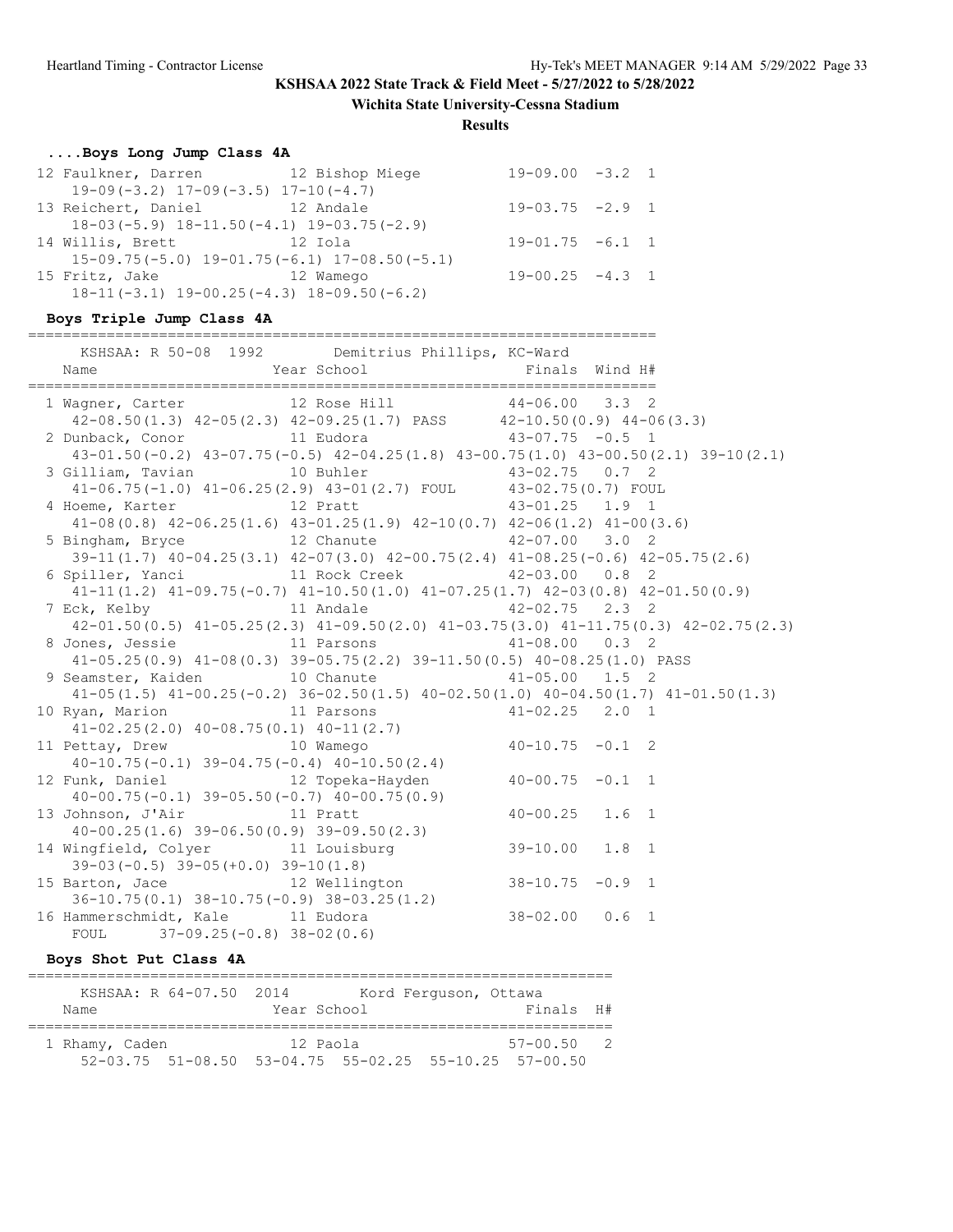# **Wichita State University-Cessna Stadium**

### **Results**

# **....Boys Shot Put Class 4A**

| 2 Kraus, Jackson 11 Andale 56-10.00 2                                      |              |                |
|----------------------------------------------------------------------------|--------------|----------------|
| 50-07.50 FOUL 55-09.75 FOUL 54-01 56-10                                    |              |                |
| 3 Kerschen, Beau 12 Andale 55-06.75<br>FOUL 51-08 55-06.75 FOUL FOUL 52-06 |              | 2              |
|                                                                            |              |                |
| 4 Angle, Jackson 12 Winfield 53-03.75                                      |              | 2              |
| 49-05.50 FOUL FOUL 53-03.75 52-11.75 FOUL                                  |              |                |
| 5 Neis, Tyler 12 Eudora 50-08.75                                           |              | $\overline{2}$ |
| 50-02 50-08.75 FOUL 48-10.75 FOUL FOUL                                     |              |                |
| 6 LaCrone, Kolten 12 Chanute 49-11.00                                      |              | $\mathbf{1}$   |
| 49-11 FOUL 48-06.75 FOUL 49-08 48-10.75                                    |              |                |
| 7 McConnell, Sean 12 Topeka-Hayden 49-07.75                                |              | 2              |
| 49-06.75 48-05.25 FOUL 48-00 48-10 49-07.75                                |              |                |
| 8 Bruce, Noah 11 Andale                                                    | $49 - 05.75$ | 2              |
| 48-11 49-05.75 49-02.50 FOUL 48-10.25 FOUL                                 |              |                |
| 9 Miller, Wesley 12 Buhler 48-00.00                                        |              | 1              |
| 46-04 FOUL 48-00 FOUL FOUL 46-10.75                                        |              |                |
| 10 Jensen, Daegan 11 Bishop Miege 46-10.75                                 |              | 2              |
| 44-09.25 46-10.75 45-07                                                    |              |                |
| 11 Kiser, Tyler 11 Rose Hill 45-06.50                                      |              | $\mathbf{1}$   |
| 43-04 45-06.50 42-10.50                                                    |              |                |
| 11 Topeka-Hayden 45-02.00<br>12 Otting, Joe                                |              | $\mathbf{1}$   |
| 45-02 44-10.50 45-01.50                                                    |              |                |
| 13 Larimer, Bronson 9 El Dorado 43-07.00                                   |              | $\mathbf{1}$   |
| 43-07 FOUL FOUL<br>14 Williams, Holt 12 Augusta 12 42-04.50                |              |                |
|                                                                            |              | $\mathbf{1}$   |
| 39-05.75 FOUL 42-04.50                                                     |              |                |
| 15 Scott, Collin 11 El Dorado 42-02.25                                     |              | $\mathbf{1}$   |
| FOUL 42-02.25 FOUL                                                         |              |                |
| $42 - 00.25$ 1<br>16 Enman, Wade 10 Paola                                  |              |                |
| 39-05.75 42-00.25 40-04                                                    |              |                |

## **Boys Discus Throw Class 4A**

| KSHSAA: R 206-02 2014 Kord Ferguson, Ottawa                                |              |   |
|----------------------------------------------------------------------------|--------------|---|
| Year School Theory<br>Name                                                 | Finals H#    |   |
| 1 Marx, Riley 11 Andale<br>157-01 FOUL FOUL FOUL 154-00 162-01             | $162 - 01$ 2 |   |
| 2 Rhamy, Caden 12 Paola<br>FOUL 157-05 155-04 156-00 141-04 160-00         | $160 - 00$ 2 |   |
| 3 Kraus, Jackson 11 Andale<br>142-09 141-10 139-05 130-11 155-01 155-09    | $155 - 09$ 1 |   |
| 4 Woodin, Zion 11 Ottawa<br>144-11 145-09 FOUL 149-04 150-02 152-02        | $152 - 02$ 2 |   |
| 5 Kerschen, Beau 12 Andale<br>142-06 148-07 147-11 122-08 138-03 FOUL      | $148 - 07$ 1 |   |
| 6 LaCrone, Kolten 12 Chanute<br>145-06 147-01 FOUL 128-00 FOUL FOUL        | $147 - 01$ 1 |   |
| 12 Clearwater<br>7 Gibbs, Brett<br>132-08 FOUL 146-01 135-04 146-08 136-07 | 146-08       | 2 |
| 8 Hobrock, Tyler 12 Concordia<br>144-08 FOUL FOUL 138-11 133-09 FOUL       | $144 - 08$ 2 |   |
| 9 Nash, Chase 22 Mulvane<br>142-02 141-10 139-10 139-08 136-09 139-07      | $142 - 02$ 2 |   |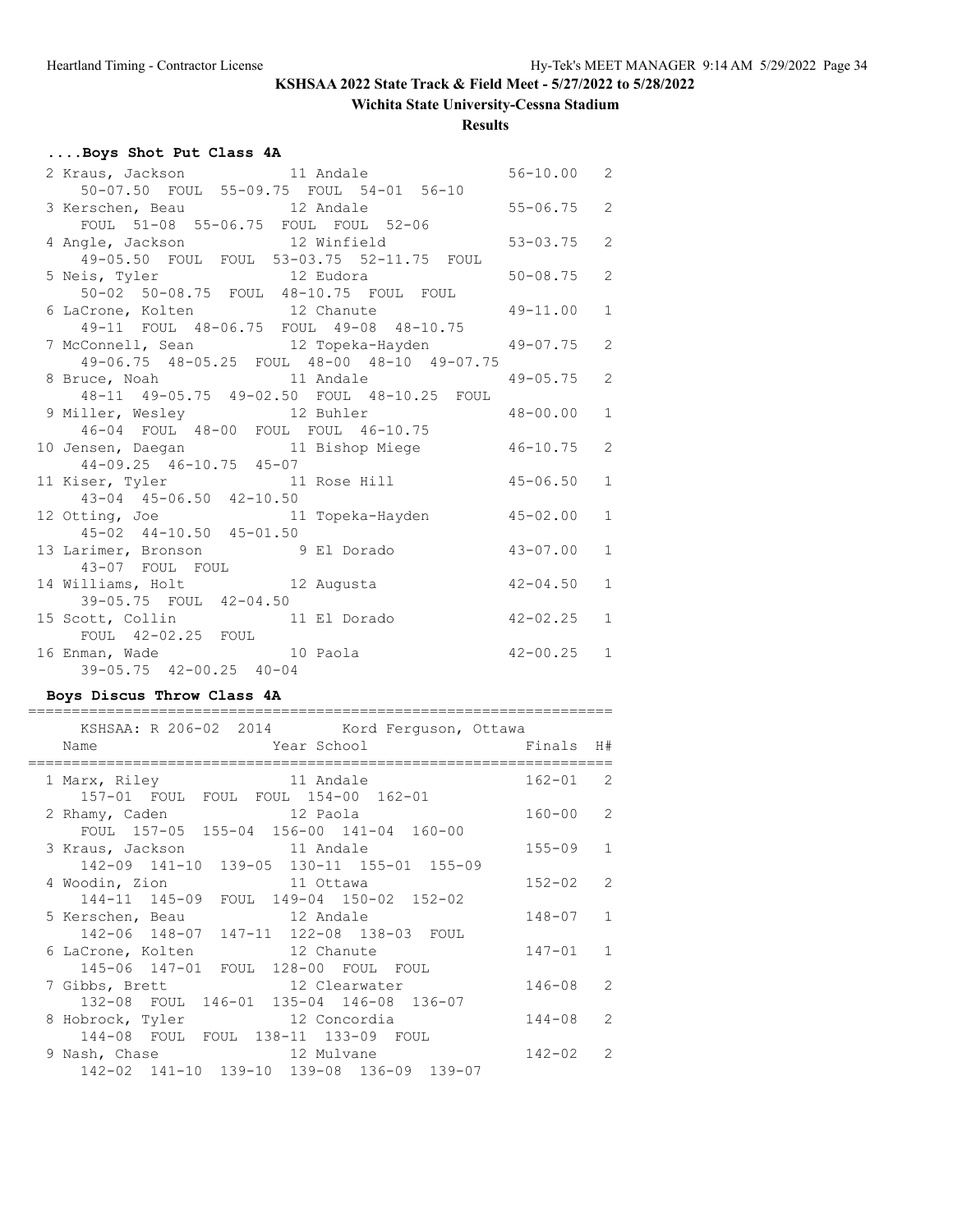**Wichita State University-Cessna Stadium**

**Results**

# **....Boys Discus Throw Class 4A**

| 10 McConnell, Sean                        | 12 Topeka-Hayden   | $136 - 00$ | $\overline{1}$ |
|-------------------------------------------|--------------------|------------|----------------|
| 127-05 106-00 136-00<br>11 Dowell, Austin | 12 Rose Hill       | $126 - 04$ | $\mathcal{L}$  |
| 126-04 114-03 FOUL                        |                    |            |                |
| 12 Celano, Grant<br>121-04 FOUL FOUL      | 12 Paola           | $121 - 04$ | $\mathbf{1}$   |
| 13 Landeros, Christian                    | 11 Ulysses         | $121 - 02$ | $\mathbf{1}$   |
| FOUL 121-02<br>FOUL<br>14 McGuire, Tucker | 9 Tonganoxie       | $112 - 04$ | -1.            |
| 93-03 112-04 FOUL                         |                    |            |                |
| -- Otting, Joe                            | 11 Topeka-Hayden   | FOUL       | -1.            |
| FOUL FOUL<br>FOUL                         |                    |            |                |
| -- White, Kainen<br>FOUL<br>FOUL<br>FOUL  | 9 Coff-Fld Kindley | FOUL       | 2              |
|                                           |                    |            |                |

## **Boys Javelin Throw Class 4A**

| ============                                                                                                | KSHSAA: R 208-07 2007 Austin Braman, Chanute | ================== |                |
|-------------------------------------------------------------------------------------------------------------|----------------------------------------------|--------------------|----------------|
| Name                                                                                                        | Year School                                  | Finals             | H#             |
| 1 Marx, Riley<br>206-05 196-05 199-01 196-06 201-06 195-07                                                  | 11 Andale                                    | $206 - 05$         | 2              |
| 2 Meyer, Jonah                                                                                              | 11 Andale                                    | $186 - 04$         | $\overline{2}$ |
| 166-08 174-10 161-01 186-04 166-01 169-07<br>3 Vincent, Nathan<br>183-05 175-00 174-09 171-05 159-03 182-02 | 11 Louisburg                                 | $183 - 05$         | 2              |
| 4 Dean, Dagen<br>171-01 161-06                                                                              | 11 Chanute<br>166-10 160-05 161-07 178-08    | $178 - 08$         | $\overline{2}$ |
| 5 Manley, Kole                                                                                              | 10 Eudora                                    | $175 - 10$         | 2              |
| 164-01 164-00<br>6 Taylor, Cooper                                                                           | 167-00 165-07 151-08 175-10<br>12 Buhler     | $172 - 10$         | $\mathbf{1}$   |
| 153-06 148-02<br>7 Dunback, Conor                                                                           | 167-08 FOUL 172-10 166-10<br>11 Eudora       | $167 - 03$         | 2              |
| 154-11 159-03<br>8 Kiser, Tyler                                                                             | FOUL 150-02 FOUL 167-03<br>11 Rose Hill      | $166 - 09$         | 2              |
| 166-09 162-09 148-04 160-04 FOUL 162-03<br>9 Wittenberg, Levi 11 El Dorado                                  |                                              | $161 - 10$         | $\mathbf{1}$   |
| FOUL 159-03 160-07 153-01 161-10 155-01<br>10 Cummings, JC                                                  | 11 Topeka-Hayden                             | $158 - 03$         | $\overline{2}$ |
| 158-03 141-04 158-02<br>11 Washington, Julian                                                               | 12 Winfield                                  | $153 - 11$         | 2              |
| 146-04 153-10 153-11<br>12 Retter, Taye                                                                     | 12 Concordia                                 | $153 - 09$         | $\mathbf{1}$   |
| 142-08 153-09 FOUL<br>13 Hastings, Trent                                                                    | 12 Clearwater                                | $151 - 04$         | $\mathbf{1}$   |
| 149-03 151-04 139-04<br>14 Rose, Rylan                                                                      | 12 Towanda-Circle                            | $148 - 09$         | $\mathbf{1}$   |
| 148-09 145-08 134-11<br>15 Stewart, Brody                                                                   | 11 Paola                                     | $145 - 03$         | $\mathbf{1}$   |
| 136-01 145-03 128-11<br>16 Seamster, Kaiden                                                                 | 10 Chanute                                   | $141 - 05$         | $\mathbf{1}$   |
| 136-07 FOUL 141-05                                                                                          |                                              |                    |                |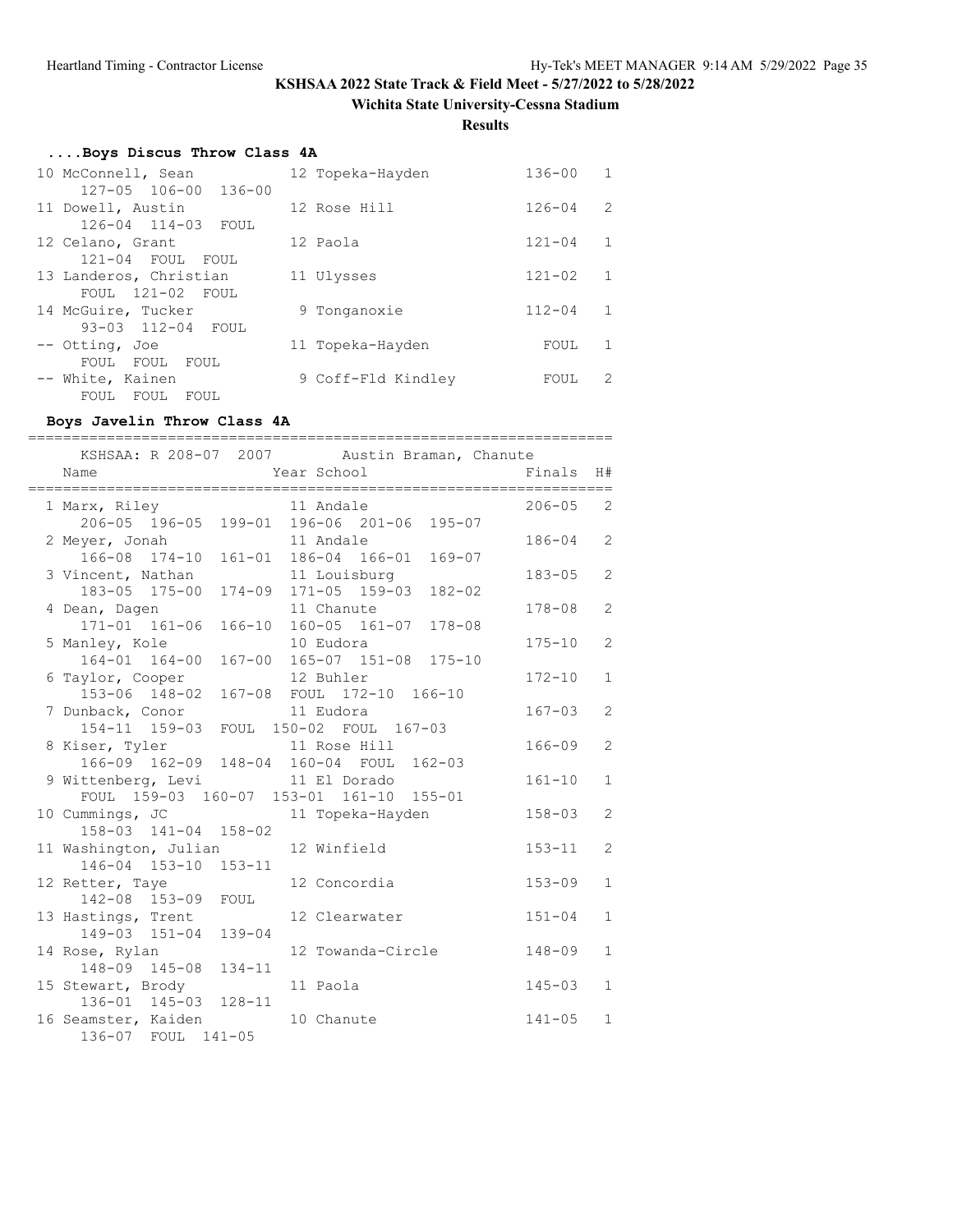**Wichita State University-Cessna Stadium**

### **Results**

**....Boys Javelin Throw Class 4A**

| ____________________          |                | Women - Class 1A - Team Rankings - 18 Events Scored                                          |                |
|-------------------------------|----------------|----------------------------------------------------------------------------------------------|----------------|
| ============================  |                |                                                                                              |                |
| 1) Hanover                    | 60             | 2) Kiowa County                                                                              | 52             |
| 3) Hodgeman County            | 43             | 4) Doniphan West<br>6) Rexford-Golden Plains                                                 | 40             |
| 5) Meade                      | 39.50          | 8) Osborne                                                                                   | 30<br>27       |
| 7) Washington County          | 28             |                                                                                              |                |
| 9) Randolph-Blue Valley       | 26             | 10) South Gray                                                                               | 25             |
| 11) Wallace County            | 21             | 12) Little River                                                                             | 20             |
| 13) Lebo                      | 18.50          | 14) Victoria                                                                                 | 18             |
| 15) Rawlins County            | 16             | 16) Centralia                                                                                | 15             |
| 17) St. Paul                  | 14             | 18) Burlingame                                                                               | 12             |
| 18) Downs-Lakeside            | 12             | 18) St. John                                                                                 | 12             |
| 18) Frankfort                 | 12             | 22) Ouinter                                                                                  | 11.50          |
| 23) Macksville                | 11             | 24) Beloit-St. John's                                                                        | 10             |
| 24) Kensington-Thunder Ridge  | 10             | 24) Attica                                                                                   | 10             |
| 27) Dighton                   | 9              | 27) South Barber                                                                             | 9              |
| 29) Stockton                  | 8              | 29) Goessel                                                                                  | 8              |
| 29) Central Plains            | 8              | 29) Moran-Marmaton Valley                                                                    | 8              |
| 33) Ness City                 | 7              | 33) Pretty Prairie                                                                           | 7              |
| 35) Coldwater-So Central      | 6              | 36) Rozel-Pawnee Heights                                                                     | 5              |
| 37) Grainfield-Wheatland      | 4              | 37) Palco                                                                                    | 4              |
| 37) South Haven               | 4              | 40) Argonia                                                                                  | 3.50           |
| 41) Kinsley                   | 3              | 41) Cheylin                                                                                  | 3              |
| 43) Waverly                   | $\mathbf{2}$   | 43) Otis-Bison                                                                               | $\overline{2}$ |
| 43) Oxford                    | 2              | 43) Hutch-Central Christian                                                                  | $\mathbf{2}$   |
| 47) Ingalls                   | $\mathbf{1}$   | 47) Clifton-Clyde                                                                            | $\mathbf{1}$   |
| 47) Bucklin                   | 1              |                                                                                              |                |
|                               |                | =====================================<br>Women - Class 2A - Team Rankings - 18 Events Scored |                |
|                               |                |                                                                                              |                |
| 1) Garden Plain               | 58             | 2) Wabaunsee                                                                                 | 55             |
| 3) Stanton County             | 50             | 4) Elbing-Berean Academy                                                                     | 42             |
| 4) Blue Rapids-Valley Hts     | 42             | 6) Pittsburg-St. Marys-Colga                                                                 | 40             |
| 7) Salina-Sacred Heart        | 33             | 7) Plainville                                                                                | 33             |
| 9) Whitewater-Remington       | 24             | 10) St. Marys                                                                                | 23             |
| 11) Bennington                | 22             | 12) Ellis                                                                                    | 20             |
| 12) SEDAN                     | 20             | 14) Jefferson County North                                                                   | 18             |
| 15) Syracuse                  | 17             | 15) Jackson Heights                                                                          | 17             |
| 17) Inman                     | 15             | 18) McLouth                                                                                  | 13             |
| 18) Elkhart                   | 13             | 20) Oakley                                                                                   | 12.50          |
| 21) Smith Center              | 12             | 22) Sedgwick                                                                                 | 11             |
| 22) Leon-Bluestem             | 11             | 22) Sterling                                                                                 | 11             |
| 25) Conway Springs            | 10             | 25) Ell-Saline                                                                               | 10             |
| 27) Shawnee-Maranatha Academy | 9              | 28) KC Christian                                                                             | 8              |
| 28) Horton                    | 8              | 30) Marion                                                                                   | 7              |
| 31) Hillsboro                 | 6              | 31) Sublette                                                                                 | 6              |
| 33) Maur Hill Mt Acad         | 5              | 34) Arma-Northeast                                                                           | 4              |
| 35) Oskaloosa                 | 3              | 35) Eskridge-Mission Valley                                                                  | 3              |
| 35) Allen-Northern Hts        | 3              | 38) Richmond-Central Hts                                                                     | $\mathbf{2}$   |
| 38) Moundridge                | $\overline{2}$ | 40) Lyndon                                                                                   | $\mathbf{1}$   |
| 40) Hoxie                     | $\mathbf 1$    | 40) Cherokee-Southeast                                                                       | $\mathbf{1}$   |
| 43) Erie                      | 0.50           |                                                                                              |                |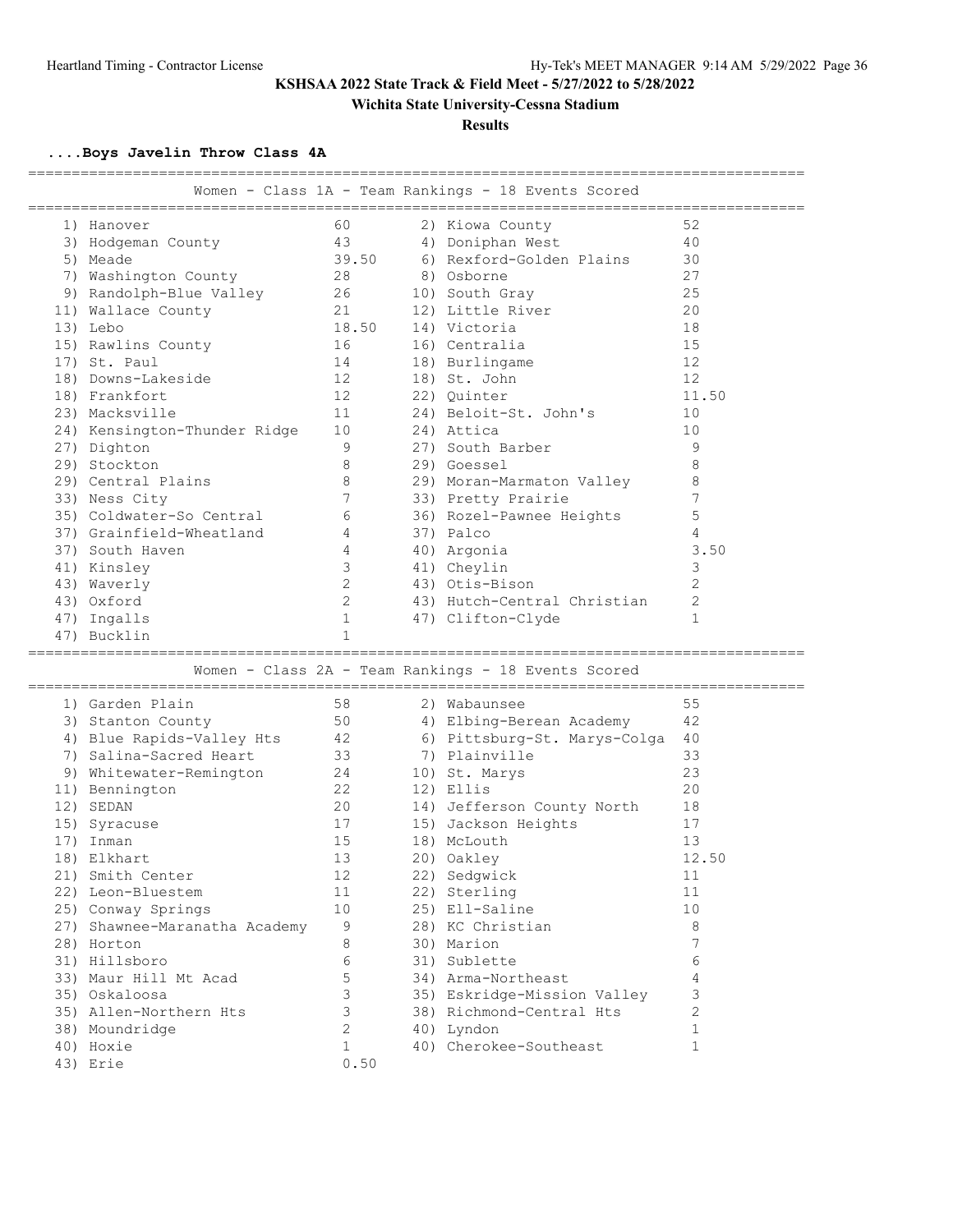## **Wichita State University-Cessna Stadium**

### **Results**

**....Boys Javelin Throw Class 4A**

| Women - Class 3A - Team Rankings - 18 Events Scored |                                                        |       |  |                                                     |              |  |
|-----------------------------------------------------|--------------------------------------------------------|-------|--|-----------------------------------------------------|--------------|--|
|                                                     | 1) Lindsborg-Smoky Valley                              | 82.50 |  | 2) Eureka                                           | 42           |  |
|                                                     | 3) Cheney                                              | 41    |  | 4) Phillipsburg                                     | 35           |  |
|                                                     | 5) LaCygne-Prairie View                                | 30    |  | 6) Seneca-Nemaha Central                            | 29           |  |
|                                                     | 7) Heritage Christian Acad                             | 27    |  | 8) Rossville                                        | 20           |  |
|                                                     | 8) Southeast of Saline                                 | 20    |  | 10) Scott Community                                 | 19.50        |  |
|                                                     | 11) Marysville                                         | 19    |  | 11) West Franklin                                   | 19           |  |
|                                                     | 11) Hesston                                            | 19    |  | 14) Norton Community                                | 18           |  |
|                                                     | 15) Kingman                                            | 16    |  | 15) Nickerson                                       | 16           |  |
|                                                     | 17) Hoisington                                         | 15    |  | 18) Cimarron                                        | 14           |  |
|                                                     | 19) Columbus                                           | 13    |  | 19) Goodland                                        | 13           |  |
|                                                     | 21) Burlington                                         | 12    |  | 21) Girard                                          | 12           |  |
|                                                     | 21) TMP-Marian                                         | 12    |  | 24) Lakin                                           | 11.50        |  |
|                                                     | 25) Beloit                                             | 11    |  | 26) Anthony-Harper Chaparral                        | 10           |  |
|                                                     | 26) Santa Fe Trail                                     | 10    |  | 26) Hoyt-Royal Valley                               | 10           |  |
|                                                     | 29) Colby                                              | 9.50  |  | 30) Hugoton                                         | 9            |  |
|                                                     | 30) Haven                                              | 9     |  | 32) Halstead                                        | 8            |  |
|                                                     | 33) Larned                                             | 7     |  | 33) Riverton                                        | 7            |  |
|                                                     | 35) Osage City                                         | 6     |  | 35) Sabetha                                         | 6            |  |
|                                                     | 35) Perry-Lecompton                                    | 6     |  | 35) Wichita-Trinity                                 | 6            |  |
|                                                     | 35) Wichita-Collegiate                                 | 6     |  | 40) Hiawatha                                        | 5            |  |
|                                                     | 41) Council Grove                                      | 4     |  | 41) Holcomb                                         | 4            |  |
|                                                     | 41) Neodesha                                           | 4     |  | 44) Ellsworth                                       | 3            |  |
|                                                     | 45) Silver Lake                                        | 2     |  | 45) Caney Valley                                    | $\mathbf{2}$ |  |
|                                                     | 47) Anderson County                                    | 1     |  | 47) Humboldt                                        | 1            |  |
| Women - Class 4A - Team Rankings - 18 Events Scored |                                                        |       |  |                                                     |              |  |
|                                                     |                                                        |       |  |                                                     |              |  |
|                                                     | 1) Andale                                              | 152   |  | 2) Eudora                                           | 78           |  |
|                                                     | 3) Clearwater                                          | 48    |  | 4) Paola                                            | 46           |  |
|                                                     | 5) Independence                                        | 41    |  | 6) Louisburg                                        | 40           |  |
|                                                     | 7) Wellington                                          | 38    |  | 8) Chapman                                          | 29           |  |
|                                                     | 9) Baldwin                                             | 20    |  | 10) Abilene                                         | 19           |  |
|                                                     | 11) Buhler                                             | 18    |  | 12) McPherson                                       | 17           |  |
|                                                     | 13) Winfield                                           | 15.20 |  | 14) Ottawa                                          | 14           |  |
|                                                     | 14) Rock Creek                                         | 14    |  | 16) Wamego                                          | 13           |  |
|                                                     | 17) Parsons                                            | 12.20 |  | 18) Topeka-Hayden                                   | 11           |  |
|                                                     | 19) Clay Center Community                              | 10    |  | 19) Cfyville-Field Kindley                          | 10           |  |
|                                                     | 19) Holton                                             | 10    |  | 19) Pratt                                           | 10           |  |
|                                                     | 23) Rose Hill                                          | 7.20  |  | 24) Chanute                                         | 7            |  |
|                                                     | 25) Labette County                                     | 6     |  | 26) Tonganoxie                                      | 4.20         |  |
|                                                     | 27) Concordia                                          |       |  | 27) Fort Scott                                      | 4            |  |
|                                                     | 29) Shawnee Mission-Miege                              | 2     |  | 29) El Dorado                                       | 2            |  |
|                                                     | 31) Mulvane                                            | 0.20  |  |                                                     |              |  |
|                                                     |                                                        |       |  | Women - Class 5A - Team Rankings - 18 Events Scored |              |  |
|                                                     | 1) Shawnee-Mill Valley                                 | 75.50 |  | 2) Great Bend                                       | 67           |  |
|                                                     |                                                        | 66    |  | 4) Salina-Central                                   | 47           |  |
|                                                     | 3) Wichita-Kapaun Mount Carme<br>5) Goddard-Eisenhower | 38    |  |                                                     | 38           |  |
|                                                     |                                                        | 37    |  | 5) Spring Hill                                      | 34           |  |
|                                                     | 7) KC-Piper<br>9) Andover-Central                      | 28.50 |  | 8) St. James Academy<br>10) Wichita-Bishop Carroll  | 25           |  |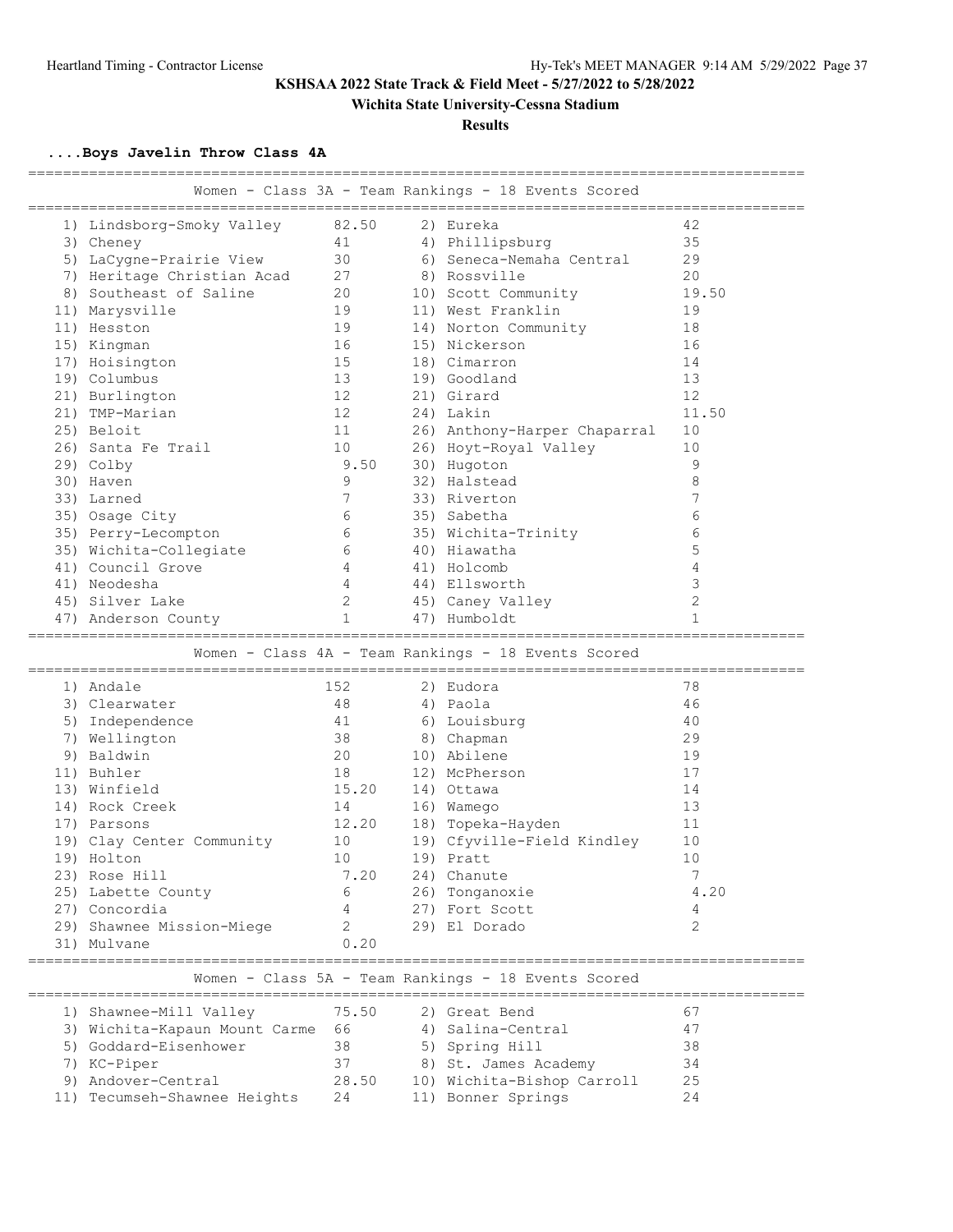## **Wichita State University-Cessna Stadium**

#### **Results**

## **....Boys Javelin Throw Class 4A**

| 13) DeSoto                   | 23    | 14) Lansing               | 19 |
|------------------------------|-------|---------------------------|----|
| 15) Basehor-Linwood          | 18    | 16) Topeka-Seaman         |    |
| 17) Maize                    | 16    | 18) Leavenworth           | 14 |
| 19) Topeka-Highland Park     | 13    | 20) OP-St. Thomas Aquinas | 12 |
| 21) Salina-South             | 10.50 | 22) Newton                | 10 |
| 23) KC-Sumner Academy        | 8     | 23) Andover               | 8  |
| 25) Maize South              | 6     | 26) Topeka-West           |    |
| 26) OP-BLUE VALLEY SOUTHWEST | 5     | 26) Valley Center         | 5  |
| 29) Hays                     | 4     | 29) Ark City              | 4  |
| 31) Pittsburg                | 0.50  |                           |    |

========================================================================================= Women - Class 6A - Team Rankings - 18 Events Scored

| 1) Olathe Northwest          | 76                | 2) Shawnee Mission-Northwest | -75   |
|------------------------------|-------------------|------------------------------|-------|
| 3) Olathe West               | 59                | 4) OP-Blue Valley West       | 49    |
| 5) Manhattan                 | 45.50             | 6) Shawnee Mission-East      | 43    |
| 7) Olathe North              | 39                | 8) Lawrence Free State       | 31    |
| 9) Shawnee Mission-South     | 28                | 10) Wichita-East             | 27.50 |
| 11) OP-Blue Valley North     | 26                | 12) Olathe East              | 24    |
| 13) OP-Blue Valley Northwest | 21                | 14) Olathe South             | 18    |
| 14) Wichita-Northwest        | 18                | 16) OP-Blue Valley           | 16.50 |
| 17) Hutchinson               | 15                | 18) Wichita-Heights          | 13    |
| 19) Derby                    | $12 \overline{ }$ | 20) Liberal                  | 10    |
| 21) Gardner-Edgerton         | 9.50              | 22) Wichita-South            | 8     |
| 22) Shawnee Mission-North    | 8                 | 24) Lawrence                 |       |
| 25) Garden City              | 5                 | 25) Topeka-Washburn Rural    |       |
| 27) Wichita-North            | 4                 | 28) Haysville-Campus         |       |
| 28) Junction City            | 3                 | 30) Dodge City               |       |

### ========================================================================================= Men - Class 1A - Team Rankings - 18 Events Scored

|    | 1) Meade                       | 69              | 2) Madison                    | 52 |
|----|--------------------------------|-----------------|-------------------------------|----|
|    | 3) Osborne                     |                 | 40 		 4) Rozel-Pawnee Heights | 39 |
|    | 5) Quinter                     | 33.50           | 6) Axtell                     | 32 |
| 7) | Hanover                        | 26              | 8) Ingalls                    | 23 |
|    | 8) La Crosse                   | 23              | 10) Fowler                    | 22 |
|    | 10) Spearville                 | 22              | 12) Caldwell                  | 21 |
|    | 13) Frankfort                  | 15              | 13) Wichita County            | 15 |
|    | 15) Hutch-Central Christian 14 |                 | 16) Minneola                  | 13 |
|    | 17) Kinsley                    | 11              | 18) Downs-Lakeside            | 10 |
|    | 18) Canton-Galva               | 10              | 18) Stockton                  | 10 |
|    | 18) St. John                   | 10              | 18) Brewster                  | 10 |
|    | 18) Dighton                    | 10              | 24) Goessel                   | 9  |
|    | 25) Linn                       | 8               | 25) Burlingame                | 8  |
|    | 25) Washington County          | 8               | 25) Central Plains            | 8  |
|    | 29) Tescott                    | $7\phantom{.0}$ | 29) Kiowa County              | 7  |
|    | 29) South Gray                 | $7\phantom{.0}$ | 29) Logan                     |    |
|    | 33) Waverly                    | 6               | 33) Wetmore                   | 6  |
|    | 33) Langdon-Fairfield          | 6               | 33) Beloit-St. John's         | 6  |
|    | 33) Macksville                 | 6               | 33) Moran-Marmaton Valley     | 6  |
|    | 33) Doniphan West              | 6               | 40) Wallace County            | 5  |
|    | 40) Scandia-Pike Valley        | 5               | 40) Sylvan-Lucas Unified      | 5  |
|    | 43) Greeley County             | $\overline{4}$  | 43) Palco                     | 4  |
|    | 43) Little River               | 4               | 43) South Barber              | 4  |
|    | 43) Centralia                  | 4               | 43) Olpe                      | 4  |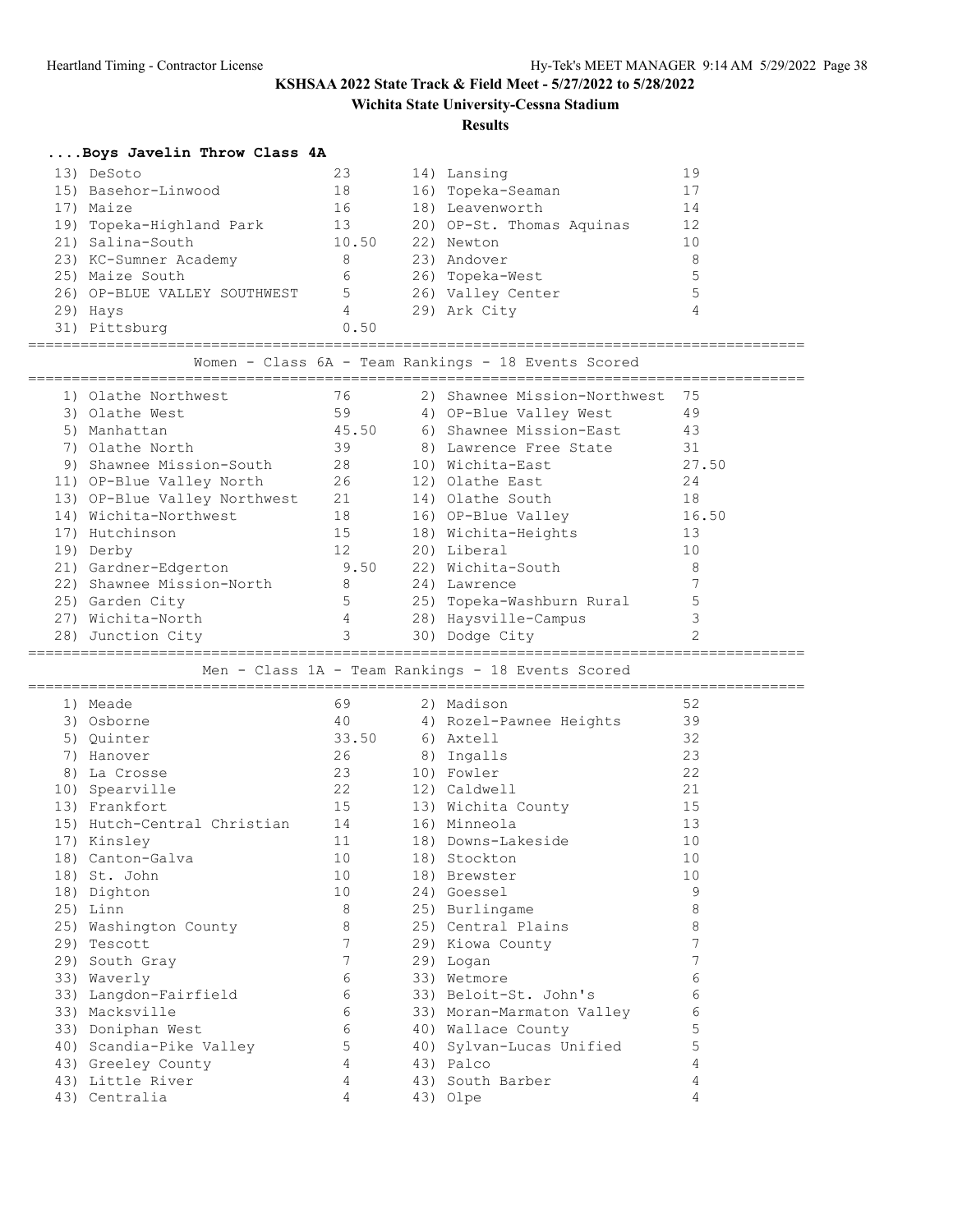# **Wichita State University-Cessna Stadium**

### **Results**

| Boys Javelin Throw Class 4A |                               |             |  |                                                   |              |  |
|-----------------------------|-------------------------------|-------------|--|---------------------------------------------------|--------------|--|
|                             | 49) Attica                    | 3           |  | 49) Almena-Northern Vly                           | 3            |  |
|                             | 49) Bucklin                   | 3           |  | 49) Lebo                                          | 3            |  |
|                             | 53) Satanta                   | 2.50        |  | 54) Hodgeman County                               | $\mathbf{2}$ |  |
|                             | 54) Hartford                  | 2           |  | 56) Cunningham                                    | $\mathbf{1}$ |  |
|                             | 56) Clifton-Clyde             |             |  |                                                   |              |  |
|                             |                               |             |  |                                                   |              |  |
|                             |                               |             |  | Men - Class 2A - Team Rankings - 18 Events Scored |              |  |
|                             | 1) Moundridge                 | 58          |  | 2) Garden Plain                                   | 56           |  |
|                             | 3) Inman                      | 53          |  | 4) Elbing-Berean Academy                          | 40.50        |  |
|                             | 5) KC Christian               | 37          |  | 6) Stanton County                                 | 31           |  |
|                             | 7) Plainville                 | 30.50       |  | 8) St. Marys                                      | 27           |  |
|                             | 9) Hutchinson-Trinity         | 25          |  | 10) Hoxie                                         | 21           |  |
|                             | 10) Jefferson County North    | 21          |  | 12) Trego Community                               | 19           |  |
|                             | 13) Belle Plaine              | 16          |  | 14) Pleasanton                                    | 15.50        |  |
|                             | 15) Atchison County Community | 15          |  | 16) Cherokee-Southeast                            | 14           |  |
|                             | 16) SEDAN                     | 14          |  | 16) Conway Springs                                | 14           |  |
|                             | 16) Chase County              | 14          |  | 16) Pittsburg-St. Marys-Colga                     | 14           |  |
|                             | 21) Ell-Saline                | 13          |  | 21) Smith Center                                  | 13           |  |
|                             | 23) Sublette                  | 12          |  | 24) Bennington                                    | 10.50        |  |
|                             | 25) Sedgwick                  | 10          |  | 25) Ellis                                         | 10           |  |
|                             | 25) Wichita-Independent       | 10          |  | 28) Sterling                                      | 8            |  |
|                             | 28) Medicine Lodge            | 8           |  | 28) Leon-Bluestem                                 | 8            |  |
|                             | 31) Allen-Northern Hts        | 7           |  | 31) Blue Rapids-Valley Hts                        | 7            |  |
|                             | 33) Ellinwood                 | 6           |  | 33) Uniontown                                     | 6            |  |
|                             | 35) Richmond-Central Hts      | 5           |  | 35) Shawnee-Maranatha Academy                     | 5            |  |
|                             | 35) Eskridge-Mission Valley   | 5           |  | 38) Marion                                        | 4.50         |  |
|                             | 39) Lyndon                    | 4           |  | 39) Jackson Heights                               | 4            |  |
|                             | 39) Pratt-Skyline             | 4           |  | 42) McLouth                                       | 3            |  |
|                             | 43) Maur Hill Mt Acad         | 2           |  | 44) Erie                                          | 0.50         |  |
|                             |                               |             |  | Men - Class 3A - Team Rankings - 18 Events Scored |              |  |
|                             |                               |             |  |                                                   |              |  |
|                             | 1) Southeast of Saline        | 94          |  | 2) Burlington                                     | 50           |  |
|                             | 3) Wichita-Collegiate         | 48          |  | 4) Marysville                                     | 41           |  |
|                             | 5) Lakin                      | 33          |  | 6) Wichita-Trinity                                | 30           |  |
|                             | 7) Silver Lake                | 27          |  | 7) Seneca-Nemaha Central                          | 27           |  |
|                             | 7) TMP-Marian                 | 27          |  | 10) Beloit                                        | 24           |  |
|                             | 10) Kingman                   | 24          |  | 12) Scott Community                               | 23           |  |
|                             | 13) Santa Fe Trail            | 19          |  | 13) Osage City                                    | 19           |  |
|                             | 13) Lindsborg-Smoky Valley    | 19          |  | 16) Cheney                                        | 18.50        |  |
|                             | 17) Hesston                   | 15          |  | 18) Hoisington                                    | 13           |  |
|                             | 18) Holcomb                   | 13          |  | 18) Council Grove                                 | 13           |  |
|                             | 21) Girard                    | 11          |  | 22) KC-Bishop Ward                                | 10           |  |
|                             | 22) Columbus                  | 10          |  | 24) Halstead                                      | 9            |  |
|                             | 25) Lyons                     | 8           |  | 25) Colby                                         | 8            |  |
|                             | 25) Anthony-Harper Chaparral  | 8           |  | 28) Russell                                       | 6.50         |  |
|                             | 29) Wellsville                | 6           |  | 29) Humboldt                                      | 6            |  |
|                             | 29) Norton Community          | 6           |  | 32) Phillipsburg                                  | 5            |  |
|                             | 32) West Franklin             | 5           |  | 32) Galena                                        | 5            |  |
|                             | 32) Sabetha                   | 5           |  | 36) Rossville                                     | 4            |  |
|                             | 37) Caney Valley              | 3           |  | 37) Anderson County                               | 3            |  |
|                             | 39) Goodland                  | 2           |  | 40) Riverton                                      | $\mathbf{1}$ |  |
|                             | 40) Cherryvale                | $\mathbf 1$ |  | 40) Perry-Lecompton                               | $\mathbf{1}$ |  |